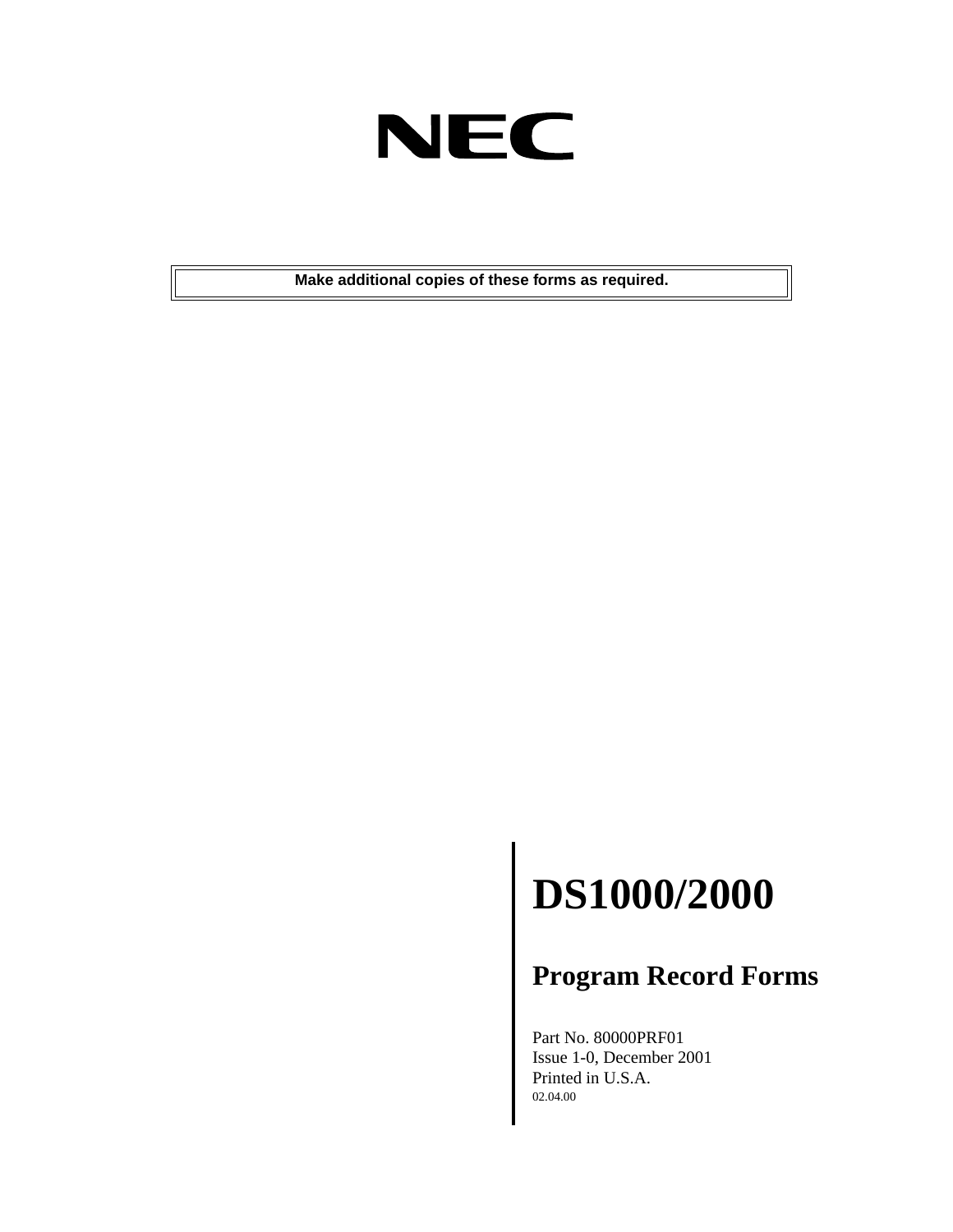This manual has been developed by NEC America, Inc. It is intended for the use of its customers and service personnel, and should be read in its entirety before attempting to install or program the system. Any comments or suggestions for improving this manual would be appreciated. Forward your remarks to:

#### **NEC America, Inc., Corporate Networks Group** 4 Forest Parkway Shelton, CT 06484

**cng.nec.com**

Nothing contained in this manual shall be deemed to be, and this manual does not constitute, a warranty of, or representation with respect to, any of the equipment covered. This manual is subject to change without notice and NEC America, Inc. has no obligation to provide any updates or corrections to this manual. Further, NEC America, Inc. also reserves the right, without prior notice, to make changes in equipment design or components as it deems appropriate. No representation is made that this manual is complete or accurate in all respects and NEC America, Inc. shall not be liable for any errors or omissions. In no event shall NEC America, Inc. be liable for any incidental or consequential damages in connection with the use of this manual. This document contains proprietary information that is protected by copyright. All rights are reserved. No part of this document may be photocopied or reproduced without prior written consent of NEC America, Inc.

> ©2001 by NEC America, Inc. All Rights Reserved. Printed in U.S.A.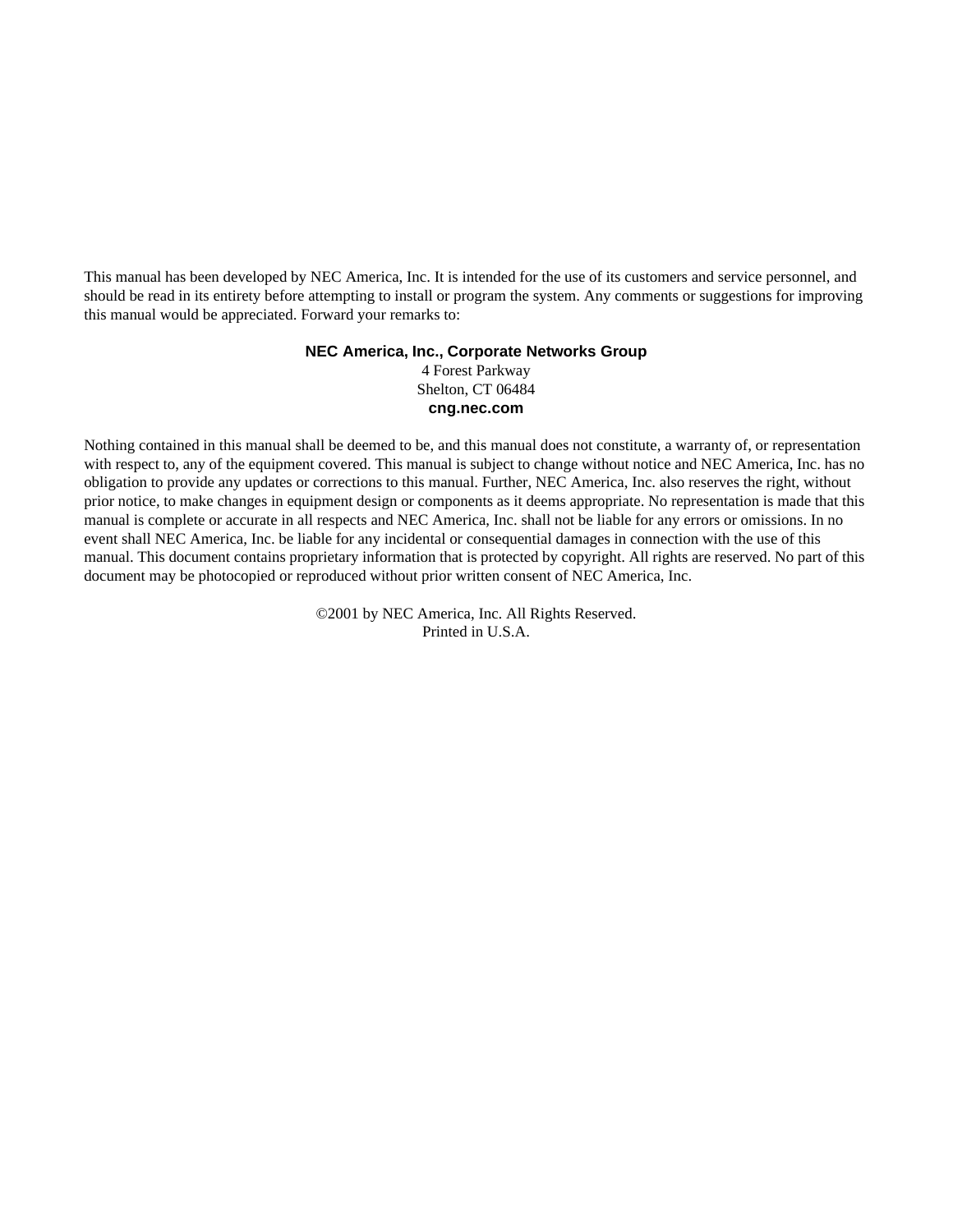| 0100 - Class of Service                                 |
|---------------------------------------------------------|
|                                                         |
| 0200 - Tenant Options                                   |
|                                                         |
| 0300 - System Options                                   |
|                                                         |
|                                                         |
| 0400 - Timers                                           |
|                                                         |
|                                                         |
|                                                         |
|                                                         |
| 0500 - System Numbering                                 |
|                                                         |
|                                                         |
|                                                         |
| 0510 - ACD/UCD Master Extension Numbers and Names 16    |
| 0511 - Ring Group Master Extension Numbers and Names 18 |
| 0600 - Toll Restriction                                 |
|                                                         |
|                                                         |
|                                                         |
|                                                         |
|                                                         |
|                                                         |
| 0800 - Display Messages                                 |
|                                                         |
|                                                         |
| 1000 - Trunk Programming                                |
|                                                         |
|                                                         |
|                                                         |
|                                                         |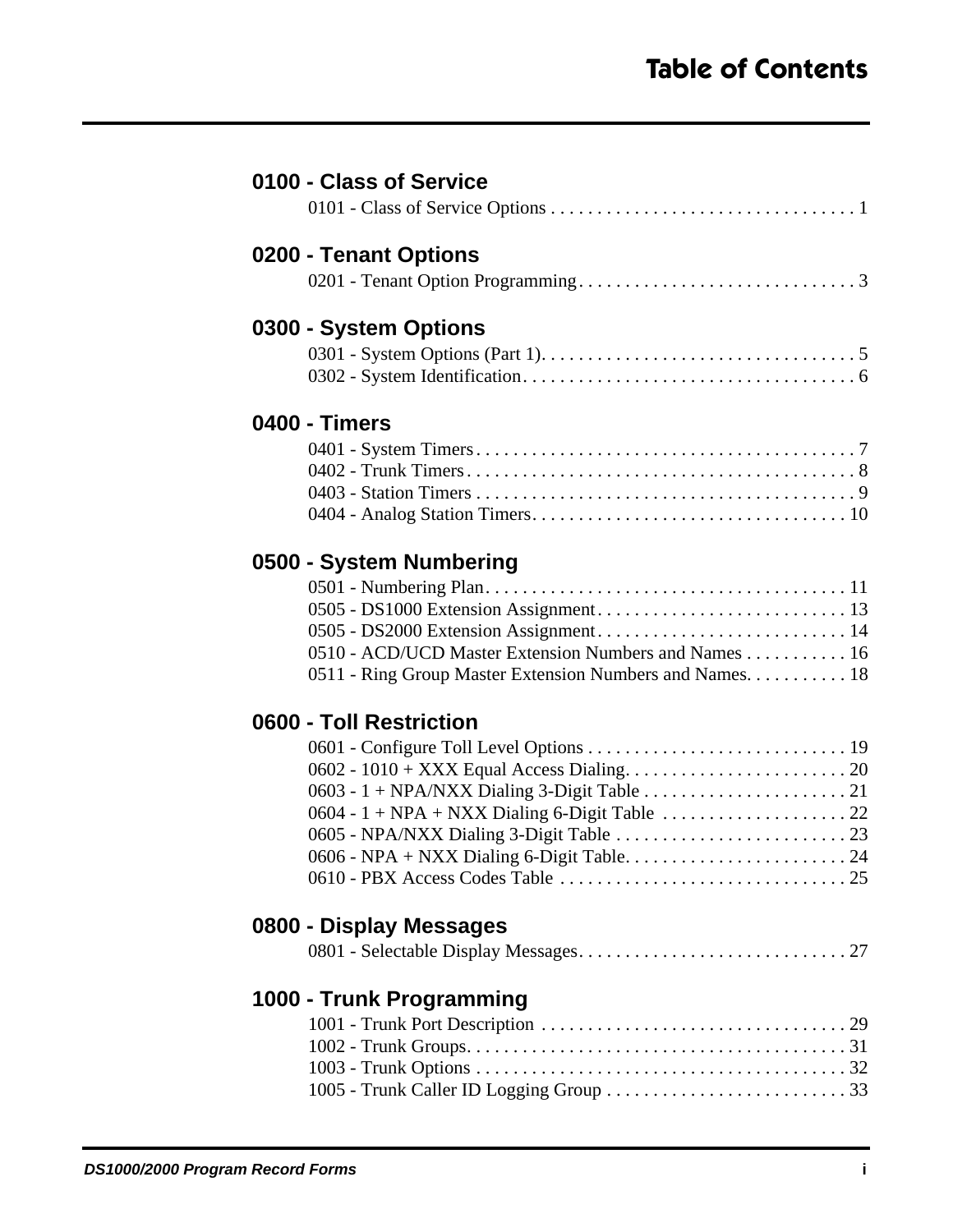### **Table of Contents**

| <b>1200 - Verified Account Codes</b>                             |
|------------------------------------------------------------------|
|                                                                  |
| 1300 - Caller ID Logging                                         |
|                                                                  |
| 1302 - Caller ID Outbound Line/Group and 10 Digit Local Calls 40 |
|                                                                  |
|                                                                  |
|                                                                  |
| 1700 - Key Programming                                           |
|                                                                  |
|                                                                  |
|                                                                  |
|                                                                  |
| <b>1800 - Extension Options</b>                                  |
|                                                                  |
|                                                                  |
|                                                                  |
|                                                                  |
|                                                                  |
|                                                                  |
|                                                                  |
| 9900 - System Utilities, Part 2                                  |
|                                                                  |
|                                                                  |
|                                                                  |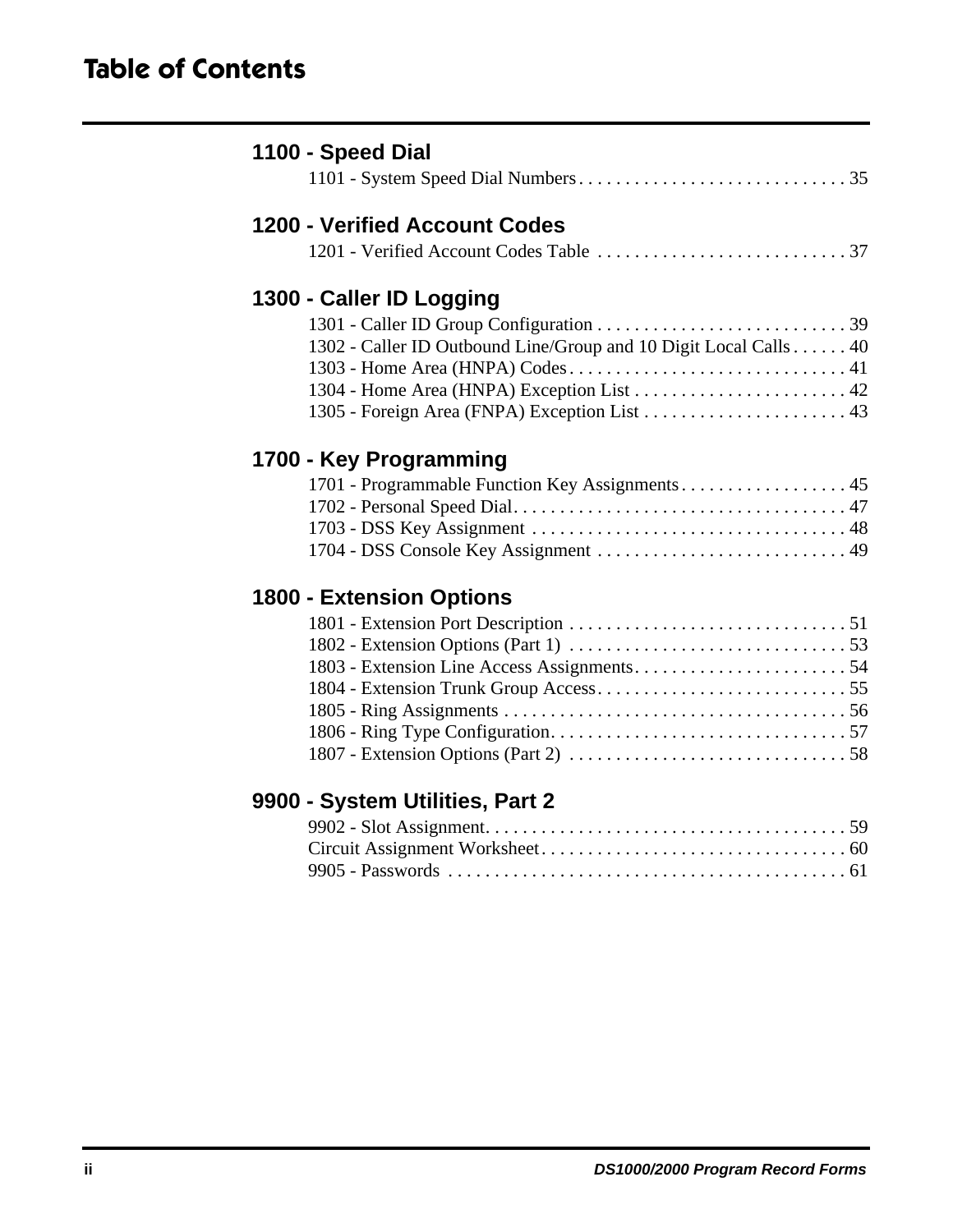## **0100 - Class of Service**

## **0101 - Class of Service Options 0101 - Class of Service Options**

<span id="page-4-1"></span><span id="page-4-0"></span>

| 0101 - Class of Service Options (Sheet 1 of 2) |                         |                           |        |            |            |            |            |
|------------------------------------------------|-------------------------|---------------------------|--------|------------|------------|------------|------------|
| Option                                         | Prompt                  | <b>Default</b>            | $cos-$ | <b>COS</b> | <b>COS</b> | <b>COS</b> | <b>COS</b> |
| Off-Premise Call Forward                       | OFF PREM FWRD           | $\mathbf N$               |        |            | Not used   |            |            |
| Barge-In (Intrusion)                           | <b>BREAK-IN</b>         | $COS 1=Y$<br>$COS 2-15=N$ |        |            |            |            |            |
| Camp-On to Busy Extension                      | <b>CAMP-ON BUSY EXT</b> | Y                         |        |            |            |            |            |
| <b>Internal Call Forwarding</b>                | <b>CALL FORWARDING</b>  | Y                         |        |            |            |            |            |
| <b>System Speed Dial Access</b>                | <b>SYS SPDL ACCESS</b>  | Y                         |        |            |            |            |            |
| <b>Extended Ring</b>                           | <b>EXTENDED RING</b>    | N                         |        |            |            |            |            |
| Privacy                                        | <b>PRIVACY</b>          | N                         |        |            |            |            |            |
| Trunk (Line) Queuing Priority                  | <b>LINE Q PRIORITY</b>  | ${\bf N}$                 |        |            |            |            |            |
| <b>Forced Trunk Disconnect</b>                 | <b>FORCE DISCONNECT</b> | $COS 1=Y$<br>$COS 2-15=N$ |        |            |            |            |            |
| Camp-On to Busy Line                           | <b>CAMP ON TO LINES</b> | $COS 1=Y$<br>COS 2-15=N   |        |            |            |            |            |
| Initiate All Call Page                         | PAGE ALL CALL           | Y                         |        |            |            |            |            |
| Access Page Zone 1                             | PAGE ZONE 1             | Y                         |        |            |            |            |            |
| Access Page Zone 2                             | PAGE ZONE 2             | Y                         |        |            |            |            |            |
| Access Page Zone 3                             | PAGE ZONE 3             | $\mathbf Y$               |        |            |            |            |            |
| Access Page Zone 4                             | PAGE ZONE 4             | $\mathbf Y$               |        |            |            |            |            |
| Access Page Zone 5                             | PAGE ZONE 5             | Y                         |        |            |            |            |            |
| Access Page Zone 6                             | PAGE ZONE 6             | Y                         |        |            |            |            |            |
| Access Page Zone 7                             | PAGE ZONE 7             | Y                         |        |            |            |            |            |
| <b>Silent Monitor</b>                          | <b>SILENT MONITOR</b>   | $\mathbf N$               |        |            |            |            |            |
| Flash for Single Line Sets                     | <b>FLASH FOR SLT</b>    | ${\bf N}$                 |        |            | Not used   |            |            |
| <b>ACD</b> Supervisor                          | <b>ACD SUPERVISOR</b>   | ${\bf N}$                 |        |            | Not used   |            |            |
| Single Ring for Single Line Sets               | <b>SINGLE RING</b>      | N                         |        |            |            |            |            |
| View System Alarms                             | <b>VIEW SYS ALARMS</b>  | $\mathbf N$               |        |            | Not used   |            |            |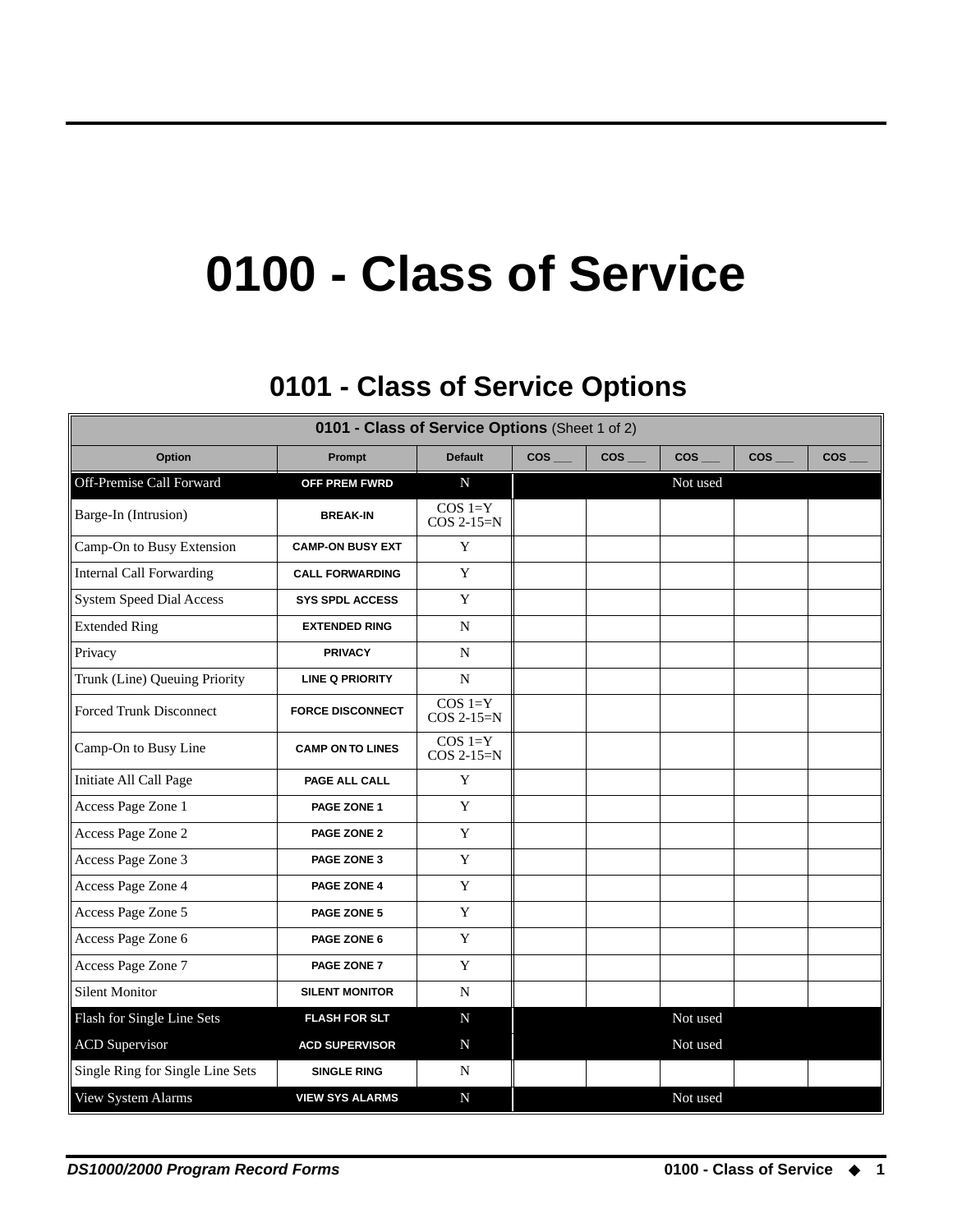#### **0100 - Class of Service 0101 - Class of Service Options**

| 0101 - Class of Service Options (Sheet 2 of 2)   |                         |                           |                    |                 |                |        |        |
|--------------------------------------------------|-------------------------|---------------------------|--------------------|-----------------|----------------|--------|--------|
| Option                                           | Prompt                  | <b>Default</b>            | $cos$ <sub>—</sub> | $\cos$ $\qquad$ | $cos$ $\qquad$ | $\cos$ | $\cos$ |
| Automatic Hold                                   | <b>AUTO HOLD</b>        | N                         |                    |                 |                |        |        |
| <b>Activate Night Mode</b>                       | <b>ACTIVATE NITES</b>   | $COS 1=Y$<br>$COS 2-15=N$ |                    |                 |                |        |        |
| <b>Direct Trunk Access</b>                       | <b>DIRECT TRK ACCES</b> | $COS 1=Y$<br>$COS 2-15=N$ |                    |                 |                |        |        |
| <b>Remote Call Forwarding</b>                    | <b>REMOTE FWRD</b>      | $COS 1=Y$<br>COS 2-15=N   |                    |                 | Not used       |        |        |
| Soft Keys                                        | <b>SOFTKEYS</b>         | Y                         |                    |                 |                |        |        |
| <b>Conversation Record</b>                       | <b>RECORD CONV</b>      | $\mathbf N$               |                    |                 |                |        |        |
| <b>CLID Display</b>                              | <b>CLID DISPLAY</b>     | Y                         |                    |                 |                |        |        |
| 2nd Call CLID                                    | 2nd CALL CLID           | Y                         |                    |                 |                |        |        |
| 3rd Party Caller ID                              | 3rd PARTY CLID          | $\mathbf N$               |                    |                 |                |        |        |
| <b>CLID Display Separator</b>                    | <b>'-' IN CID DISP</b>  | N                         |                    |                 |                |        |        |
| <b>Forced Account Codes</b>                      | <b>FORCE AC CODES</b>   | N                         |                    |                 |                |        |        |
| Verify Account Codes                             | <b>VERIFY AC CODES</b>  | N                         |                    |                 |                |        |        |
| Forced Account Codes for Toll<br>Calls Only      | <b>AC FOR TOLL ONLY</b> | N                         |                    |                 |                |        |        |
| Ring Type Configuration                          | <b>RING TYPE CONFIG</b> | N                         |                    |                 |                |        |        |
| <b>Extension Ring Override</b>                   | <b>EXT RING OVRD</b>    | N                         |                    |                 |                |        |        |
| Key Ring Override                                | <b>KEY RING OVRD</b>    | N                         |                    |                 |                |        |        |
| <b>SLT Special Dial Tone</b>                     | <b>SLT SP DIALTONE</b>  | N                         |                    |                 |                |        |        |
| SLT High Voltage Message Wait<br>$(DS2000$ Only) | <b>SLT MW LAMP HV</b>   | $\mathbf N$               |                    |                 |                |        |        |
| <b>SLT FSK Message Wait</b>                      | <b>SLT MW LAMP FSK</b>  | N                         |                    |                 |                |        |        |
| <b>SLT Loop Disconnect</b>                       | <b>SLT LOOP DISCON</b>  | N                         |                    |                 |                |        |        |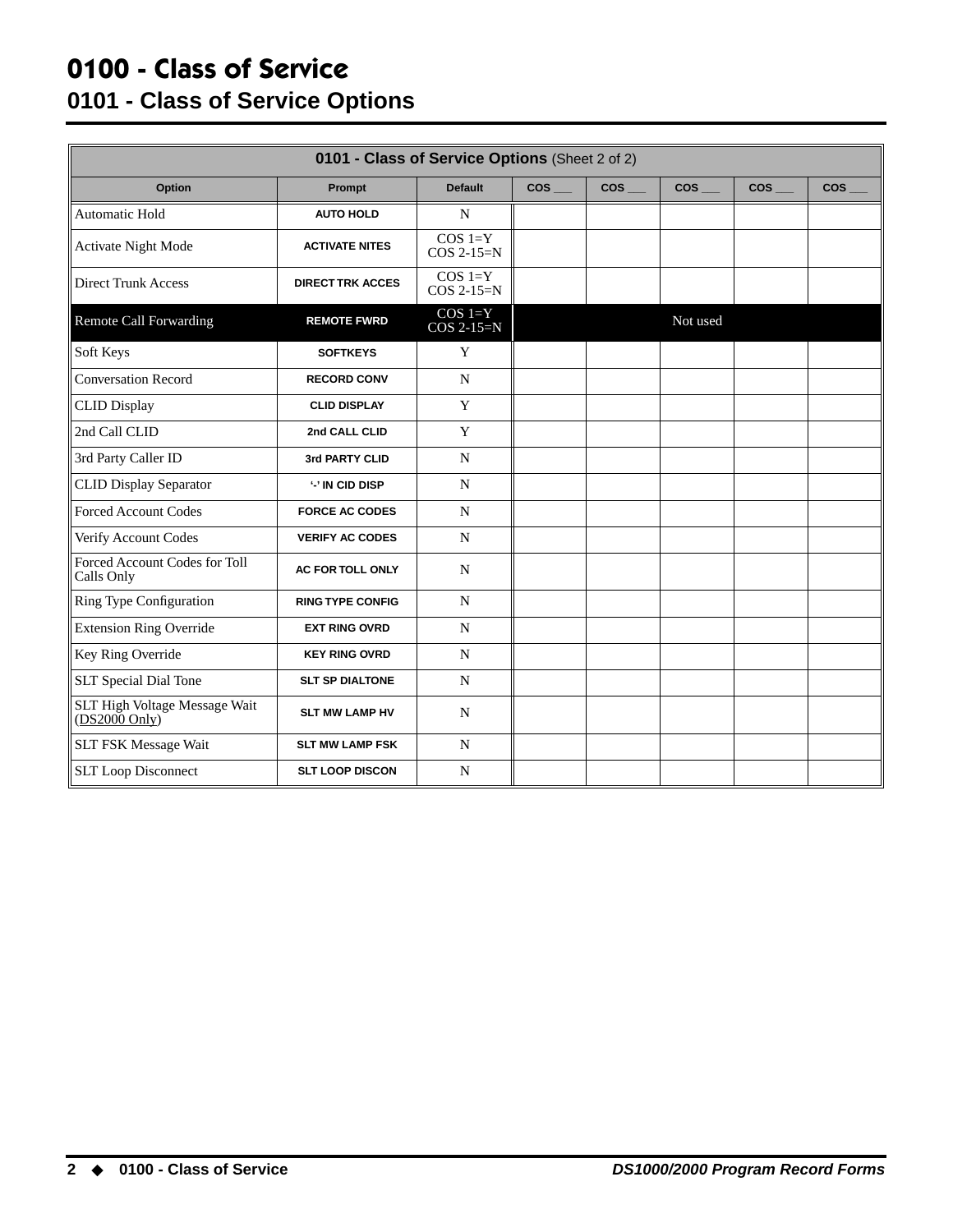## **0200 - Tenant Options**

### **0201 - Tenant Option Programming 0201 - Tenant Option Programming**

<span id="page-6-1"></span><span id="page-6-0"></span>

| 0201 - Tenant Option Programming                          |                         |                |              |  |  |  |  |
|-----------------------------------------------------------|-------------------------|----------------|--------------|--|--|--|--|
| Option                                                    | Prompt                  | <b>Default</b> | <b>Entry</b> |  |  |  |  |
| Call Waiting (Camp-On) Tone                               | <b>CALL WAIT</b>        | Y              |              |  |  |  |  |
| Handsfree Reply on Intercom Calls                         | <b>HF REPLY ON ICM</b>  | Y              |              |  |  |  |  |
| Voice-Announced Intercom Calls                            | <b>VOICE ANNOUNCE</b>   | Y              |              |  |  |  |  |
| <b>Automatic Handsfree</b>                                | <b>AUTO HANDSFREE</b>   | Y              |              |  |  |  |  |
| Music on Hold                                             | <b>ENABLE MOH</b>       | Y              |              |  |  |  |  |
| <b>MOH</b> on Transfer                                    | <b>MOH ON TRANSFER</b>  | Y              |              |  |  |  |  |
| <b>Background Music</b>                                   | <b>ENBLE BGM</b>        | Y              |              |  |  |  |  |
| Voice Mail Installed                                      | <b>V-MAIL INSTALLED</b> | N              |              |  |  |  |  |
| Voice Mail Master Extension Number                        | <b>V-MAIL MST EXT</b>   | 000            |              |  |  |  |  |
| Enable Account Codes in Speed Dial                        | <b>AC CODES IN SPDL</b> | N              |              |  |  |  |  |
| # Key to Enter Account Codes                              | "#" KEY AC CODES        | N              |              |  |  |  |  |
| <b>Account Code Toll Level</b>                            | <b>AC CODE TOLL LVL</b> | $\Omega$       |              |  |  |  |  |
| <b>View Account Codes</b>                                 | <b>VIEW AC CODES</b>    | N              |              |  |  |  |  |
| <b>CPRU Relay</b><br>(DS2000 Only)                        | <b>CPU RELAY</b>        | $\Omega$       |              |  |  |  |  |
| <b>CPRU Relay Page Zone Assignment</b><br>$(DS2000$ Only) | <b>PAGE ZONE</b>        | 1              |              |  |  |  |  |
| DOOR1 Relay<br>$(DS1000 \text{ Only})$                    | <b>DOOR1 RELAY</b>      | $\Omega$       |              |  |  |  |  |
| DOOR1 Relay Page Zone Assignment<br>(DS1000 Only)         | <b>PAGE ZONE</b>        | 1              |              |  |  |  |  |
| DOOR2 Relay<br>(DS1000 Ohly)                              | <b>DOOR2 RELAY</b>      | $\Omega$       |              |  |  |  |  |
| DOOR2 Relay Page Zone Assignment<br>$(DS1000$ Only)       | <b>PAGE ZONE</b>        | 1              |              |  |  |  |  |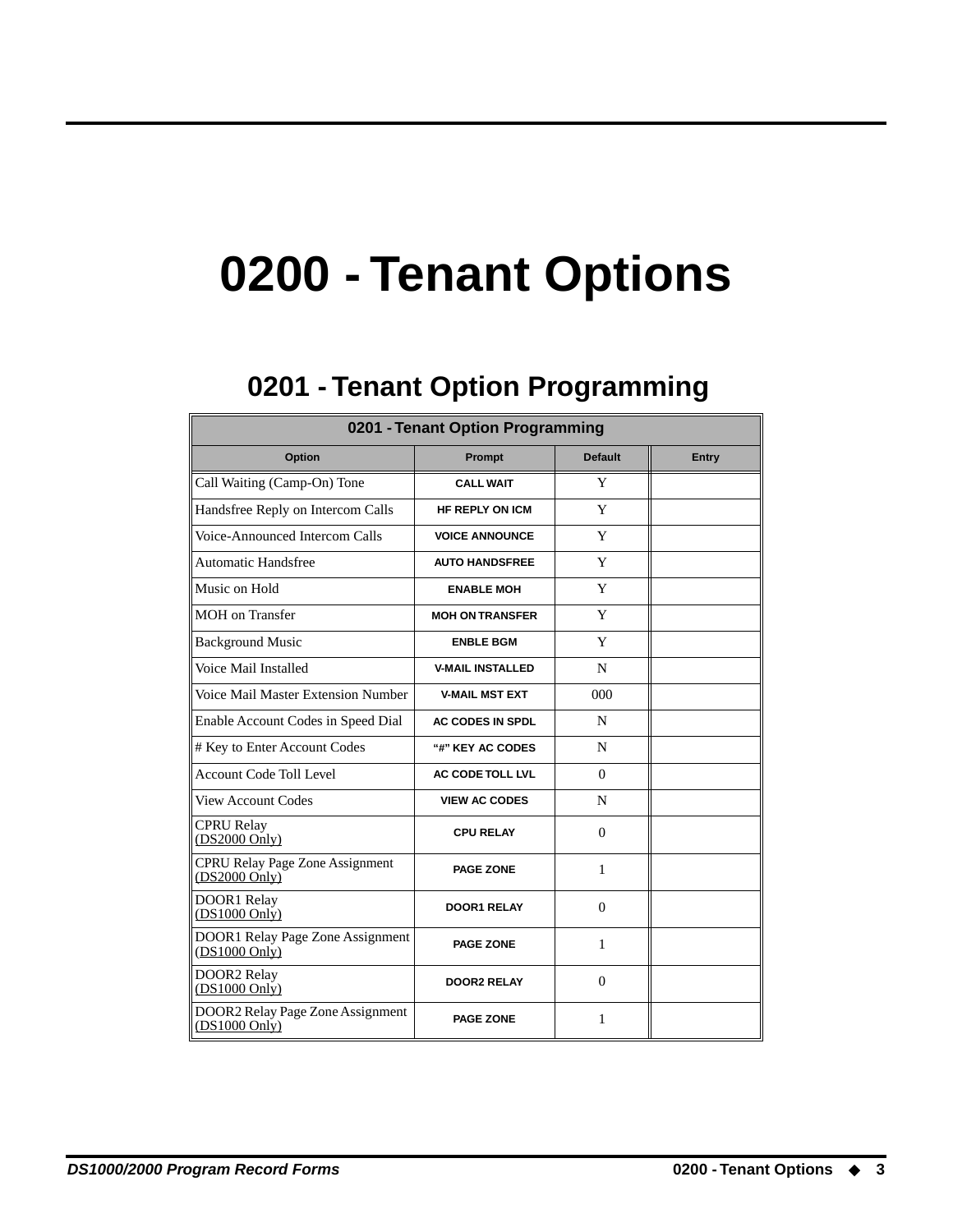## **0200 - Tenant Options**

**0201 - Tenant Option Programming**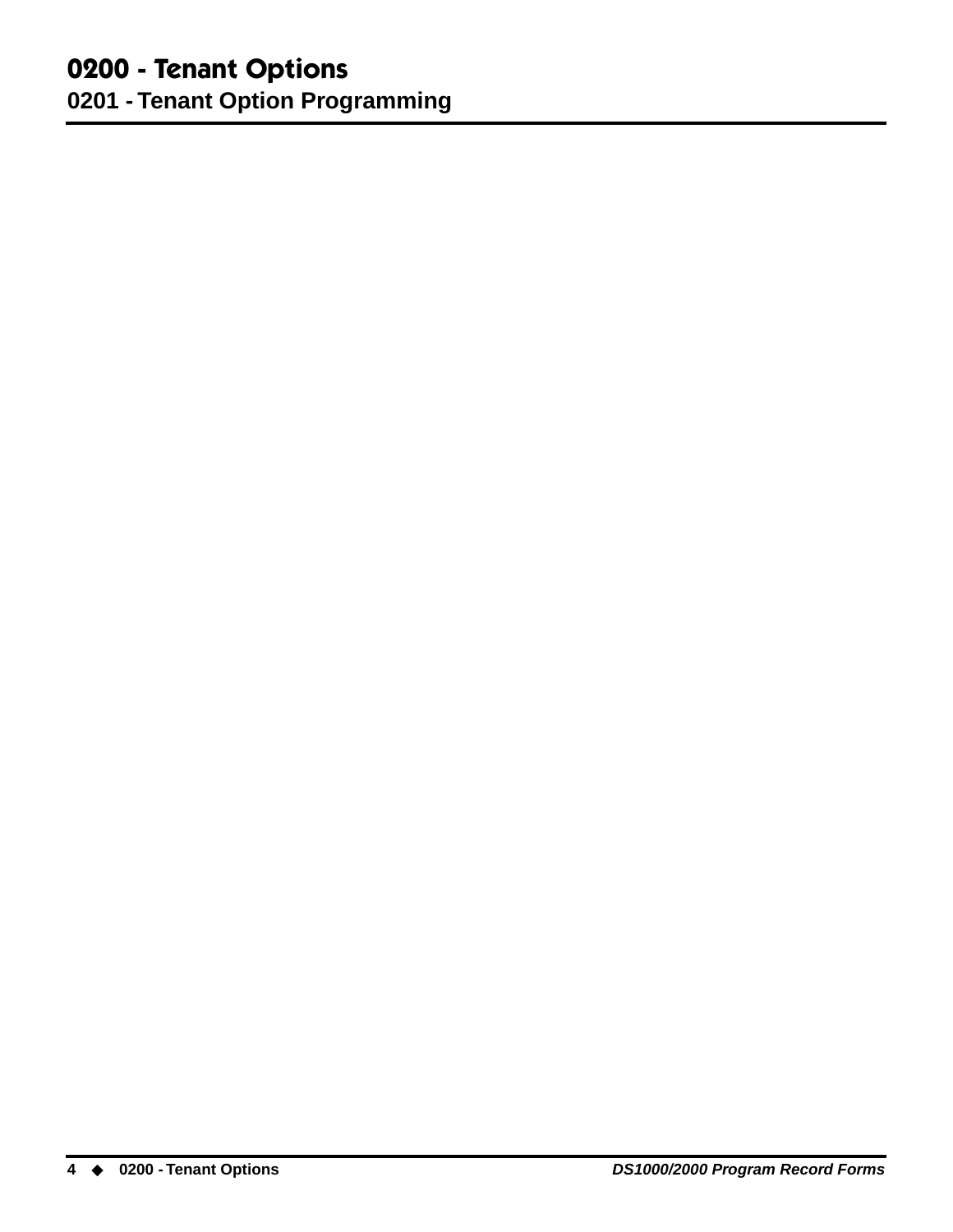## **0300 - System Options**

## **0301 - System Options (Part 1) 0301 - System Options (Part 1)**

<span id="page-8-1"></span><span id="page-8-0"></span>

| 0301 - System Options (Part 1)                  |                           |                          |       |  |  |  |  |
|-------------------------------------------------|---------------------------|--------------------------|-------|--|--|--|--|
| <b>Option</b>                                   | <b>Prompt</b>             | <b>Default</b>           | Entry |  |  |  |  |
| Number of Operators                             | <b>NUM OF OPERATORS</b>   | 1                        |       |  |  |  |  |
| Operator 1 Extension                            | <b>OPERATOR 1 EXT</b>     | 300                      |       |  |  |  |  |
| Operator 2 Extension                            | <b>OPERATOR 2 EXT</b>     | Undefined                |       |  |  |  |  |
| Operator 3 Extension                            | <b>OPERATOR 3 EXT</b>     | Undefined                |       |  |  |  |  |
| <b>Operator 4 Extension</b>                     | <b>OPERATOR 4 EXT</b>     | Undefined                |       |  |  |  |  |
| Number of Digits in a System Speed<br>Dial Code | <b>SYS SPDL CODE DGTS</b> | 3                        |       |  |  |  |  |
| <b>CPU Baud Rate</b>                            | <b>BAUD RATE</b>          | $\overline{\mathcal{A}}$ |       |  |  |  |  |
| <b>Fixed Baud Rate</b>                          | <b>FIXED BAUD RATE</b>    | N <sub>0</sub>           |       |  |  |  |  |
| <b>SMDR</b> Port                                | <b>SMDR PORT</b>          | None                     |       |  |  |  |  |
| Print SMDR Header                               | <b>PRINT SMDR HEADR</b>   | Yes                      |       |  |  |  |  |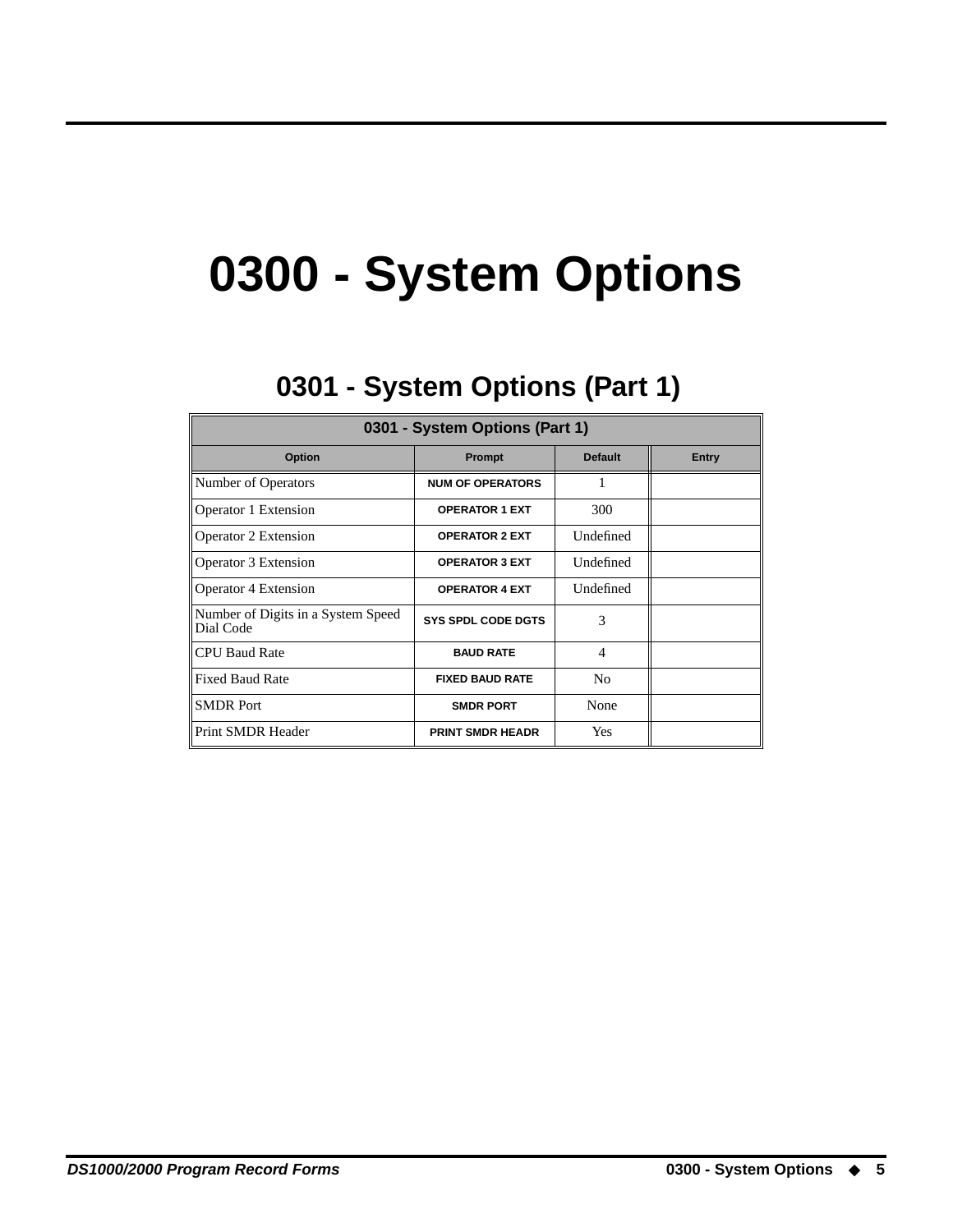### **0300 - System Options 0302 - System Identification**

<span id="page-9-0"></span>

| 0302 - System Identification |                                    |                              |              |  |  |
|------------------------------|------------------------------------|------------------------------|--------------|--|--|
| Option                       | Prompt                             | <b>Default</b>               | <b>Entry</b> |  |  |
| Company Name                 | <b>NAME</b>                        | No entry                     |              |  |  |
| Company Phone Number         | <b>PHONE</b>                       | No entry                     |              |  |  |
| System Type                  | <b>SYSTYP</b>                      | $DS1000$ or<br><b>DS2000</b> |              |  |  |
| Software Version             | DS1000 VER or<br><b>DS2000 VER</b> | 02.04.00                     |              |  |  |
| Time                         | <b>TIME</b>                        | 01:00:00                     |              |  |  |
| Date                         | <b>DATE</b>                        | 01/01/1998                   |              |  |  |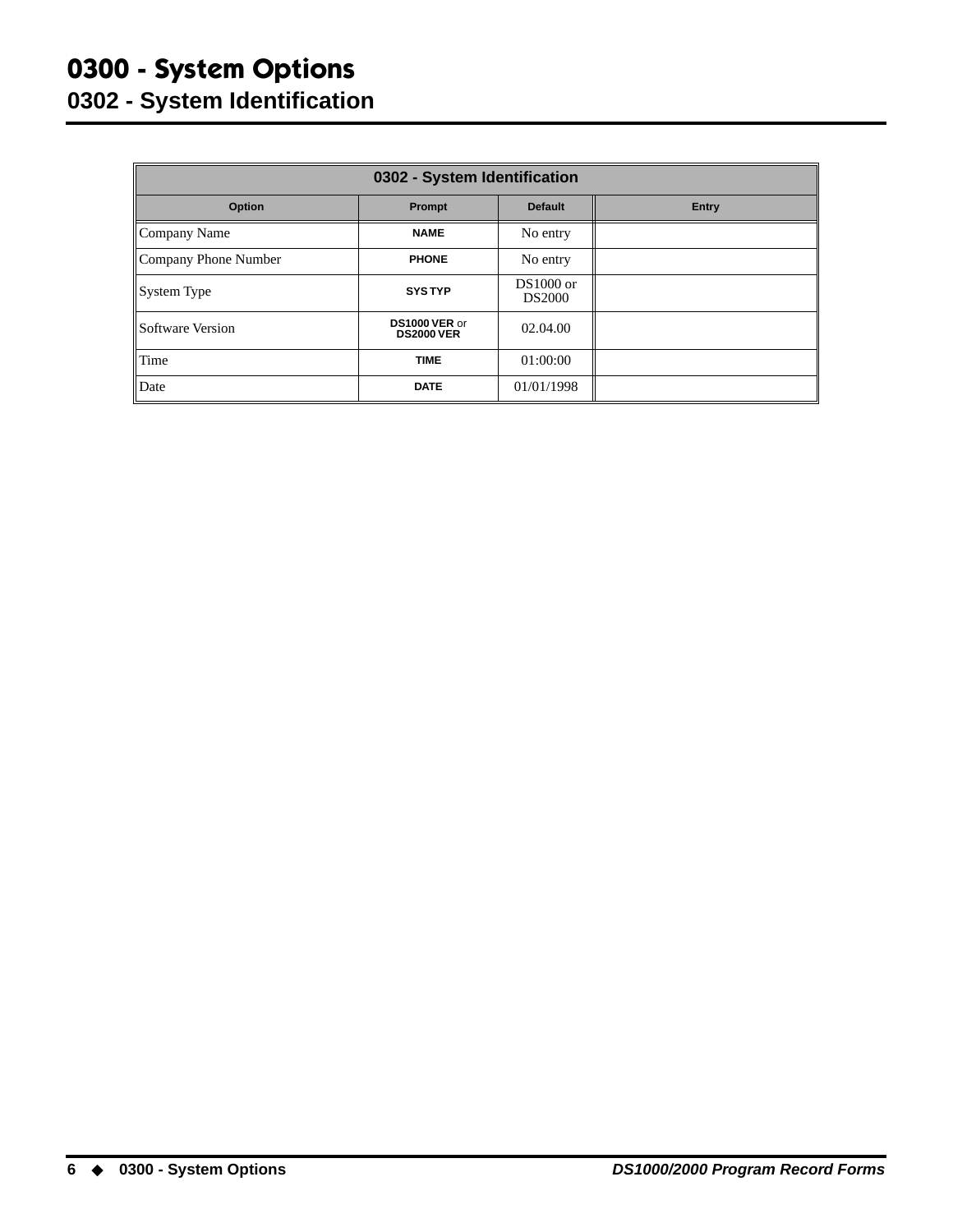## **0400 - Timers**

## **0401 - System Timers 0401 - System Timers**

<span id="page-10-1"></span><span id="page-10-0"></span>

| 0401 - System Timers           |                        |                   |          |  |  |
|--------------------------------|------------------------|-------------------|----------|--|--|
| Option                         | Prompt                 | <b>Default</b>    | Entry    |  |  |
| Park Orbit                     | <b>PARK RECALL</b>     | $60$ sec          |          |  |  |
| Modem Reserve                  | <b>MODEM RESERVE</b>   | 30 <sub>sec</sub> |          |  |  |
| <b>Transfer Recall</b>         | <b>TRANSFER RECALL</b> | 20 <sub>sec</sub> |          |  |  |
| Intercom Inter-digit           | <b>ICM INTERDIGIT</b>  | 6 sec             |          |  |  |
| Meet-Me Conference             | <b>MEET ME CONF</b>    | 30 sec            |          |  |  |
| <b>Dialing Pause</b>           | <b>DIALING PAUSE</b>   | 1 sec             |          |  |  |
| Page Duration                  | <b>PAGE DURATION</b>   | 30 <sub>sec</sub> |          |  |  |
| Door Unlock                    | <b>DOOR UNLOCK</b>     | 30 <sub>sec</sub> |          |  |  |
| DIL No Answer                  | <b>DIL NO ANSWER</b>   | $15 \text{ sec}$  |          |  |  |
| <b>Trunk Revert</b>            | <b>TRUNK REVERT</b>    | 15 <sub>sec</sub> |          |  |  |
| <b>Trunk Delay Ring</b>        | <b>TRK DELAY RING</b>  | 10 <sub>sec</sub> |          |  |  |
| Trunk Overflow                 | <b>TRUNK OVERFLOW</b>  | 20 sec            | Not used |  |  |
| Centrex Type Feature Key Delay | <b>CENTRX FTR DLY</b>  | $50$ sec          |          |  |  |
| <b>ACD/UCD Overflow</b>        | <b>ACD/UCD OVRFLOW</b> | $60$ sec          |          |  |  |
| Number of Password Attempts    | <b>PSWD ATTEMP NUM</b> | 3                 |          |  |  |
| Program Lockout Time           | <b>PROGRAM LOCKOUT</b> | 30 <sub>sec</sub> |          |  |  |
| Force Program Exit             | <b>FORCE PROG EXIT</b> | $120$ sec         |          |  |  |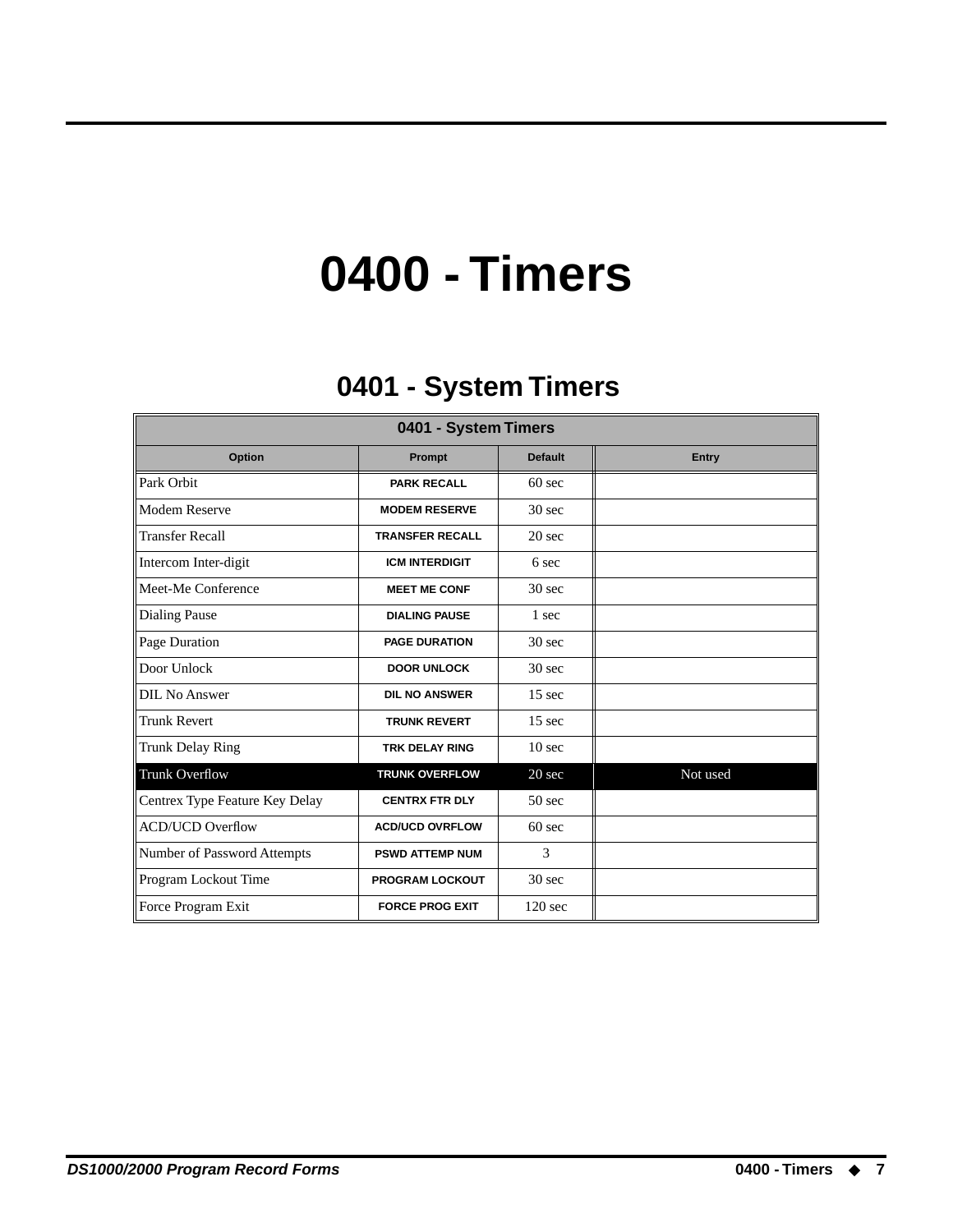<span id="page-11-0"></span>

| 0402 - Trunk Timers                        |                        |                      |              |  |  |
|--------------------------------------------|------------------------|----------------------|--------------|--|--|
| <b>Option</b>                              | Prompt                 | <b>Default</b>       | <b>Entry</b> |  |  |
| Camp-On                                    | <b>CAMP ON</b>         | 60                   | Not used     |  |  |
| Line Response                              | <b>LINE RESPONSE</b>   | 100(10 sec)          |              |  |  |
| Dial Tone Detect                           | <b>DL TONE DETECT</b>  | 10(1 sec)            |              |  |  |
| PBX/Centrex Flash                          | <b>FLASH PBX</b>       | 800 mS               |              |  |  |
| <b>Flash Disconnect</b>                    | <b>FLASH DISC.</b>     | 2496 mS              | Not used     |  |  |
| Force Idle (Trunk Guard Time)              | <b>FORCE IDLE</b>      | 10(1 sec)            |              |  |  |
| <b>PBX</b> Pause                           | <b>PBX PAUSE</b>       | $\overline{0}$       | Not used     |  |  |
| Minimum Ring Detection Timer               | <b>MIN RING DET</b>    | $104 \text{ mS}$     |              |  |  |
| DP Make Timer                              | <b>PULSE DIAL MAKE</b> | $40$ mS              |              |  |  |
| <b>DP</b> Break Timer                      | <b>PULSE DIAL BRK</b>  | $60 \text{ mS}$      |              |  |  |
| DP Interdigit Timer                        | <b>PULSE INTRDIGIT</b> | 800 mS               |              |  |  |
| Manual DTMF Tone On                        | <b>MAN DTMF ON</b>     | $150 \text{ mS}$     |              |  |  |
| Manual DTMF Tone Off                       | <b>MANB DTMF OFF</b>   | $100 \text{ mS}$     |              |  |  |
| Speed Dial DTMF Tone On                    | <b>SPDL DTMF ON</b>    | $100 \text{ mS}$     |              |  |  |
| Speed Dial DTMF Tone Off                   | <b>SPDL DTMF ON</b>    | $100 \text{ mS}$     |              |  |  |
| Loop Current Detection Time                | <b>LOOP CURRENTQ</b>   | $800 \text{ mS}$     |              |  |  |
| Codec Digitizing Method                    | <b>CODEC A/D TYPE</b>  | $\Omega$             |              |  |  |
| Setting for International Rotary Disk      | DP FOR INTL'L          | $\Omega$             |              |  |  |
| Far End Disconnect                         | FAR END DISC.          | $300 \text{ mS}$     |              |  |  |
| Minimum Single Ring Detection Timer        | <b>SNGL RG MIN DET</b> | 1004 mS              |              |  |  |
| Minimum Double Ring Detection Off<br>Timer | <b>DBL RG MIN OFF</b>  | $104 \text{ mS}$     |              |  |  |
| Maximum Double Ring Detection Off<br>Timer | <b>DBL RG MAX OFF</b>  | 504 mS               |              |  |  |
| Ringing Signal End Detect Timer            | <b>SIGNAL STOP DET</b> | 6016 mS              |              |  |  |
| Caller ID Detection Timer                  | <b>CID DETECT</b>      | 3268 mS              |              |  |  |
| Ground Start Timer                         | <b>GROUNDING</b>       | $800\ \mathrm{mS}$   | Not used     |  |  |
| Pause Timer                                | <b>PAUSE</b>           | $3008 \ \mathrm{mS}$ | Not used     |  |  |
| DP Mute Timer                              | <b>DP MUTE</b>         | $8 \text{ mS}$       | Not used     |  |  |
| P.F. Recovery Detect Timer                 | PF RECOVERY            | $3008 \text{ mS}$    |              |  |  |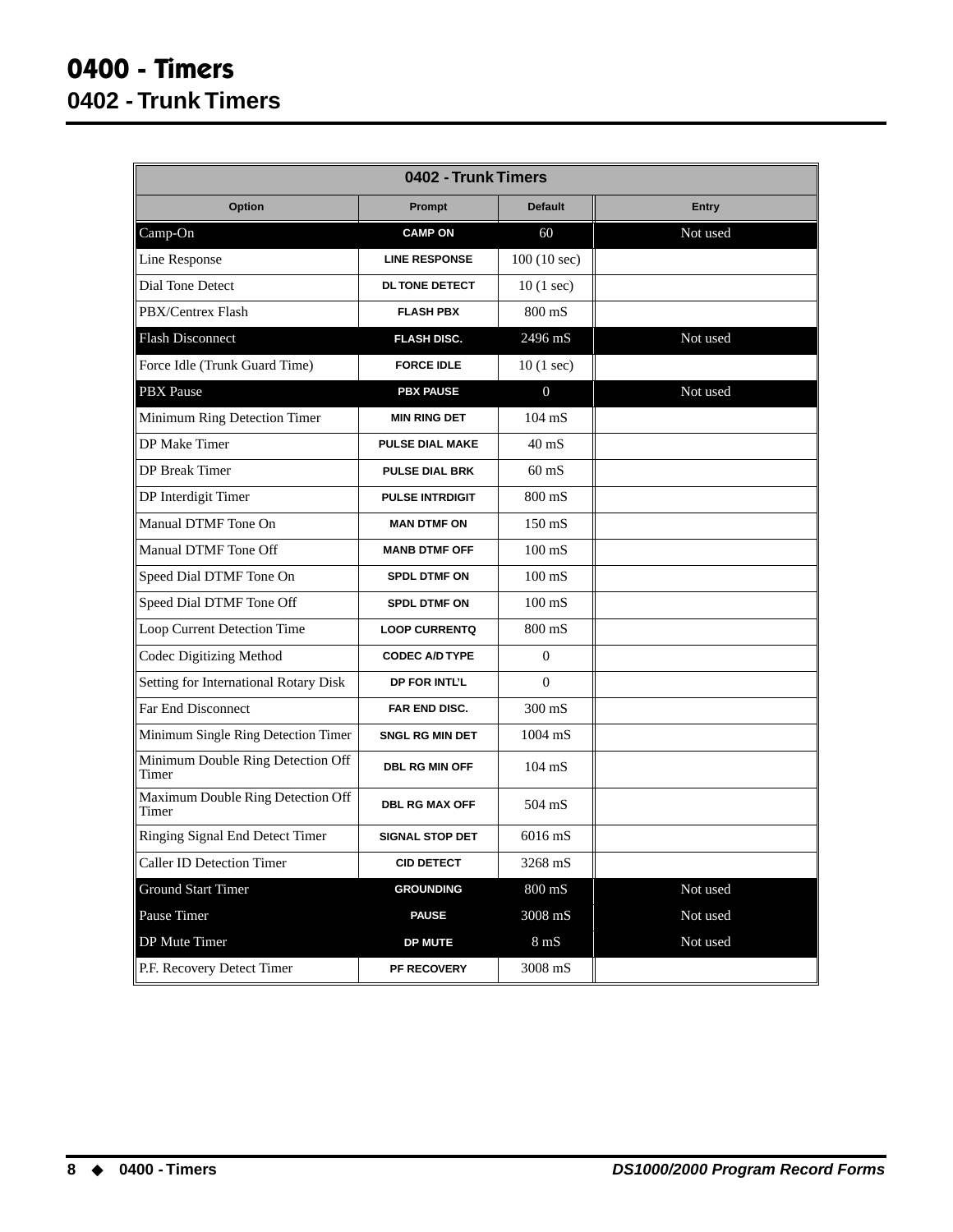<span id="page-12-0"></span>

| 0403 - Station Timers        |                        |                   |              |  |  |
|------------------------------|------------------------|-------------------|--------------|--|--|
| Option                       | Prompt                 | <b>Default</b>    | <b>Entry</b> |  |  |
| <b>Hold Recall</b>           | <b>HOLD RECALL</b>     | $60 \text{ sec}$  |              |  |  |
| Exclusive Hold               | <b>EX-HOLD RECALL</b>  | 90 <sub>sec</sub> |              |  |  |
| Camp-On                      | <b>CAMP_ON</b>         | $60 \text{ sec}$  | Not used     |  |  |
| Call Forward Ring No Answer  | <b>FWRD NO ANSWER</b>  | $10 \text{ sec}$  |              |  |  |
| Call Waiting Tone Interval   | <b>CL WAIT INTERVL</b> | 10 <sub>sec</sub> |              |  |  |
| Call Coverage Delay          | <b>CL CVR DLY RING</b> | 10 <sub>sec</sub> |              |  |  |
| <b>Hook Flash Transfer</b>   | <b>HOOK FLASH XFER</b> | 2 sec             | Not used     |  |  |
| <b>Hook Flash Disconnect</b> | <b>FLSH DISCONNECT</b> | $12 \text{ sec}$  | Not used     |  |  |
| Number of Extended Rings     | <b>EXTENDED RING</b>   | $20 \text{ sec}$  |              |  |  |
| Drop Pulse Send              | <b>DROP PULSE SEND</b> | $300 \text{ mS}$  |              |  |  |
| <b>DTMF</b> Detect           | <b>DTMF DETECT</b>     | $70 \text{ mS}$   |              |  |  |
| Ring No Answer Hunt          | <b>RG NO ANS HUNT</b>  | 10 <sub>sec</sub> |              |  |  |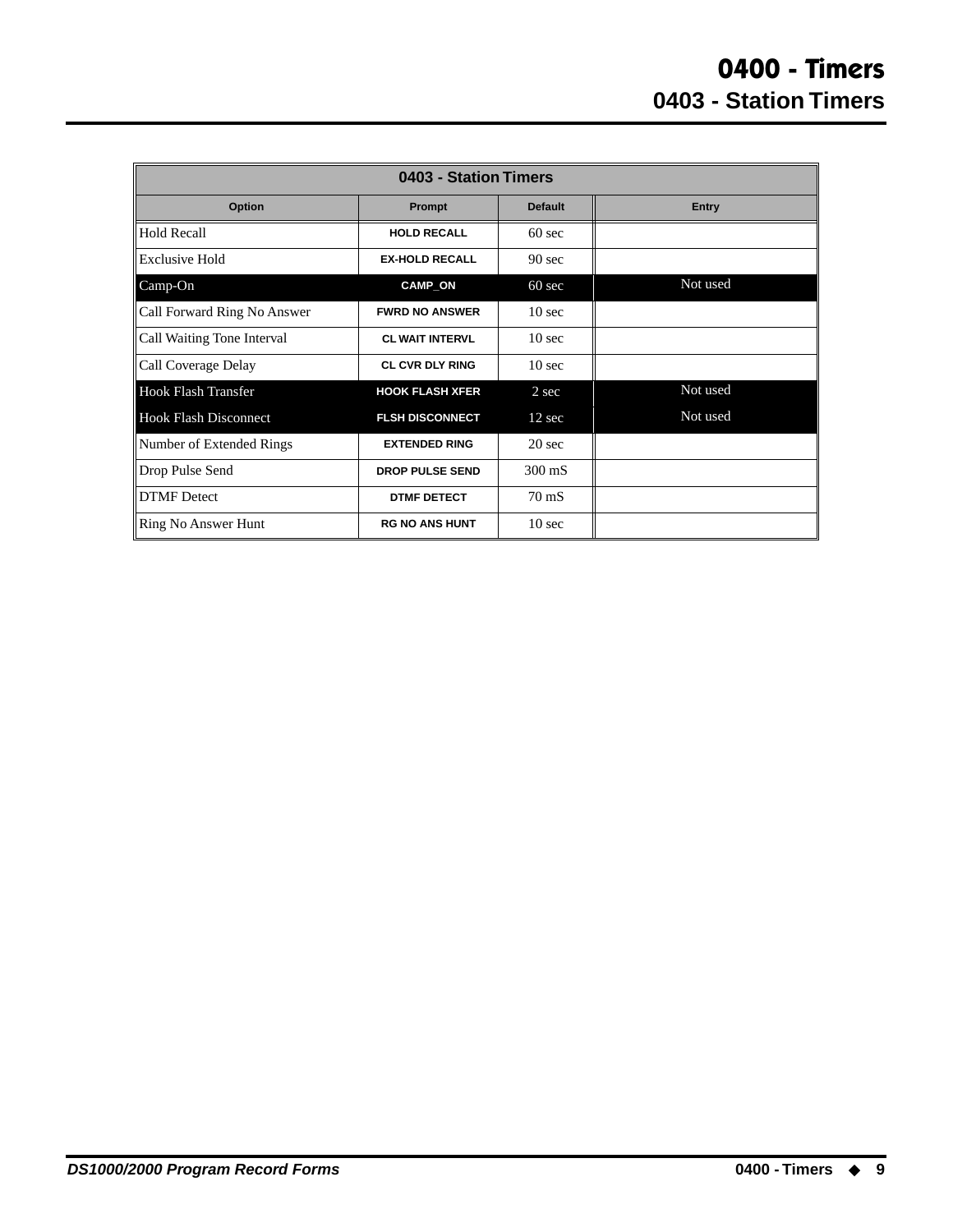### **0400 - Timers 0404 - Analog Station Timers**

<span id="page-13-0"></span>

| 0404 - Analog Station Timers |                       |                      |       |  |  |
|------------------------------|-----------------------|----------------------|-------|--|--|
| Option                       | Prompt                | <b>Default</b>       | Entry |  |  |
| Country Data                 | <b>COUNTRY DATA</b>   | 00 <sup>2</sup>      |       |  |  |
| Rotary Dial Type             | <b>ROTARY TYPE</b>    | 0 (Standard)         |       |  |  |
| Loop Current                 | <b>LOOP CURRENT</b>   | $25 \text{ mA}$      |       |  |  |
| <b>Ringing Frequency</b>     | <b>RINGING FREQ</b>   | 1(20 Hz)             |       |  |  |
| Minimum Break Time           | <b>MIN BREAK TIME</b> | $2(10 \text{ mS})$   |       |  |  |
| Maximum Break Time           | <b>MAX BREAKTIME</b>  | 20 (100 mS)          |       |  |  |
| Minimum Make Time            | <b>MIN MAKE TIME</b>  | $2(10 \text{ mS})$   |       |  |  |
| Maximum Make Time            | <b>MAX MAKE TIME</b>  | 20 (100 mS)          |       |  |  |
| Minimum Hookflash Time       | <b>MIN FLASH TIME</b> | $21(105 \text{ mS})$ |       |  |  |
| Maximum Hookflash Time       | <b>MAX FLASH TIME</b> | 200 (1 sec)          |       |  |  |
| Minimum Ground Flash Time    | <b>MIN GND TIME</b>   | 21 (105 mS)          |       |  |  |
| Minimum Off-Hook Time        | <b>MIN GND TIME</b>   | 21 (105mS)           |       |  |  |
| Off-Hook Guard Time          | <b>OFF HOOK GUARD</b> | $60(300 \text{ mS})$ |       |  |  |
| Dial Pulse Guard Time        | <b>DIAL GUARD</b>     | 70 (350 mS)          |       |  |  |
| Loop Disconnect Time         | <b>LOOP DISC TIME</b> | 40 (200 MS)          |       |  |  |
| Ring/MW Wait Period Time     | <b>RING/MW PERIOD</b> | $15(750 \text{ mS})$ |       |  |  |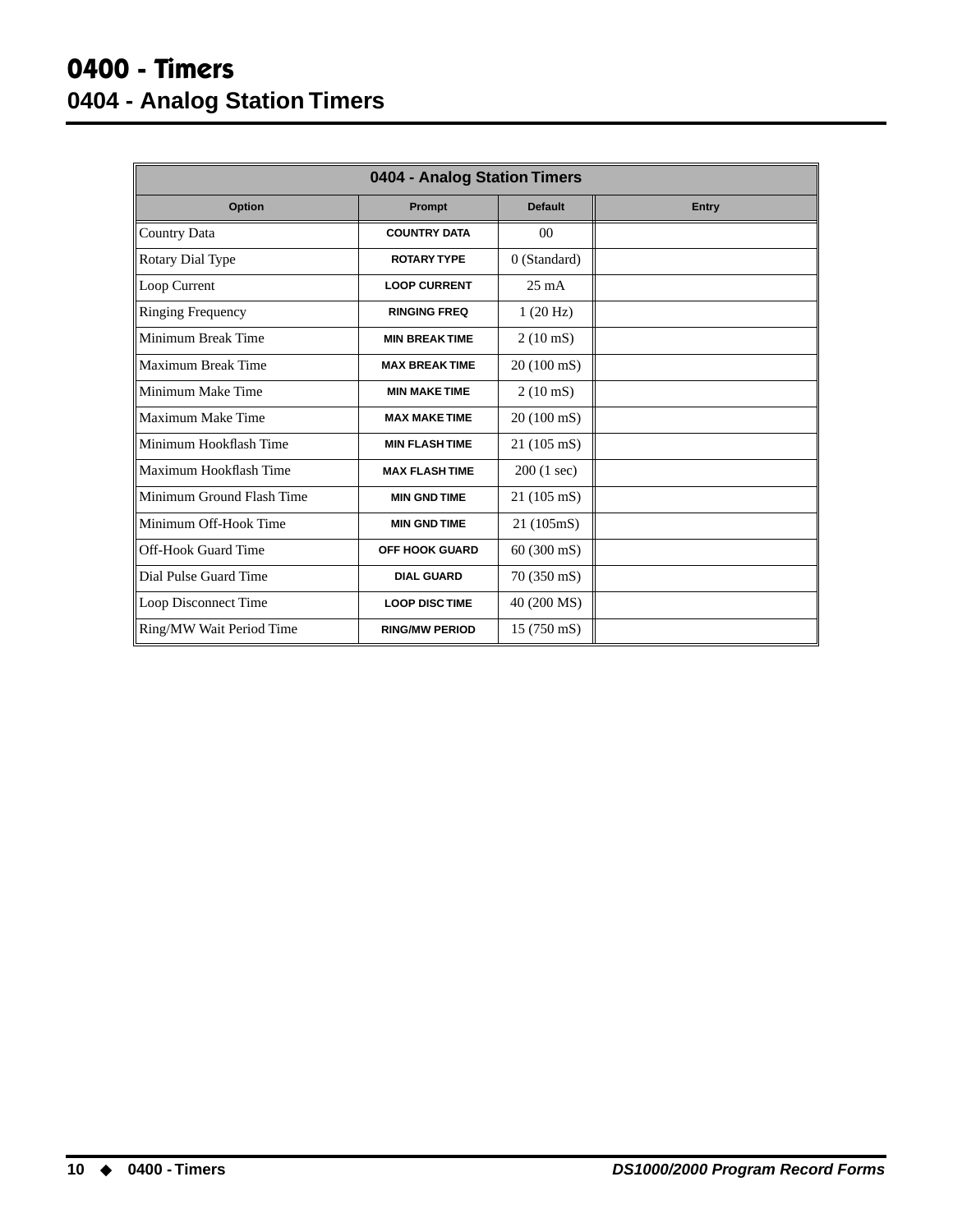## **0500 - System Numbering**

## **0501 - Numbering Plan 0501 - Numbering Plan**

<span id="page-14-1"></span><span id="page-14-0"></span>

| 0501 - Numbering Plan (Sheet 1 of 2) |                       |                |                   |  |  |
|--------------------------------------|-----------------------|----------------|-------------------|--|--|
| <b>Option</b>                        | Prompt                | <b>Default</b> | <b>Entry</b>      |  |  |
| Digit 0 Options                      | DIAL DIGIT '0'        | N/A            | No entry required |  |  |
| Digit 0 Function Type                | <b>FUNCTION TYPE</b>  | $1$ (OPER)     |                   |  |  |
| Digit 0 Expected Digits              | <b>EXPECTED DGTS</b>  | $\overline{2}$ |                   |  |  |
| Digit 1 Options                      | <b>DIAL DIGIT '1'</b> | N/A            | No entry required |  |  |
| Digit 1 Function Type                | <b>FUNCTION TYPE</b>  | $2$ (EXT)      |                   |  |  |
| Digit 1 Expected Digits              | <b>EXPECTED DGTS</b>  | 3              |                   |  |  |
| Digit 2 Options                      | <b>DIAL DIGIT '2'</b> | N/A            | No entry required |  |  |
| Digit 2 Function Type                | <b>FUNCTION TYPE</b>  | $2$ (EXT)      |                   |  |  |
| Digit 1 Expected Digits              | <b>EXPECTED DGTS</b>  | 3              |                   |  |  |
| Digit 3 Options                      | <b>DIAL DIGIT '3'</b> | N/A            | No entry required |  |  |
| Digit 3 Function Type                | <b>FUNCTION TYPE</b>  | $2$ (EXT)      |                   |  |  |
| Digit 3 Expected Digits              | <b>EXPECTED DGTS</b>  | 3              |                   |  |  |
| Digit 4 Options                      | <b>DIAL DIGIT '4'</b> | N/A            | No entry required |  |  |
| Digit 4 Function Type                | <b>FUNCTION TYPE</b>  | $2$ (EXT)      |                   |  |  |
| Digit 4 Expected Digits              | <b>EXPECTED DGTS</b>  | 3              |                   |  |  |
| Digit 5 Options                      | <b>DIAL DIGIT '5'</b> | N/A            | No entry required |  |  |
| Digit 5 Function Type                | <b>FUNCTION TYPE</b>  | $2$ (EXT)      |                   |  |  |
| Digit 5 Expected Digits              | <b>EXPECTED DGTS</b>  | 3              |                   |  |  |
| Digit 6 Options                      | <b>DIAL DIGIT '6'</b> | N/A            | No entry required |  |  |
| Digit 6 Function Type                | <b>FUNCTION TYPE</b>  | $2$ (EXT)      |                   |  |  |
| Digit 6 Expected Digits              | <b>EXPECTED DGTS</b>  | 3              |                   |  |  |
| Digit 7 Options                      | <b>DIAL DIGIT '7'</b> | N/A            | No entry required |  |  |
| Digit 7 Function Type                | <b>FUNCTION TYPE</b>  | $2$ (EXT)      |                   |  |  |
| Digit 7 Expected Digits              | <b>EXPECTED DGTS</b>  | 3              |                   |  |  |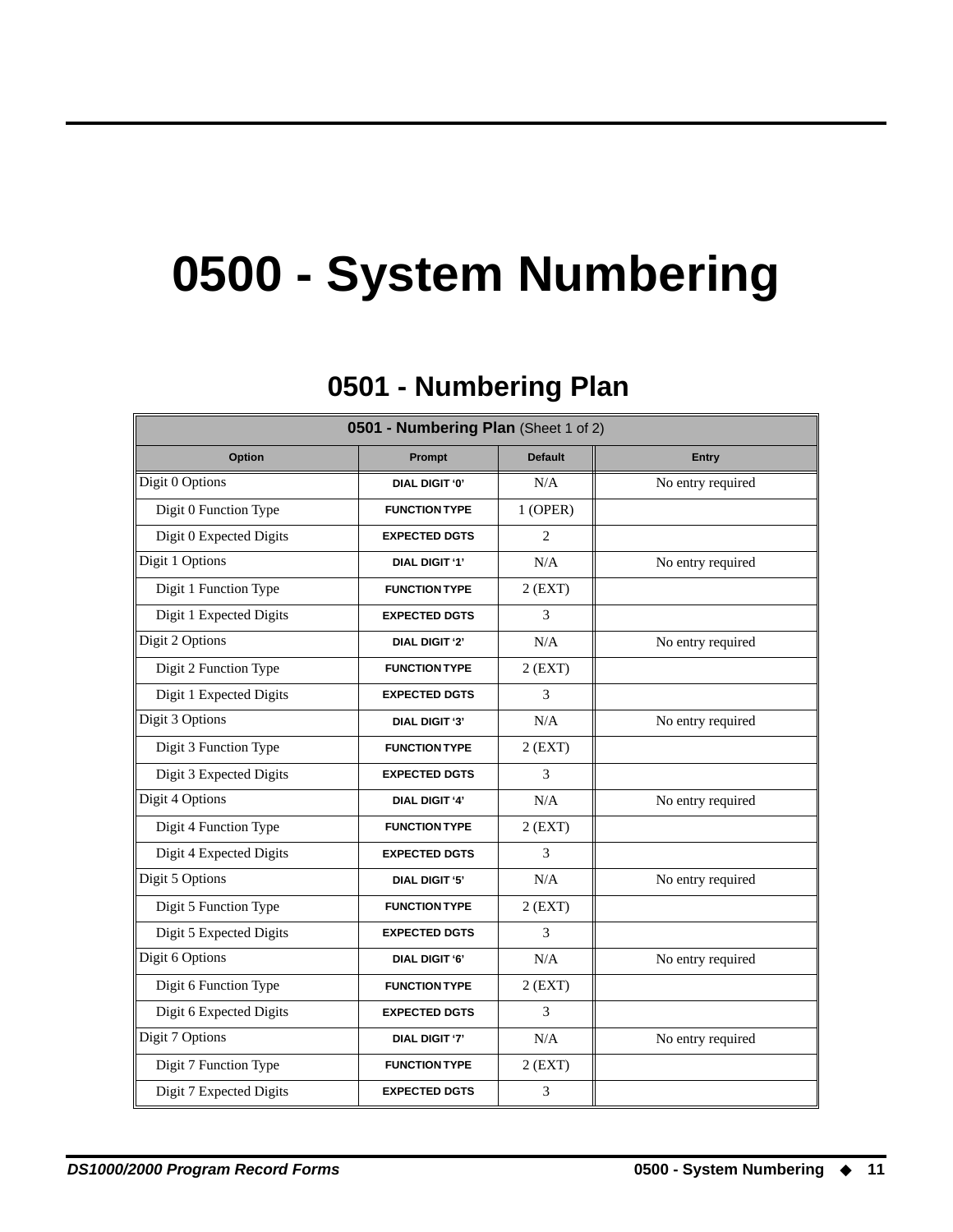### **0500 - System Numbering 0501 - Numbering Plan**

| 0501 - Numbering Plan (Sheet 2 of 2)               |                         |              |                   |  |  |  |
|----------------------------------------------------|-------------------------|--------------|-------------------|--|--|--|
| <b>Option</b><br><b>Default</b><br>Prompt<br>Entry |                         |              |                   |  |  |  |
| Digit 8 Options                                    | <b>DIAL DIGIT '8'</b>   | N/A          | No entry required |  |  |  |
| Digit 8 Function Type                              | <b>FUNCTION TYPE</b>    | $2$ (EXT)    |                   |  |  |  |
| Digit 8 Expected Digits                            | <b>EXPECTED DGTS</b>    | 3            |                   |  |  |  |
| Digit 9 Options                                    | DIAL DIGIT '9'          | N/A          | No entry required |  |  |  |
| Digit 9 Function Type                              | <b>FUNCTION TYPE</b>    | $3$ (LN GRP) |                   |  |  |  |
| Single Digit Access                                | <b>SINGL DGT ACCESS</b> | v            |                   |  |  |  |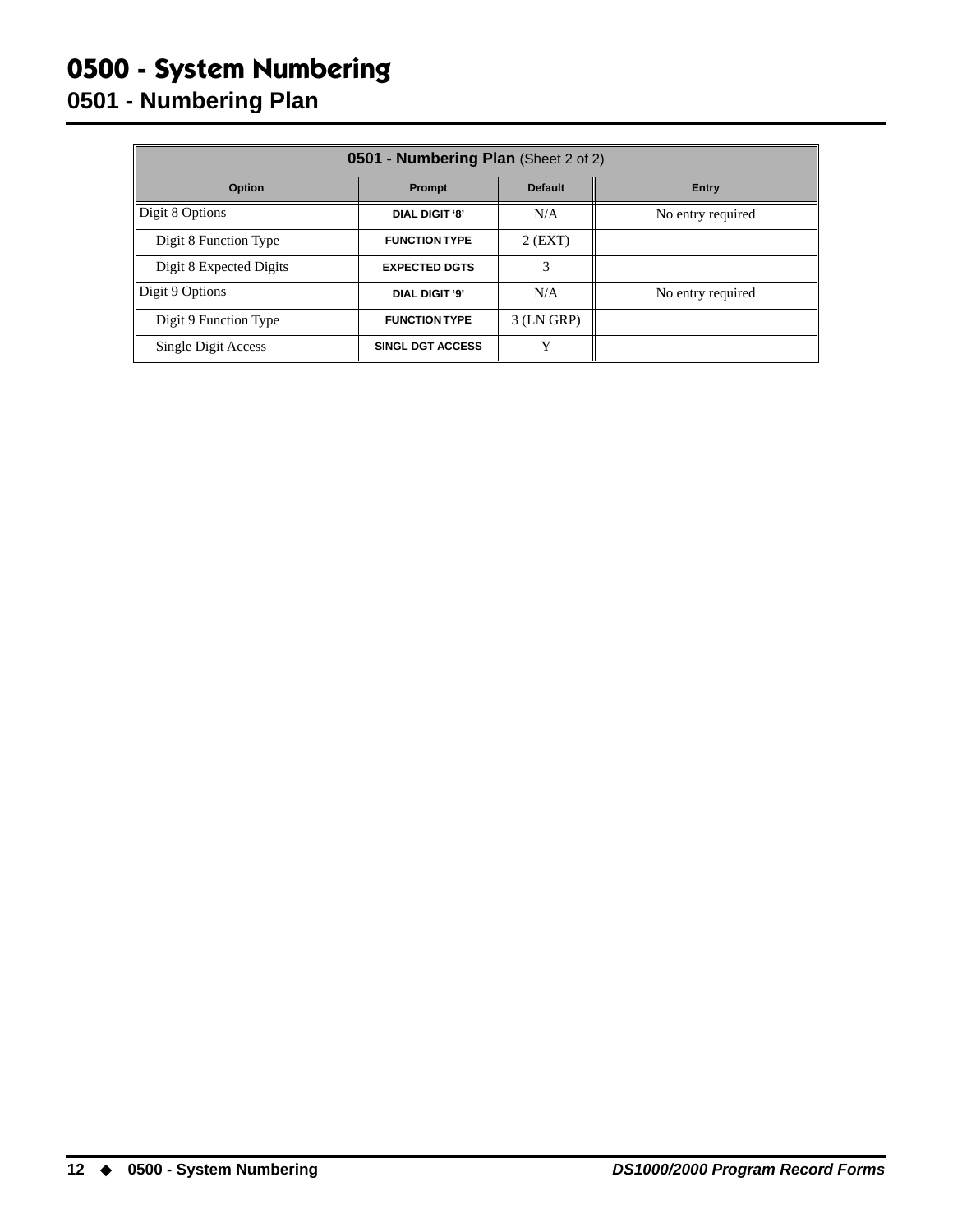<span id="page-16-0"></span>

| 0505 - DS1000 Extension Assignment |                                          |     |  |  |  |
|------------------------------------|------------------------------------------|-----|--|--|--|
| Port                               | <b>Default Assignment</b><br><b>Type</b> |     |  |  |  |
| $\mathbf{1}$                       | $\mathbf{1}$                             | 300 |  |  |  |
| $\overline{c}$                     | $\mathbf{1}$                             | 301 |  |  |  |
| $\overline{3}$                     | $\mathbf{1}$                             | 302 |  |  |  |
| $\overline{\mathbf{4}}$            | $\mathbf{1}$                             | 303 |  |  |  |
| 5                                  | $\mathbf{1}$                             | 304 |  |  |  |
| $\sqrt{6}$                         | $\mathbf{1}$                             | 305 |  |  |  |
| $\boldsymbol{7}$                   | $\mathbf{1}$                             | 306 |  |  |  |
| $8\,$                              | $\mathbf{1}$                             | 307 |  |  |  |
| $\overline{9}$                     | $\mathbf{1}$                             | 308 |  |  |  |
| 10                                 | $\mathbf{1}$                             | 309 |  |  |  |
| 11                                 | $\mathbf{1}$                             | 310 |  |  |  |
| $\overline{12}$                    | $\mathbf{1}$                             | 311 |  |  |  |
| 13                                 | $\mathbf{1}$                             | 312 |  |  |  |
| 14                                 | $\mathbf{1}$                             | 313 |  |  |  |
| 15                                 | $\mathbf{1}$                             | 314 |  |  |  |
| 16                                 | $\mathbf{1}$                             | 315 |  |  |  |
| 17                                 | $\mathbf{1}$                             | 316 |  |  |  |
| $\overline{18}$                    | $\mathbf{1}$                             | 317 |  |  |  |
| 19                                 | $\mathbf{1}$                             | 318 |  |  |  |
| 20                                 | $\mathbf{1}$                             | 319 |  |  |  |
| 21                                 | $\mathbf{1}$                             | 320 |  |  |  |
| 22                                 | $\mathbf{1}$                             | 321 |  |  |  |
| 23                                 | $\mathbf{1}$                             | 322 |  |  |  |
| 24                                 | $\mathbf{1}$                             | 323 |  |  |  |
| Door Box $1\,$                     | $\mathbf 3$                              | 324 |  |  |  |
| Door Box 2                         | $\mathbf{3}$                             | 325 |  |  |  |
| $\overline{CO1}$                   | $\mathbf 2$                              | 401 |  |  |  |
| CO <sub>2</sub>                    | $\mathbf 2$                              | 402 |  |  |  |
| CO <sub>3</sub>                    | $\mathbf{2}$                             | 403 |  |  |  |
| $\overline{CO4}$                   | $\bf 2$                                  | 404 |  |  |  |
| CO <sub>5</sub>                    | $\mathbf{2}$                             | 405 |  |  |  |
| CO <sub>6</sub>                    | $\boldsymbol{2}$                         | 406 |  |  |  |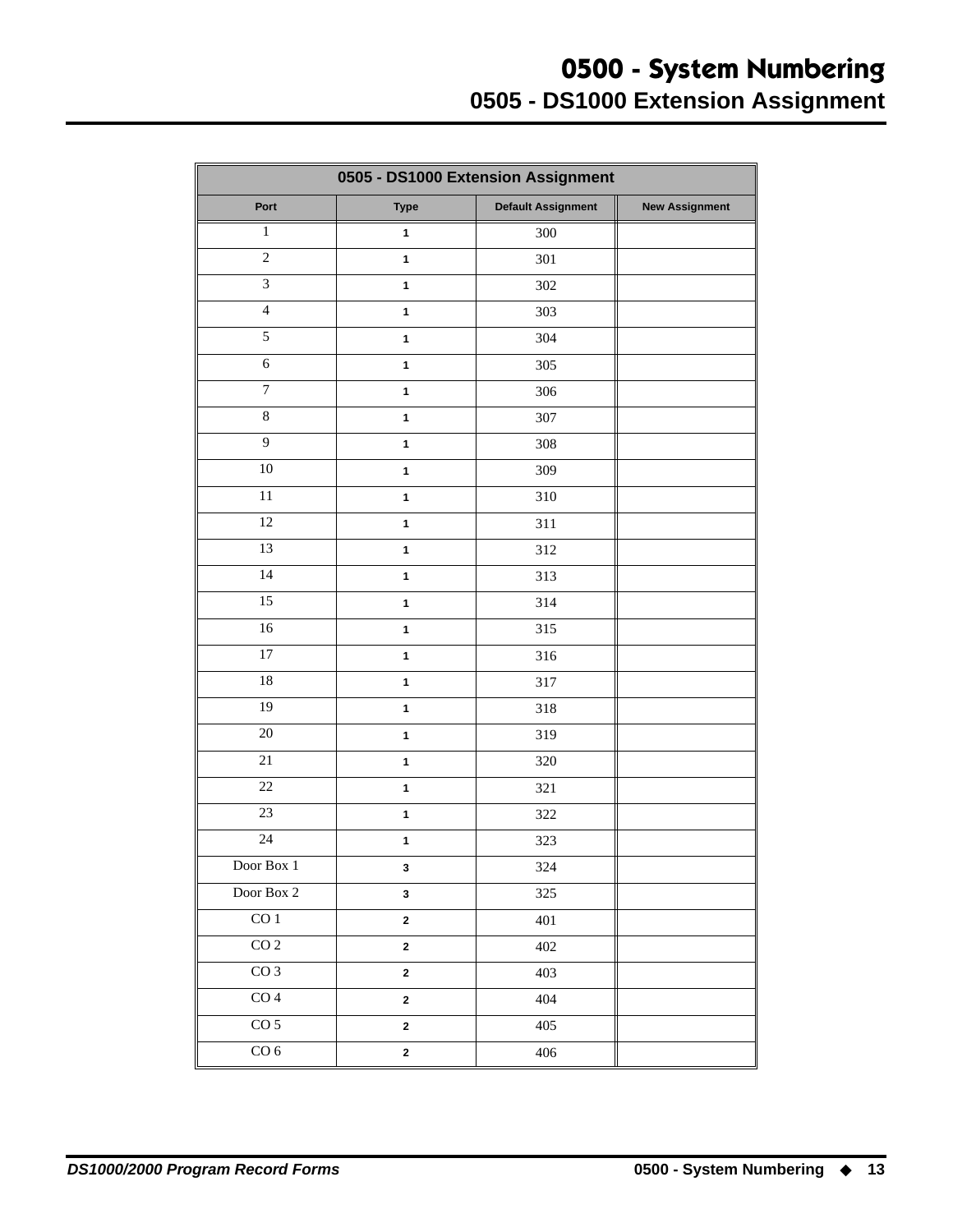#### <span id="page-17-0"></span>**0500 - System Numbering 0505 - DS2000 Extension Assignment**

| 0505 - DS2000 Extension Assignment (Sheet 1 of 2) |                         |                           |                       |  |  |
|---------------------------------------------------|-------------------------|---------------------------|-----------------------|--|--|
| <b>Slot Number</b>                                | <b>Circuit Number</b>   | <b>Default Assignment</b> | <b>New Assignment</b> |  |  |
| $\mathbf{1}$                                      | $\mathbf{1}$            | 300                       |                       |  |  |
| $\overline{1}$                                    | $\mathbf 2$             | 301                       |                       |  |  |
| $\mathbf 1$                                       | $\mathbf 3$             | 302                       |                       |  |  |
| $\,1\,$                                           | $\pmb{4}$               | 303                       |                       |  |  |
| $\,1$                                             | ${\bf 5}$               | 304                       |                       |  |  |
| $\,1$                                             | 6                       | 305                       |                       |  |  |
| $\,1$                                             | $\overline{\mathbf{7}}$ | 306                       |                       |  |  |
| $\,1$                                             | 8                       | 307                       |                       |  |  |
| $\,1$                                             | $\boldsymbol{9}$        | 308                       |                       |  |  |
| $\,1\,$                                           | 10                      | 309                       |                       |  |  |
| $\,1$                                             | 11                      | 310                       |                       |  |  |
| $\mathbf 1$                                       | 12                      | 311                       |                       |  |  |
| $\mathbf{1}$                                      | 13                      | 312                       |                       |  |  |
| $\overline{1}$                                    | 14                      | 313                       |                       |  |  |
| $\mathbf 1$                                       | 15                      | 314                       |                       |  |  |
| $\,1$                                             | 16                      | 315                       |                       |  |  |
|                                                   |                         |                           |                       |  |  |
|                                                   |                         |                           |                       |  |  |
|                                                   |                         |                           |                       |  |  |
|                                                   |                         |                           |                       |  |  |
|                                                   |                         |                           |                       |  |  |
|                                                   |                         |                           |                       |  |  |
|                                                   |                         |                           |                       |  |  |
|                                                   |                         |                           |                       |  |  |
|                                                   |                         |                           |                       |  |  |
|                                                   |                         |                           |                       |  |  |
|                                                   |                         |                           |                       |  |  |
|                                                   |                         |                           |                       |  |  |
|                                                   |                         |                           |                       |  |  |
|                                                   |                         |                           |                       |  |  |
|                                                   |                         |                           |                       |  |  |
|                                                   |                         |                           |                       |  |  |
|                                                   |                         |                           |                       |  |  |
|                                                   |                         |                           |                       |  |  |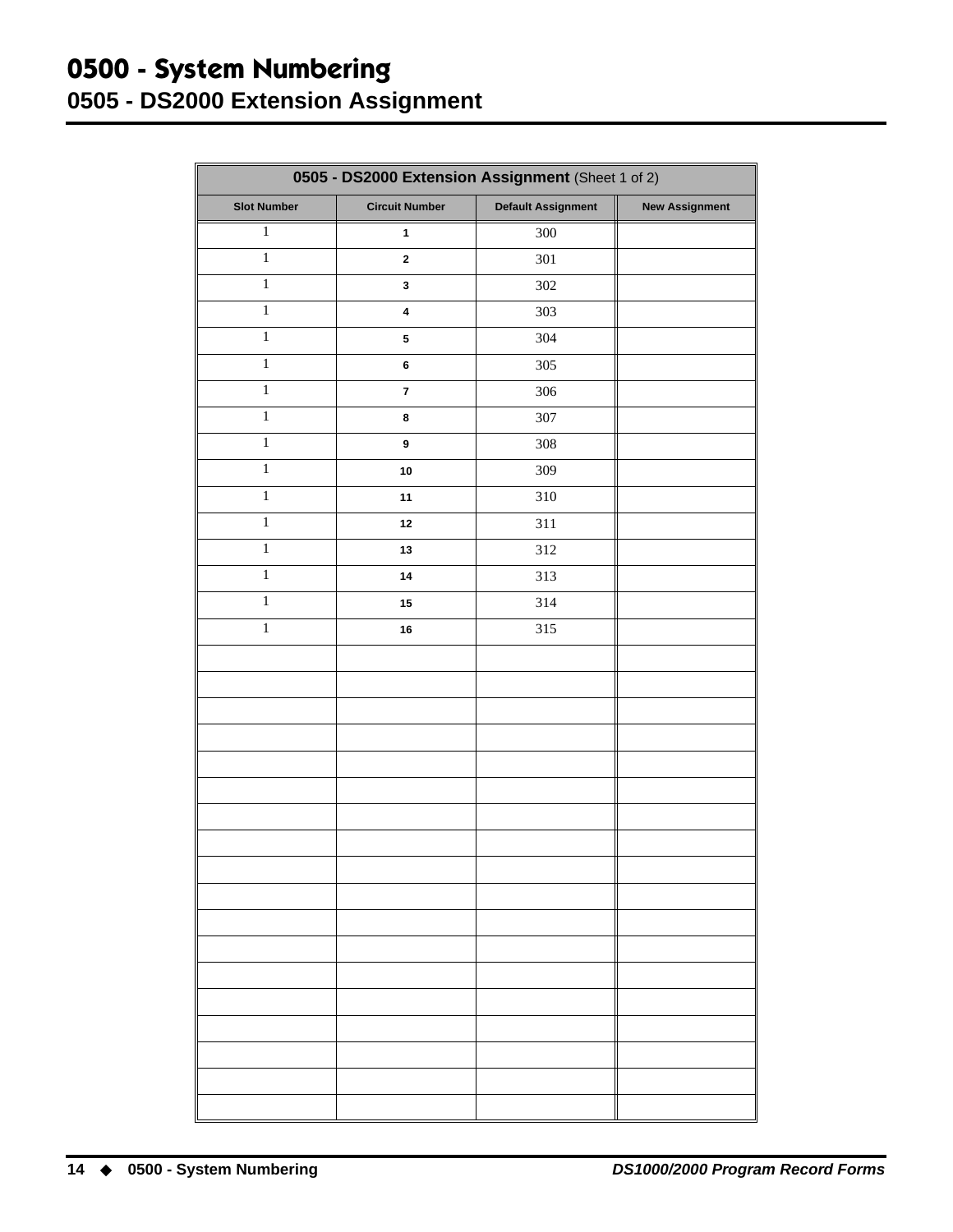#### **0500 - System Numbering 0505 - DS2000 Extension Assignment**

| 0505 - DS2000 Extension Assignment (Sheet 2 of 2) |                       |                           |                       |  |  |
|---------------------------------------------------|-----------------------|---------------------------|-----------------------|--|--|
| <b>Slot Number</b>                                | <b>Circuit Number</b> | <b>Default Assignment</b> | <b>New Assignment</b> |  |  |
|                                                   |                       |                           |                       |  |  |
|                                                   |                       |                           |                       |  |  |
|                                                   |                       |                           |                       |  |  |
|                                                   |                       |                           |                       |  |  |
|                                                   |                       |                           |                       |  |  |
|                                                   |                       |                           |                       |  |  |
|                                                   |                       |                           |                       |  |  |
|                                                   |                       |                           |                       |  |  |
|                                                   |                       |                           |                       |  |  |
|                                                   |                       |                           |                       |  |  |
|                                                   |                       |                           |                       |  |  |
|                                                   |                       |                           |                       |  |  |
|                                                   |                       |                           |                       |  |  |
|                                                   |                       |                           |                       |  |  |
|                                                   |                       |                           |                       |  |  |
|                                                   |                       |                           |                       |  |  |
|                                                   |                       |                           |                       |  |  |
|                                                   |                       |                           |                       |  |  |
|                                                   |                       |                           |                       |  |  |
|                                                   |                       |                           |                       |  |  |
|                                                   |                       |                           |                       |  |  |
|                                                   |                       |                           |                       |  |  |
|                                                   |                       |                           |                       |  |  |
|                                                   |                       |                           |                       |  |  |
|                                                   |                       |                           |                       |  |  |
|                                                   |                       |                           |                       |  |  |
|                                                   |                       |                           |                       |  |  |
|                                                   |                       |                           |                       |  |  |
|                                                   |                       |                           |                       |  |  |
|                                                   |                       |                           |                       |  |  |
|                                                   |                       |                           |                       |  |  |
|                                                   |                       |                           |                       |  |  |
|                                                   |                       |                           |                       |  |  |
|                                                   |                       |                           |                       |  |  |
|                                                   |                       |                           |                       |  |  |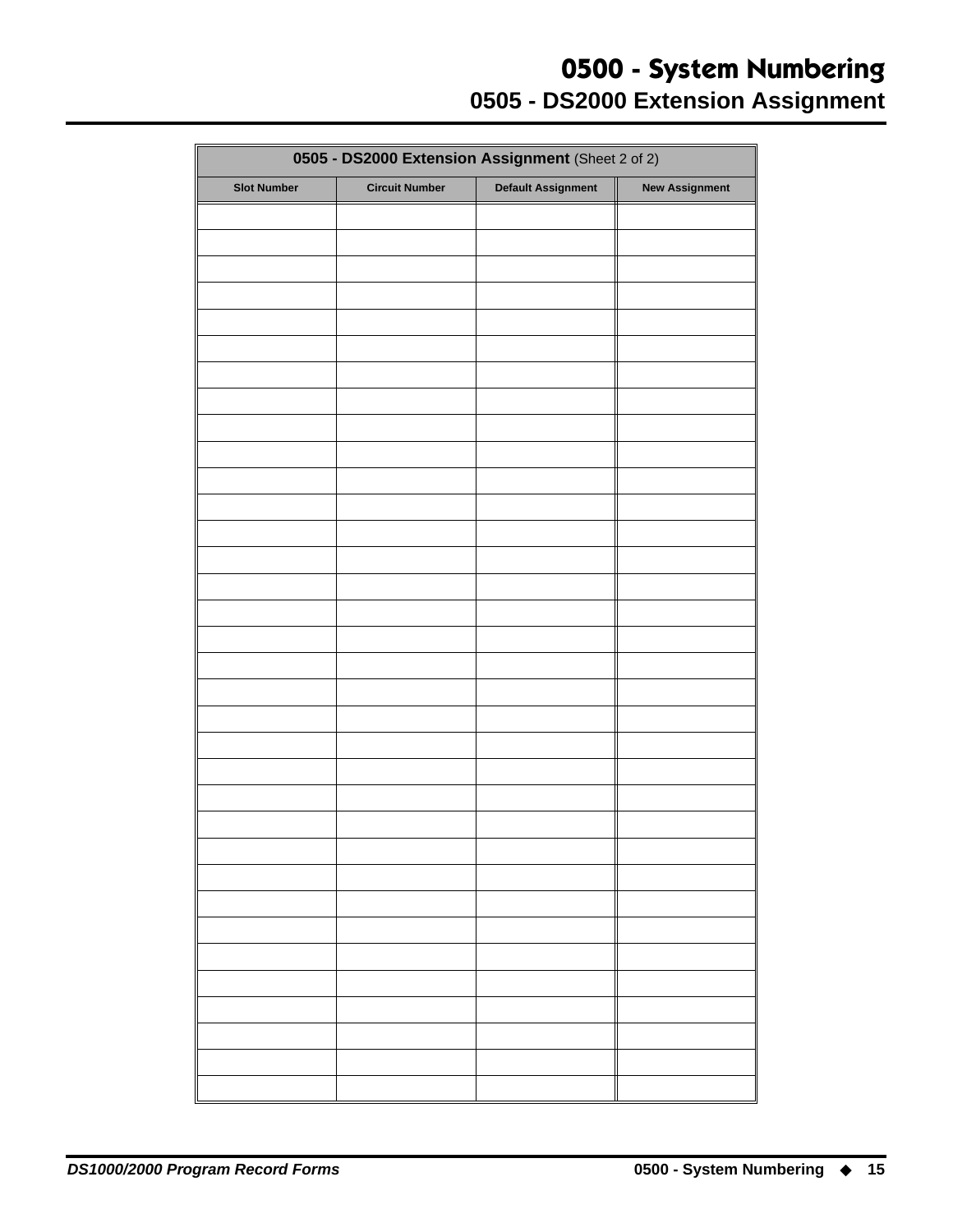#### **0500 - System Numbering 0510 - ACD/UCD Master Extension Numbers and Names**

<span id="page-19-0"></span>

| 0510 - ACD/UCD Master Extension Numbers and Names (Sheet 1 of 2) |                      |                  |              |  |
|------------------------------------------------------------------|----------------------|------------------|--------------|--|
| Option                                                           | Prompt               | <b>Default</b>   | <b>Entry</b> |  |
| Group Number 1                                                   | <b>GROUP NUM</b>     | No entry         |              |  |
| <b>Master Extension Number</b>                                   | <b>EXT NUM</b>       | No entry         |              |  |
| <b>Overflow Destination</b>                                      | <b>OVERFLOW DEST</b> | None             |              |  |
| Name                                                             | <b>NAME</b>          | No entry         |              |  |
| Hunt Group Ring Type                                             | <b>RING TYPE</b>     | <b>STD GROUP</b> |              |  |
| Group Number 2                                                   | <b>GROUP NUM</b>     | No entry         |              |  |
| <b>Master Extension Number</b>                                   | <b>EXT NUM</b>       | No entry         |              |  |
| <b>Overflow Destination</b>                                      | <b>OVERFLOW DEST</b> | None             |              |  |
| Name                                                             | <b>NAME</b>          | No entry         |              |  |
| Hunt Group Ring Type                                             | <b>RING TYPE</b>     | <b>STD GROUP</b> |              |  |
| Group Number 3                                                   | <b>GROUP NUM</b>     | No entry         |              |  |
| <b>Master Extension Number</b>                                   | <b>EXT NUM</b>       | No entry         |              |  |
| <b>Overflow Destination</b>                                      | <b>OVERFLOW DEST</b> | None             |              |  |
| Name                                                             | <b>NAME</b>          | No entry         |              |  |
| Hunt Group Ring Type                                             | <b>RING TYPE</b>     | <b>STD GROUP</b> |              |  |
| Group Number 4                                                   | <b>GROUP NUM</b>     | No entry         |              |  |
| <b>Master Extension Number</b>                                   | <b>EXT NUM</b>       | No entry         |              |  |
| <b>Overflow Destination</b>                                      | <b>OVERFLOW DEST</b> | None             |              |  |
| Name                                                             | <b>NAME</b>          | No entry         |              |  |
| Hunt Group Ring Type                                             | <b>RING TYPE</b>     | <b>STD GROUP</b> |              |  |
| Group Number 5                                                   | <b>GROUP NUM</b>     | No entry         |              |  |
| <b>Master Extension Number</b>                                   | <b>EXT NUM</b>       | No entry         |              |  |
| <b>Overflow Destination</b>                                      | <b>OVERFLOW DEST</b> | None             |              |  |
| Name                                                             | <b>NAME</b>          | No entry         |              |  |
| Hunt Group Ring Type                                             | <b>RING TYPE</b>     | <b>STD GROUP</b> |              |  |
| Group Number 6                                                   | <b>GROUP NUM</b>     | No entry         |              |  |
| <b>Master Extension Number</b>                                   | <b>EXT NUM</b>       | No entry         |              |  |
| Overflow Destination                                             | <b>OVERFLOW DEST</b> | None             |              |  |
| Name                                                             | <b>NAME</b>          | No entry         |              |  |
| Hunt Group Ring Type                                             | <b>RING TYPE</b>     | <b>STD GROUP</b> |              |  |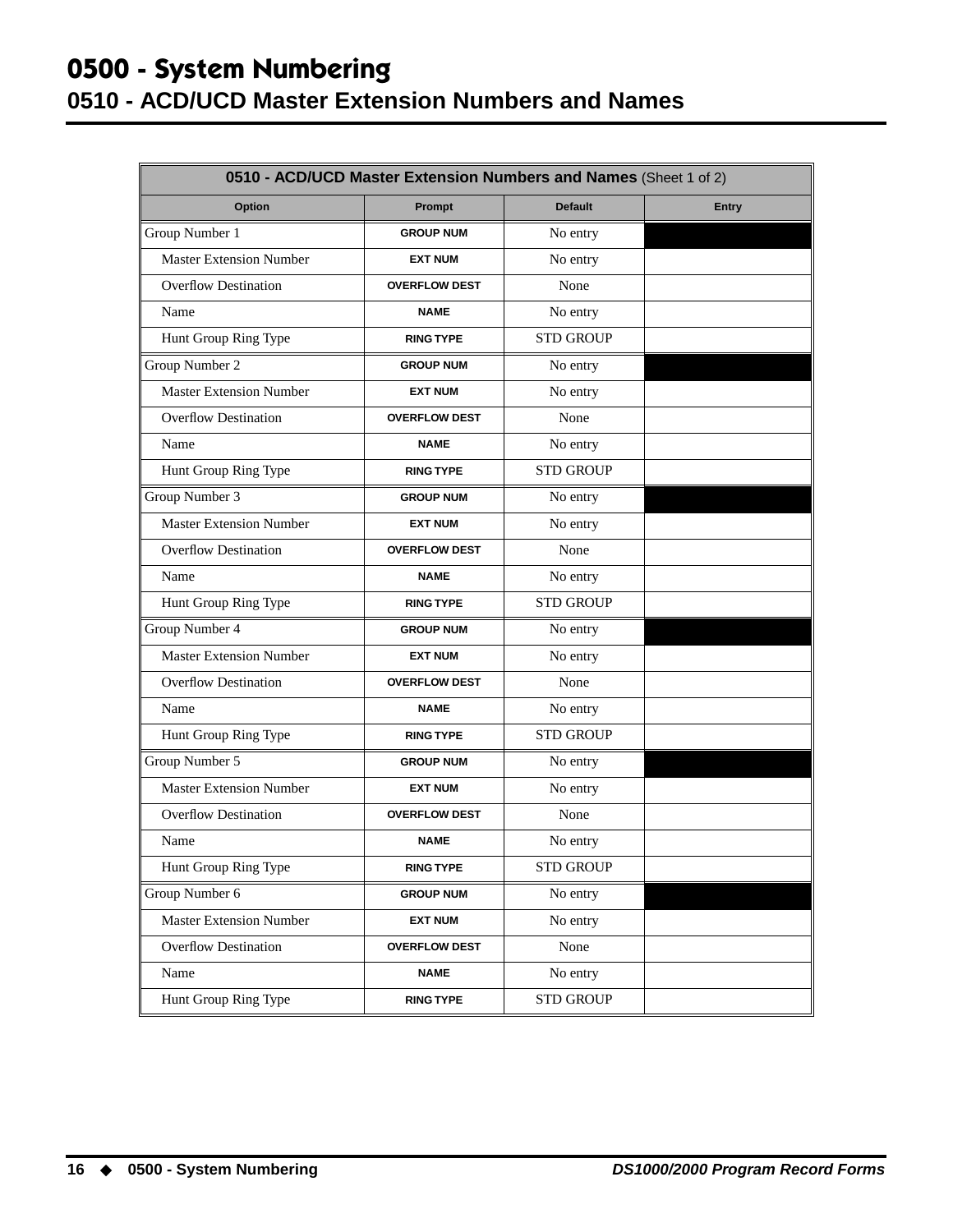#### **0500 - System Numbering 0510 - ACD/UCD Master Extension Numbers and Names**

| 0510 - ACD/UCD Master Extension Numbers and Names (Sheet 2 of 2) |                      |                  |       |  |  |
|------------------------------------------------------------------|----------------------|------------------|-------|--|--|
| Option                                                           | Prompt               | <b>Default</b>   | Entry |  |  |
| Group Number 7                                                   | <b>GROUP NUM</b>     | No entry         |       |  |  |
| <b>Master Extension Number</b>                                   | <b>EXT NUM</b>       | No entry         |       |  |  |
| Overflow Destination                                             | <b>OVERFLOW DEST</b> | None             |       |  |  |
| Name                                                             | <b>NAME</b>          | No entry         |       |  |  |
| Hunt Group Ring Type                                             | <b>RING TYPE</b>     | <b>STD GROUP</b> |       |  |  |
| Group Number 8                                                   | <b>GROUP NUM</b>     | No entry         |       |  |  |
| <b>Master Extension Number</b>                                   | <b>EXT NUM</b>       | No entry         |       |  |  |
| <b>Overflow Destination</b>                                      | <b>OVERFLOW DEST</b> | None             |       |  |  |
| Name                                                             | <b>NAME</b>          | No entry         |       |  |  |
| Hunt Group Ring Type                                             | <b>RING TYPE</b>     | <b>STD GROUP</b> |       |  |  |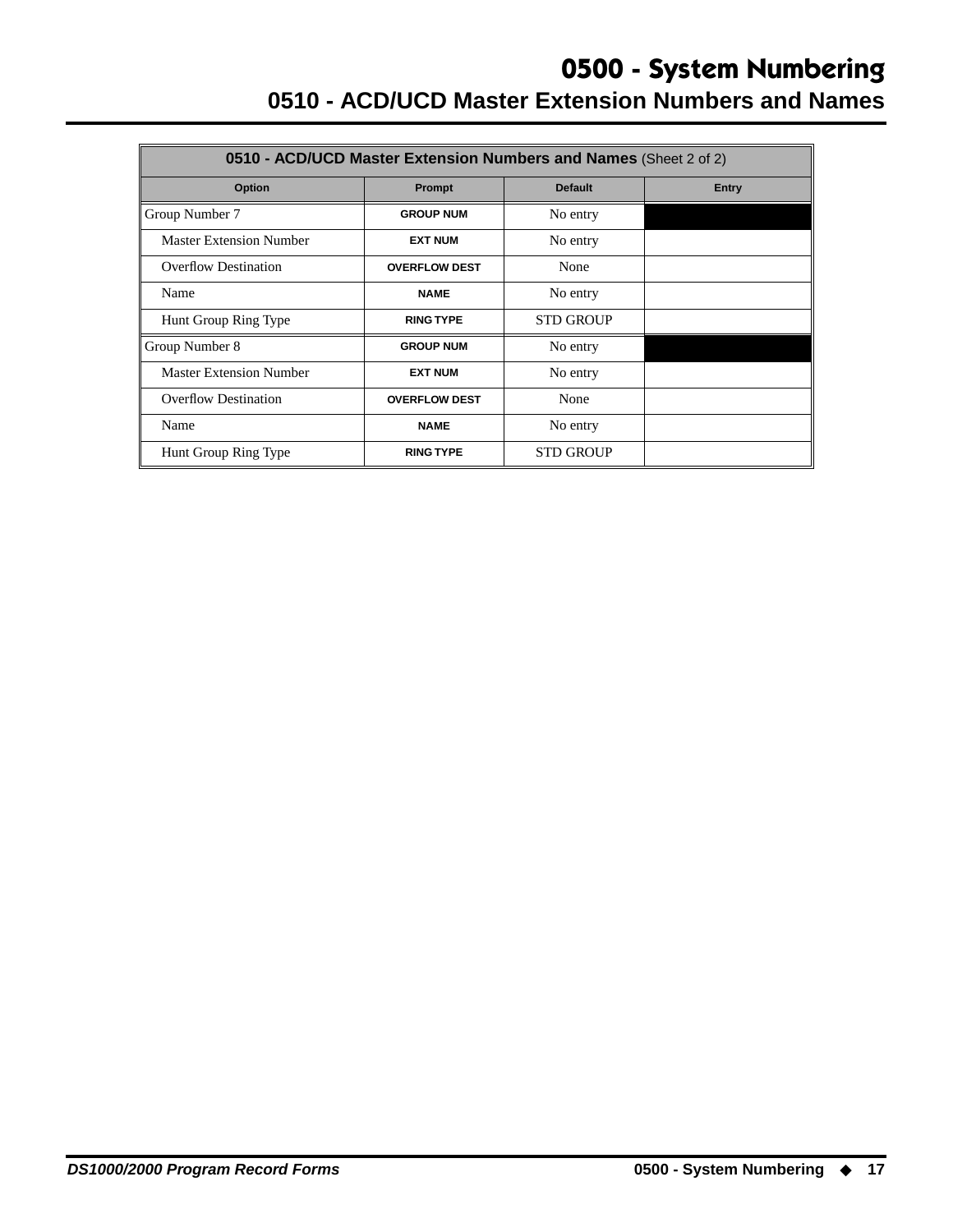#### **0500 - System Numbering**

### <span id="page-21-0"></span>**0511 - Ring Group Master Extension Numbers and Names**

| 0511 - Ring Group Master Extension Numbers and Names |                  |                  |              |  |
|------------------------------------------------------|------------------|------------------|--------------|--|
| Option                                               | Prompt           | <b>Default</b>   | <b>Entry</b> |  |
| Group Number 1                                       | <b>GROUP NUM</b> | No entry         |              |  |
| Name                                                 | <b>NAME</b>      | No entry         |              |  |
| <b>Master Extension Number</b>                       | <b>EXT NUM</b>   | No entry         |              |  |
| Ring Group Ring Type                                 | <b>RING TYPE</b> | <b>STD GROUP</b> |              |  |
| Group Number 2                                       | <b>GROUP NUM</b> | No entry         |              |  |
| Name                                                 | <b>NAME</b>      | No entry         |              |  |
| <b>Master Extension Number</b>                       | <b>EXT NUM</b>   | No entry         |              |  |
| Ring Group Ring Type                                 | <b>RING TYPE</b> | <b>STD GROUP</b> |              |  |
| Group Number 3                                       | <b>GROUP NUM</b> | No entry         |              |  |
| Name                                                 | <b>NAME</b>      | No entry         |              |  |
| <b>Master Extension Number</b>                       | <b>EXT NUM</b>   | No entry         |              |  |
| Ring Group Ring Type                                 | <b>RING TYPE</b> | <b>STD GROUP</b> |              |  |
| Group Number 4                                       | <b>GROUP NUM</b> | No entry         |              |  |
| Name                                                 | <b>NAME</b>      | No entry         |              |  |
| <b>Master Extension Number</b>                       | <b>EXT NUM</b>   | No entry         |              |  |
| Ring Group Ring Type                                 | <b>RING TYPE</b> | <b>STD GROUP</b> |              |  |
| Group Number 5                                       | <b>GROUP NUM</b> | No entry         |              |  |
| Name                                                 | <b>NAME</b>      | No entry         |              |  |
| <b>Master Extension Number</b>                       | <b>EXT NUM</b>   | No entry         |              |  |
| Ring Group Ring Type                                 | <b>RING TYPE</b> | <b>STD GROUP</b> |              |  |
| Group Number 6                                       | <b>GROUP NUM</b> | No entry         |              |  |
| Name                                                 | <b>NAME</b>      | No entry         |              |  |
| <b>Master Extension Number</b>                       | <b>EXT NUM</b>   | No entry         |              |  |
| Ring Group Ring Type                                 | <b>RING TYPE</b> | <b>STD GROUP</b> |              |  |
| Group Number 7                                       | <b>GROUP NUM</b> | No entry         |              |  |
| Name                                                 | NAME             | No entry         |              |  |
| Master Extension Number                              | <b>EXT NUM</b>   | No entry         |              |  |
| Ring Group Ring Type                                 | <b>RING TYPE</b> | <b>STD GROUP</b> |              |  |
| Group Number 8                                       | <b>GROUP NUM</b> | No entry         |              |  |
| Name                                                 | <b>NAME</b>      | No entry         |              |  |
| <b>Master Extension Number</b>                       | <b>EXT NUM</b>   | No entry         |              |  |
| Ring Group Ring Type                                 | <b>RING TYPE</b> | <b>STD GROUP</b> |              |  |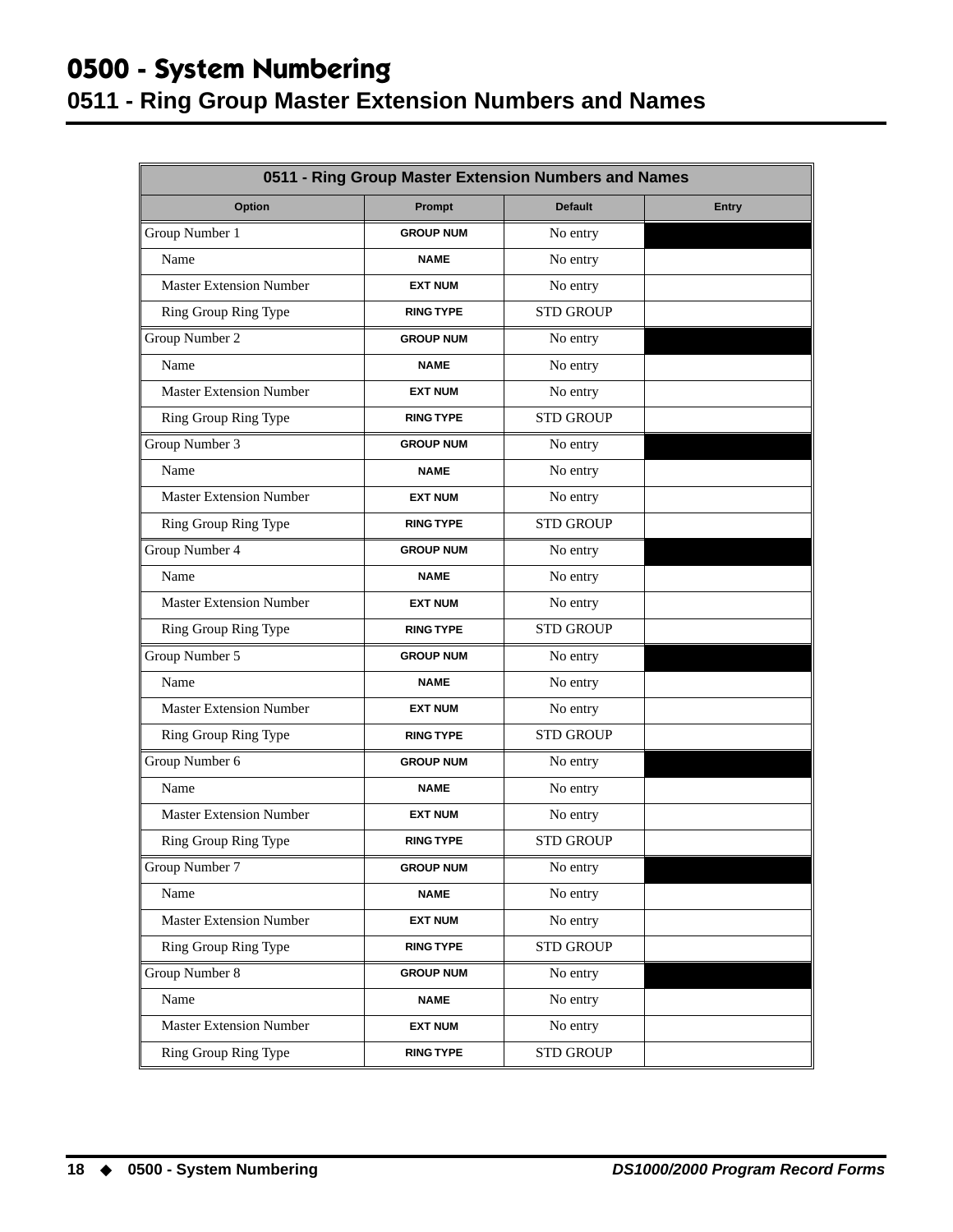## **0600 - Toll Restriction**

## **0601 - Configure Toll Level Options 0601 - Configure Toll Level Options**

<span id="page-22-1"></span><span id="page-22-0"></span>

| 0601 - Configure Toll Level Options |                        |                |            |                     |                |                |
|-------------------------------------|------------------------|----------------|------------|---------------------|----------------|----------------|
| Option                              | Prompt                 | <b>Default</b> | $Lvl$ ___  | $Lvl$ <sub>__</sub> | $Lvl$ $\qquad$ | $Lvl$ $\qquad$ |
| <b>Active Dial Pad</b>              | <b>ACTIVE DIAL PAD</b> | Y              |            |                     |                |                |
| N <sub>11</sub> Dialing             | <b>N11 DIALING</b>     | Y              |            |                     |                |                |
| $ 0+$ Dialing                       | 0 + DIALING            | Y              |            |                     |                |                |
| International (011) Dialing         | <b>INT'L DIAL</b>      | Y              |            |                     |                |                |
| Equal Access $(101X + XXX)$ Dialing | <b>101X DIALING</b>    | Y              |            |                     |                |                |
| Option                              | Prompt                 | <b>Default</b> | <b>LvI</b> | $Lvl$ <sub>__</sub> | LvI            | LvI            |
| <b>Active Dial Pad</b>              | <b>ACTIVE DIAL PAD</b> | Y              |            |                     |                |                |
| N <sub>11</sub> Dialing             | <b>N11 DIALING</b>     | Y              |            |                     |                |                |
| $0+$ Dialing                        | 0 + DIALING            | Y              |            |                     |                |                |
| International (011) Dialing         | <b>INT'L DIAL</b>      | Y              |            |                     |                |                |
| Equal Access $(101X + XXX)$ Dialing | <b>101X DIALING</b>    | Y              |            |                     |                |                |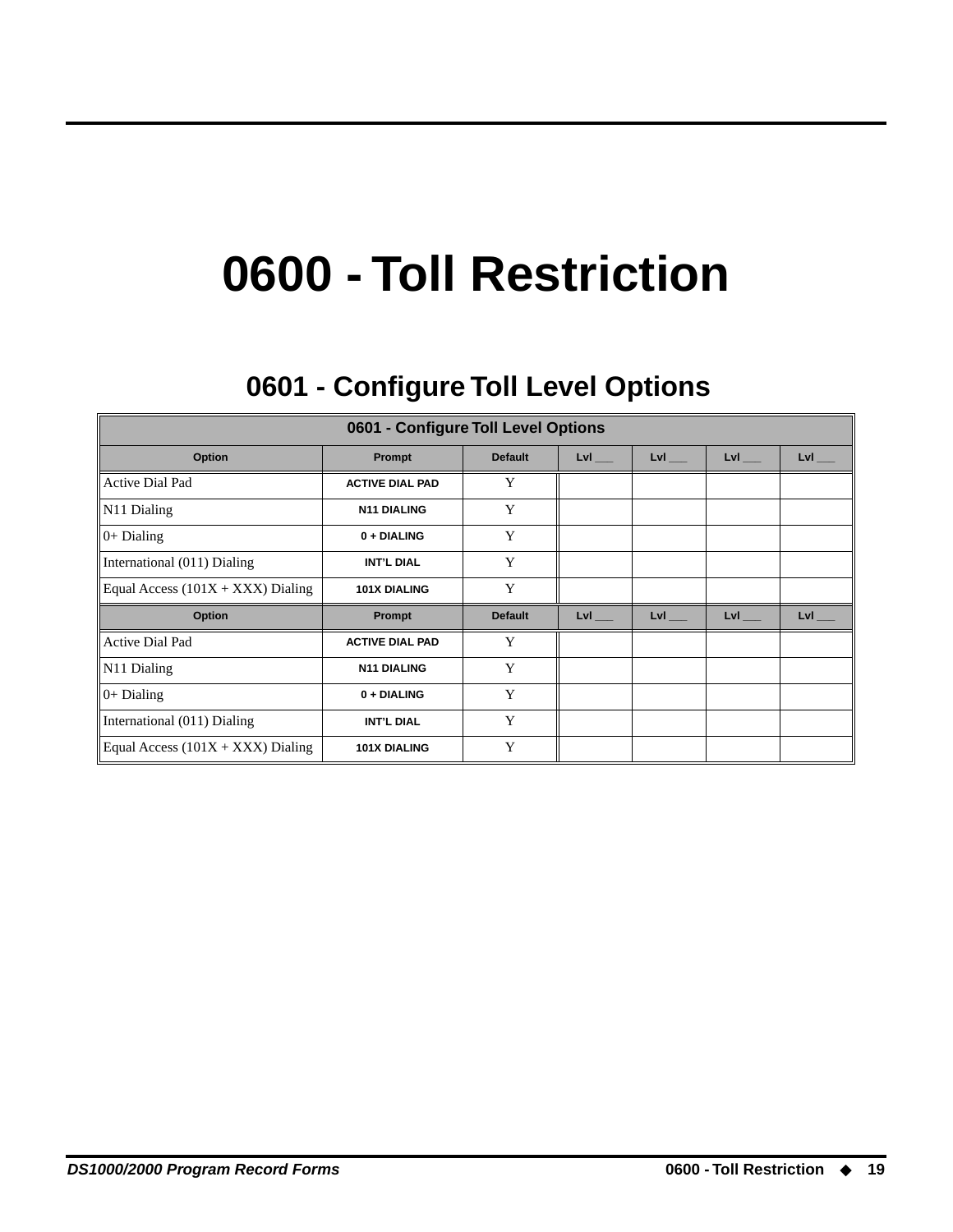#### <span id="page-23-0"></span>**0600 - Toll Restriction 0602 - 1010 + XXX Equal Access Dialing**

| 0602 - 1010 + XXX Equal Access Dialing |                                                                                                                                                         |                                                                                                   |  |  |  |
|----------------------------------------|---------------------------------------------------------------------------------------------------------------------------------------------------------|---------------------------------------------------------------------------------------------------|--|--|--|
|                                        | Toll Level: ___<br>Type: Deny __ or Allow __                                                                                                            |                                                                                                   |  |  |  |
|                                        | By default, the 1010 + XXX table is a deny table with no entries (i.e., it denies nothing). Unre-<br>stricted 1010 XXX Equal Access Dialing is allowed. |                                                                                                   |  |  |  |
|                                        |                                                                                                                                                         |                                                                                                   |  |  |  |
|                                        |                                                                                                                                                         |                                                                                                   |  |  |  |
|                                        |                                                                                                                                                         |                                                                                                   |  |  |  |
|                                        |                                                                                                                                                         |                                                                                                   |  |  |  |
|                                        |                                                                                                                                                         |                                                                                                   |  |  |  |
|                                        |                                                                                                                                                         |                                                                                                   |  |  |  |
|                                        |                                                                                                                                                         |                                                                                                   |  |  |  |
|                                        |                                                                                                                                                         |                                                                                                   |  |  |  |
|                                        |                                                                                                                                                         |                                                                                                   |  |  |  |
|                                        |                                                                                                                                                         |                                                                                                   |  |  |  |
|                                        |                                                                                                                                                         |                                                                                                   |  |  |  |
|                                        |                                                                                                                                                         |                                                                                                   |  |  |  |
|                                        | Toll Level: ___                                                                                                                                         | Type: Deny __ or Allow __                                                                         |  |  |  |
|                                        | stricted 1010 XXX Equal Access Dialing is allowed.                                                                                                      | By default, the 1010 + XXX table is a deny table with no entries (i.e., it denies nothing). Unre- |  |  |  |
|                                        |                                                                                                                                                         |                                                                                                   |  |  |  |
|                                        |                                                                                                                                                         |                                                                                                   |  |  |  |
|                                        |                                                                                                                                                         |                                                                                                   |  |  |  |
|                                        |                                                                                                                                                         |                                                                                                   |  |  |  |
|                                        |                                                                                                                                                         |                                                                                                   |  |  |  |
|                                        |                                                                                                                                                         |                                                                                                   |  |  |  |
|                                        |                                                                                                                                                         |                                                                                                   |  |  |  |
|                                        |                                                                                                                                                         |                                                                                                   |  |  |  |
|                                        |                                                                                                                                                         |                                                                                                   |  |  |  |
|                                        |                                                                                                                                                         |                                                                                                   |  |  |  |
|                                        |                                                                                                                                                         |                                                                                                   |  |  |  |
|                                        |                                                                                                                                                         |                                                                                                   |  |  |  |
|                                        |                                                                                                                                                         |                                                                                                   |  |  |  |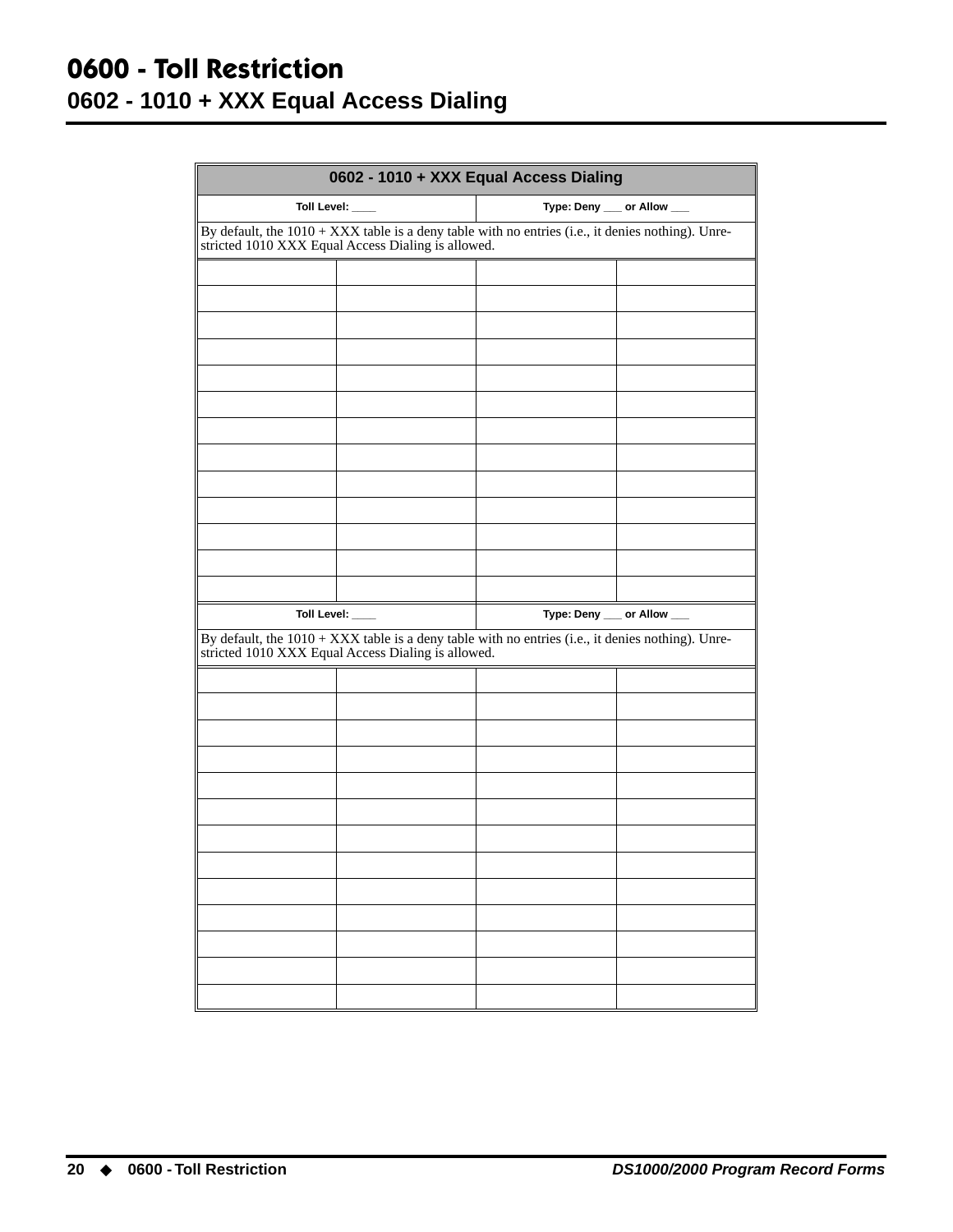#### **0600 - Toll Restriction 0603 - 1 + NPA/NXX Dialing 3-Digit Table**

<span id="page-24-0"></span>

| 0603 - 1 + NPA/NXX Dialing 3-Digit Table |                                                                  |                                                                                                                                                                       |                           |  |
|------------------------------------------|------------------------------------------------------------------|-----------------------------------------------------------------------------------------------------------------------------------------------------------------------|---------------------------|--|
|                                          | Toll Level: ___                                                  | Type: Deny __ or Allow __                                                                                                                                             |                           |  |
|                                          | nothing). Unrestricted $1 + NPA/NXX$ 3-digit dialing is allowed. | By default, the 1 + NPA/NXX Dialing 3-Digit Table is a deny table with no entries (i.e., it denies                                                                    |                           |  |
|                                          |                                                                  |                                                                                                                                                                       |                           |  |
|                                          |                                                                  |                                                                                                                                                                       |                           |  |
|                                          |                                                                  |                                                                                                                                                                       |                           |  |
|                                          |                                                                  |                                                                                                                                                                       |                           |  |
|                                          |                                                                  |                                                                                                                                                                       |                           |  |
|                                          |                                                                  |                                                                                                                                                                       |                           |  |
|                                          |                                                                  |                                                                                                                                                                       |                           |  |
|                                          |                                                                  |                                                                                                                                                                       |                           |  |
|                                          |                                                                  |                                                                                                                                                                       |                           |  |
|                                          |                                                                  |                                                                                                                                                                       |                           |  |
|                                          |                                                                  |                                                                                                                                                                       |                           |  |
|                                          |                                                                  |                                                                                                                                                                       |                           |  |
|                                          |                                                                  |                                                                                                                                                                       |                           |  |
|                                          |                                                                  |                                                                                                                                                                       |                           |  |
|                                          | Toll Level: ___                                                  |                                                                                                                                                                       | Type: Deny __ or Allow __ |  |
|                                          |                                                                  | By default, the $1 + NPA/NXX$ Dialing 3-Digit Table is a deny table with no entries (i.e., it denies nothing). Unrestricted $1 + NPA/NXX$ 3-digit dialing is allowed. |                           |  |
|                                          |                                                                  |                                                                                                                                                                       |                           |  |
|                                          |                                                                  |                                                                                                                                                                       |                           |  |
|                                          |                                                                  |                                                                                                                                                                       |                           |  |
|                                          |                                                                  |                                                                                                                                                                       |                           |  |
|                                          |                                                                  |                                                                                                                                                                       |                           |  |
|                                          |                                                                  |                                                                                                                                                                       |                           |  |
|                                          |                                                                  |                                                                                                                                                                       |                           |  |
|                                          |                                                                  |                                                                                                                                                                       |                           |  |
|                                          |                                                                  |                                                                                                                                                                       |                           |  |
|                                          |                                                                  |                                                                                                                                                                       |                           |  |
|                                          |                                                                  |                                                                                                                                                                       |                           |  |
|                                          |                                                                  |                                                                                                                                                                       |                           |  |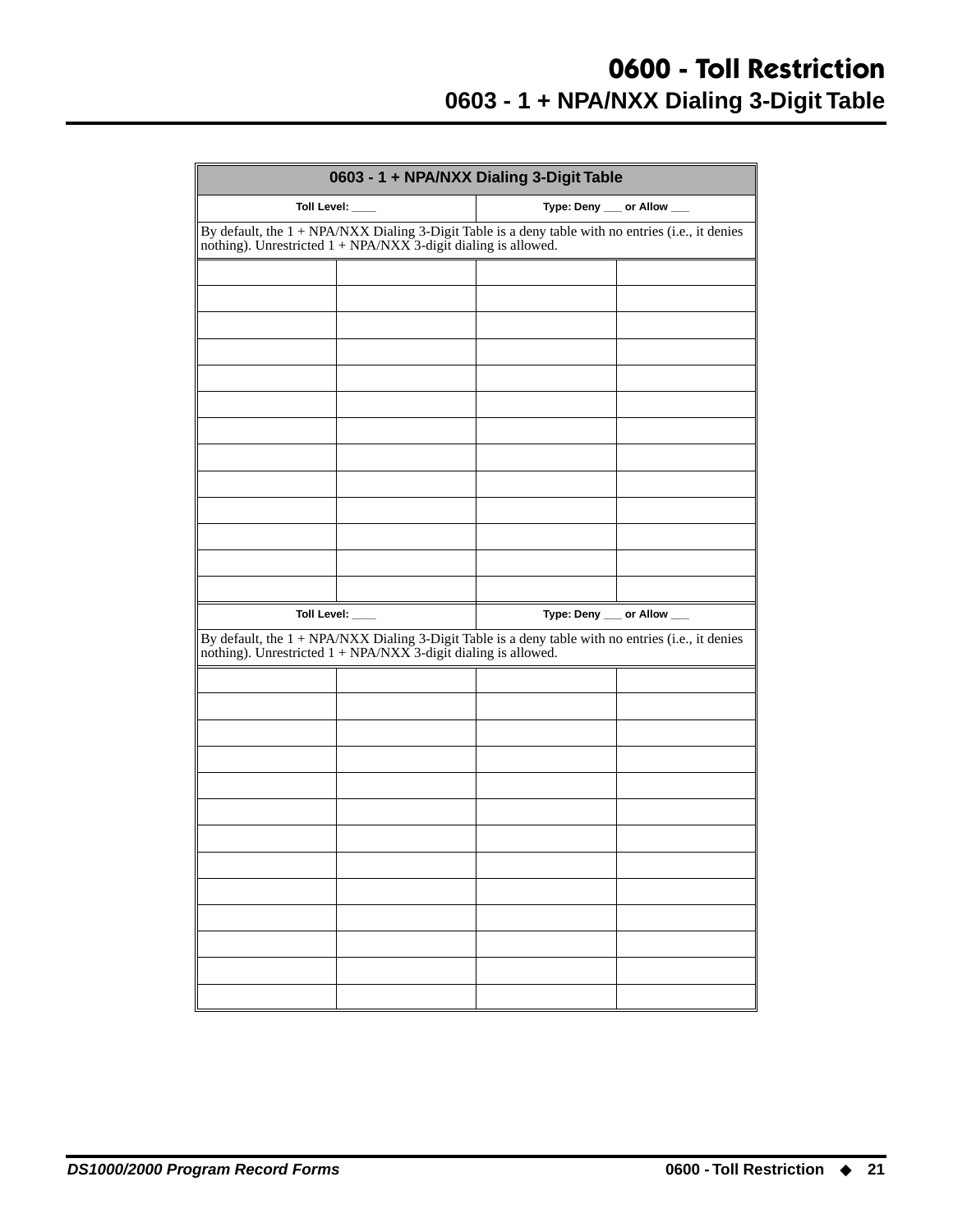### <span id="page-25-0"></span>**0600 - Toll Restriction 0604 - 1 + NPA + NXX Dialing 6-Digit Table**

| 0604 - 1 + NPA + NXX Dialing 6-Digit Table                                                                                                                                   |                                                                    |                                                                                                        |  |  |
|------------------------------------------------------------------------------------------------------------------------------------------------------------------------------|--------------------------------------------------------------------|--------------------------------------------------------------------------------------------------------|--|--|
| Type: Deny __ or Allow __<br>Toll Level: ___                                                                                                                                 |                                                                    |                                                                                                        |  |  |
| By default, the $1 + NPA + NXX$ Dialing 6-Digit Table is a deny table with no entries (i.e., it denies<br>nothing). Unrestricted $1 + NPA + NXX$ 6-digit dialing is allowed. |                                                                    |                                                                                                        |  |  |
|                                                                                                                                                                              |                                                                    |                                                                                                        |  |  |
|                                                                                                                                                                              |                                                                    |                                                                                                        |  |  |
|                                                                                                                                                                              |                                                                    |                                                                                                        |  |  |
|                                                                                                                                                                              |                                                                    |                                                                                                        |  |  |
|                                                                                                                                                                              |                                                                    |                                                                                                        |  |  |
|                                                                                                                                                                              |                                                                    |                                                                                                        |  |  |
|                                                                                                                                                                              |                                                                    |                                                                                                        |  |  |
|                                                                                                                                                                              |                                                                    |                                                                                                        |  |  |
|                                                                                                                                                                              |                                                                    |                                                                                                        |  |  |
|                                                                                                                                                                              |                                                                    |                                                                                                        |  |  |
|                                                                                                                                                                              |                                                                    |                                                                                                        |  |  |
|                                                                                                                                                                              |                                                                    |                                                                                                        |  |  |
|                                                                                                                                                                              |                                                                    |                                                                                                        |  |  |
|                                                                                                                                                                              | Toll Level: ___                                                    | Type: Deny __ or Allow __                                                                              |  |  |
|                                                                                                                                                                              | nothing). Unrestricted $1 + NPA + NXX$ 6-digit dialing is allowed. | By default, the $1 + NPA + NXX$ Dialing 6-Digit Table is a deny table with no entries (i.e., it denies |  |  |
|                                                                                                                                                                              |                                                                    |                                                                                                        |  |  |
|                                                                                                                                                                              |                                                                    |                                                                                                        |  |  |
|                                                                                                                                                                              |                                                                    |                                                                                                        |  |  |
|                                                                                                                                                                              |                                                                    |                                                                                                        |  |  |
|                                                                                                                                                                              |                                                                    |                                                                                                        |  |  |
|                                                                                                                                                                              |                                                                    |                                                                                                        |  |  |
|                                                                                                                                                                              |                                                                    |                                                                                                        |  |  |
|                                                                                                                                                                              |                                                                    |                                                                                                        |  |  |
|                                                                                                                                                                              |                                                                    |                                                                                                        |  |  |
|                                                                                                                                                                              |                                                                    |                                                                                                        |  |  |
|                                                                                                                                                                              |                                                                    |                                                                                                        |  |  |
|                                                                                                                                                                              |                                                                    |                                                                                                        |  |  |
|                                                                                                                                                                              |                                                                    |                                                                                                        |  |  |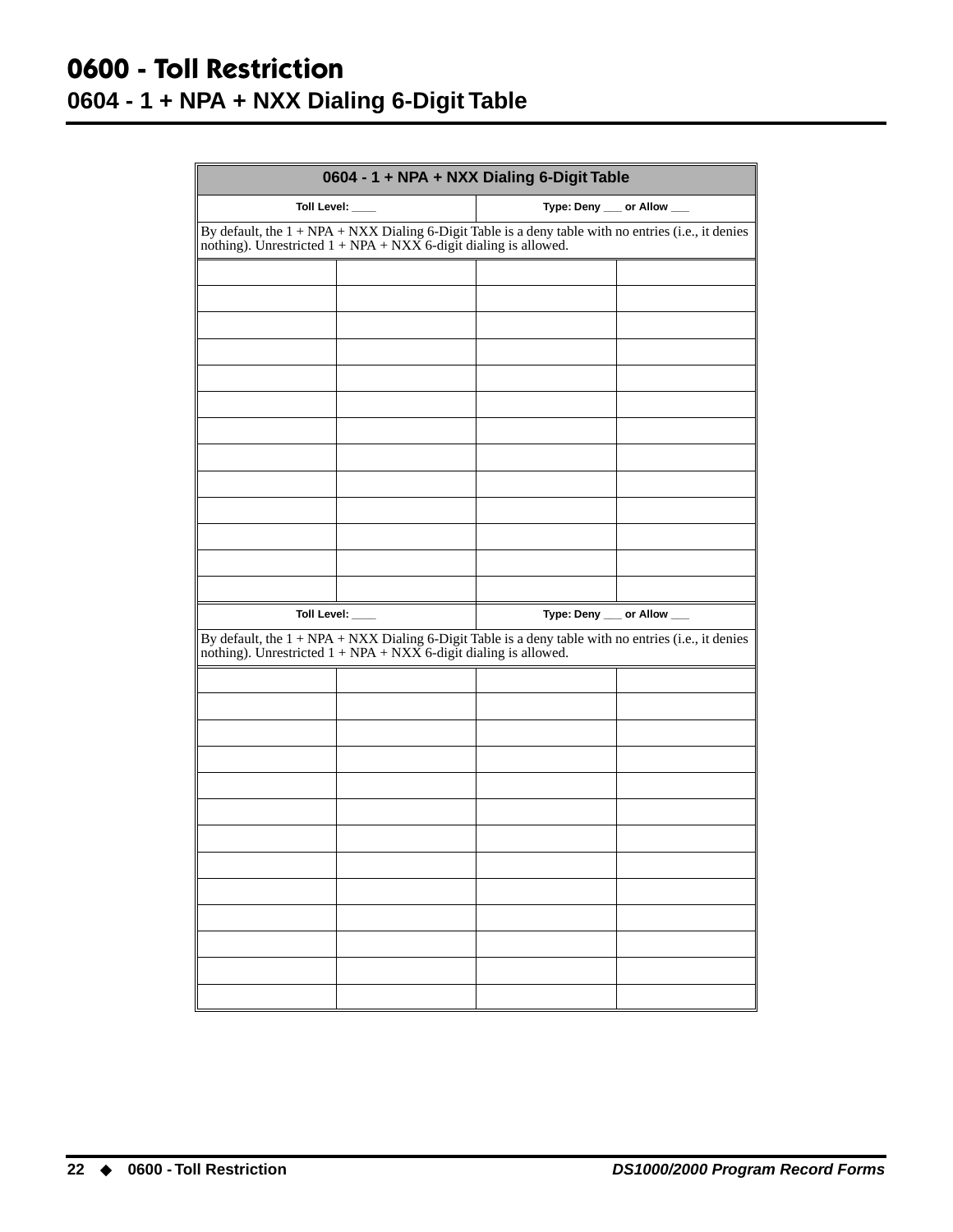### **0600 - Toll Restriction 0605 - NPA/NXX Dialing 3-Digit Table**

<span id="page-26-0"></span>

| 0605 - NPA/NXX Dialing 3-Digit Table                                                                                                                      |                 |                                                                                                                                                           |                           |  |  |
|-----------------------------------------------------------------------------------------------------------------------------------------------------------|-----------------|-----------------------------------------------------------------------------------------------------------------------------------------------------------|---------------------------|--|--|
|                                                                                                                                                           | Toll Level: ___ |                                                                                                                                                           | Type: Deny __ or Allow __ |  |  |
| By default, the NPA/NXX Dialing 3-Digit Table is a deny table with no entries (i.e., it denies nothing). Unrestricted NPA/NXX 3-digit dialing is allowed. |                 |                                                                                                                                                           |                           |  |  |
|                                                                                                                                                           |                 |                                                                                                                                                           |                           |  |  |
|                                                                                                                                                           |                 |                                                                                                                                                           |                           |  |  |
|                                                                                                                                                           |                 |                                                                                                                                                           |                           |  |  |
|                                                                                                                                                           |                 |                                                                                                                                                           |                           |  |  |
|                                                                                                                                                           |                 |                                                                                                                                                           |                           |  |  |
|                                                                                                                                                           |                 |                                                                                                                                                           |                           |  |  |
|                                                                                                                                                           |                 |                                                                                                                                                           |                           |  |  |
|                                                                                                                                                           |                 |                                                                                                                                                           |                           |  |  |
|                                                                                                                                                           |                 |                                                                                                                                                           |                           |  |  |
|                                                                                                                                                           |                 |                                                                                                                                                           |                           |  |  |
|                                                                                                                                                           |                 |                                                                                                                                                           |                           |  |  |
|                                                                                                                                                           |                 |                                                                                                                                                           |                           |  |  |
|                                                                                                                                                           | Toll Level: ___ | Type: Deny __ or Allow __                                                                                                                                 |                           |  |  |
|                                                                                                                                                           |                 | By default, the NPA/NXX Dialing 3-Digit Table is a deny table with no entries (i.e., it denies nothing). Unrestricted NPA/NXX 3-digit dialing is allowed. |                           |  |  |
|                                                                                                                                                           |                 |                                                                                                                                                           |                           |  |  |
|                                                                                                                                                           |                 |                                                                                                                                                           |                           |  |  |
|                                                                                                                                                           |                 |                                                                                                                                                           |                           |  |  |
|                                                                                                                                                           |                 |                                                                                                                                                           |                           |  |  |
|                                                                                                                                                           |                 |                                                                                                                                                           |                           |  |  |
|                                                                                                                                                           |                 |                                                                                                                                                           |                           |  |  |
|                                                                                                                                                           |                 |                                                                                                                                                           |                           |  |  |
|                                                                                                                                                           |                 |                                                                                                                                                           |                           |  |  |
|                                                                                                                                                           |                 |                                                                                                                                                           |                           |  |  |
|                                                                                                                                                           |                 |                                                                                                                                                           |                           |  |  |
|                                                                                                                                                           |                 |                                                                                                                                                           |                           |  |  |
|                                                                                                                                                           |                 |                                                                                                                                                           |                           |  |  |
|                                                                                                                                                           |                 |                                                                                                                                                           |                           |  |  |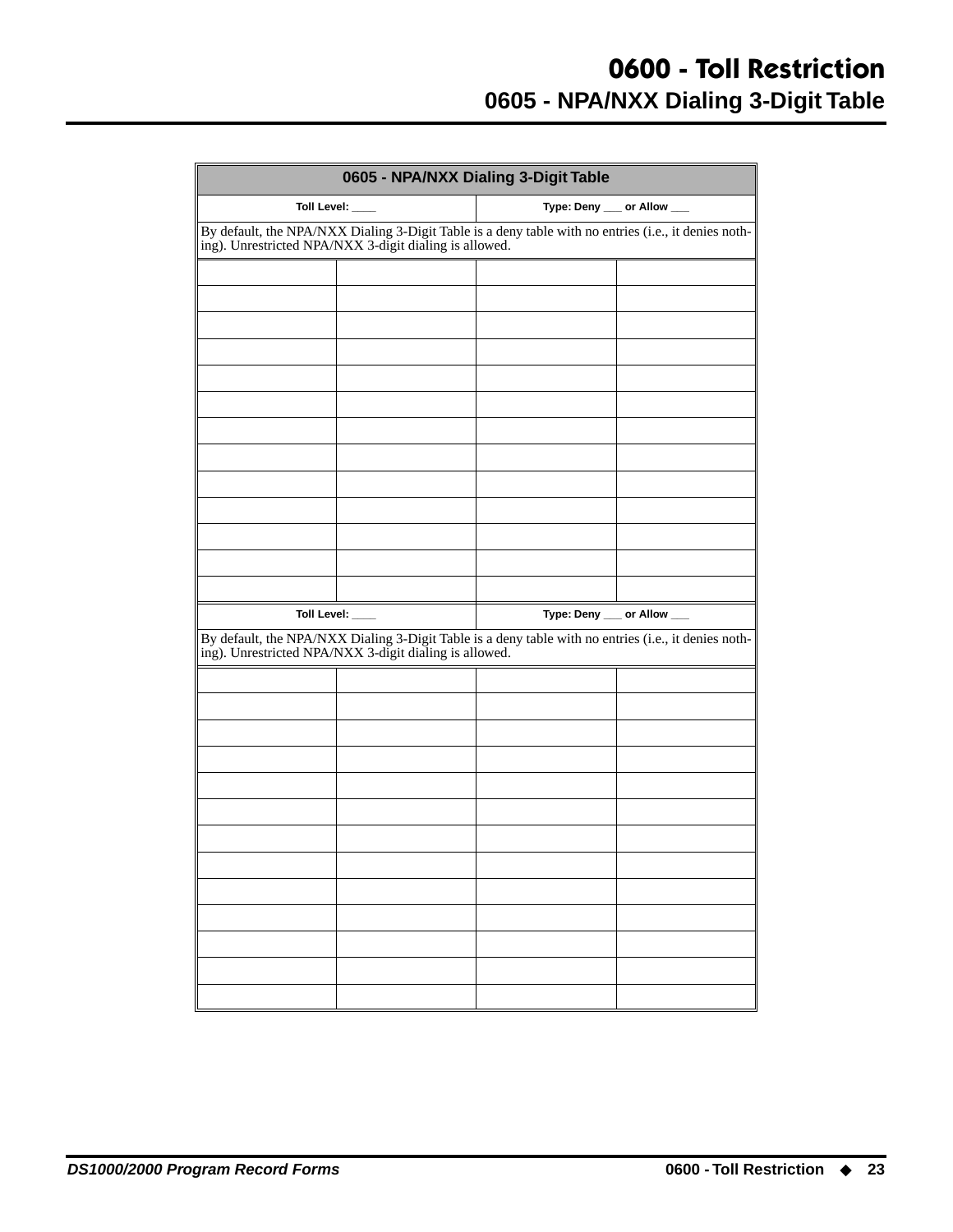### <span id="page-27-0"></span>**0600 - Toll Restriction 0606 - NPA + NXX Dialing 6-Digit Table**

| 0606 - NPA + NXX Dialing 6-Digit Table |                                                                                                                                                                                                      |                           |  |  |  |  |  |  |
|----------------------------------------|------------------------------------------------------------------------------------------------------------------------------------------------------------------------------------------------------|---------------------------|--|--|--|--|--|--|
|                                        | Toll Level: ___                                                                                                                                                                                      | Type: Deny __ or Allow __ |  |  |  |  |  |  |
|                                        | By default, the NPA + NXX Dialing 6-Digit Table is a deny table with no entries (i.e., it denies<br>nothing). It provides no additional restriction on NPA + NXX 6-digit dialing.                    |                           |  |  |  |  |  |  |
|                                        |                                                                                                                                                                                                      |                           |  |  |  |  |  |  |
|                                        |                                                                                                                                                                                                      |                           |  |  |  |  |  |  |
|                                        |                                                                                                                                                                                                      |                           |  |  |  |  |  |  |
|                                        |                                                                                                                                                                                                      |                           |  |  |  |  |  |  |
|                                        |                                                                                                                                                                                                      |                           |  |  |  |  |  |  |
|                                        |                                                                                                                                                                                                      |                           |  |  |  |  |  |  |
|                                        |                                                                                                                                                                                                      |                           |  |  |  |  |  |  |
|                                        |                                                                                                                                                                                                      |                           |  |  |  |  |  |  |
|                                        |                                                                                                                                                                                                      |                           |  |  |  |  |  |  |
|                                        |                                                                                                                                                                                                      |                           |  |  |  |  |  |  |
|                                        |                                                                                                                                                                                                      |                           |  |  |  |  |  |  |
|                                        |                                                                                                                                                                                                      |                           |  |  |  |  |  |  |
|                                        |                                                                                                                                                                                                      |                           |  |  |  |  |  |  |
|                                        | Toll Level: ___<br>By default, the NPA + NXX Dialing 6-Digit Table is a deny table with no entries (i.e., it denies<br>nothing). It provides no additional restriction on NPA + NXX 6-digit dialing. | Type: Deny __ or Allow __ |  |  |  |  |  |  |
|                                        |                                                                                                                                                                                                      |                           |  |  |  |  |  |  |
|                                        |                                                                                                                                                                                                      |                           |  |  |  |  |  |  |
|                                        |                                                                                                                                                                                                      |                           |  |  |  |  |  |  |
|                                        |                                                                                                                                                                                                      |                           |  |  |  |  |  |  |
|                                        |                                                                                                                                                                                                      |                           |  |  |  |  |  |  |
|                                        |                                                                                                                                                                                                      |                           |  |  |  |  |  |  |
|                                        |                                                                                                                                                                                                      |                           |  |  |  |  |  |  |
|                                        |                                                                                                                                                                                                      |                           |  |  |  |  |  |  |
|                                        |                                                                                                                                                                                                      |                           |  |  |  |  |  |  |
|                                        |                                                                                                                                                                                                      |                           |  |  |  |  |  |  |
|                                        |                                                                                                                                                                                                      |                           |  |  |  |  |  |  |
|                                        |                                                                                                                                                                                                      |                           |  |  |  |  |  |  |
|                                        |                                                                                                                                                                                                      |                           |  |  |  |  |  |  |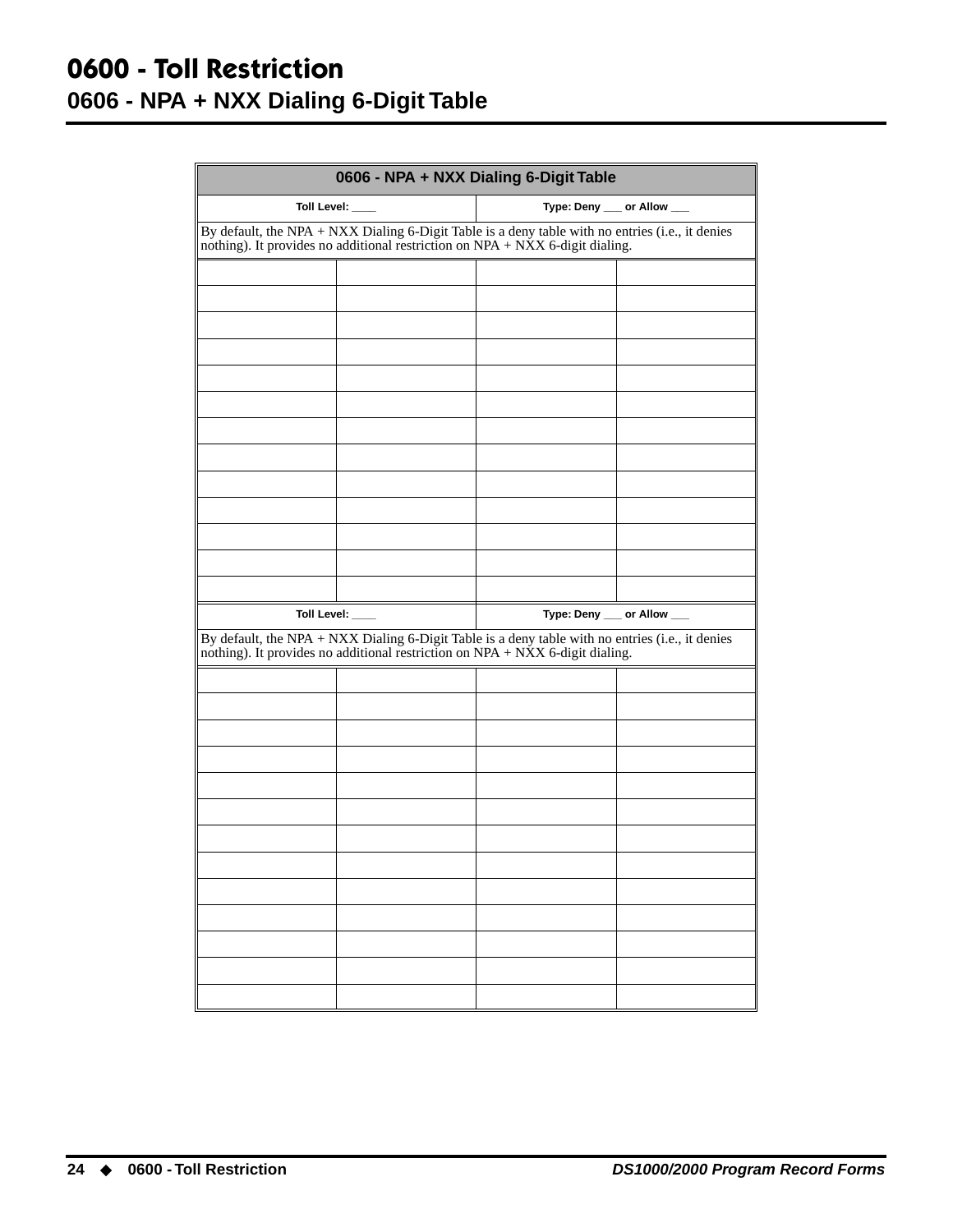<span id="page-28-0"></span>

| 0610 - PBX Access Codes Table |                                                    |  |  |  |  |
|-------------------------------|----------------------------------------------------|--|--|--|--|
| <b>PBX Code</b>               | <b>Entry</b>                                       |  |  |  |  |
|                               | By default, there are no PBX Access Codes entered. |  |  |  |  |
| $\overline{0}$                |                                                    |  |  |  |  |
| 1                             |                                                    |  |  |  |  |
| 2                             |                                                    |  |  |  |  |
| 3                             |                                                    |  |  |  |  |
| $\overline{4}$                |                                                    |  |  |  |  |
| 5                             |                                                    |  |  |  |  |
| 6                             |                                                    |  |  |  |  |
| 7                             |                                                    |  |  |  |  |
| 8                             |                                                    |  |  |  |  |
| 9                             |                                                    |  |  |  |  |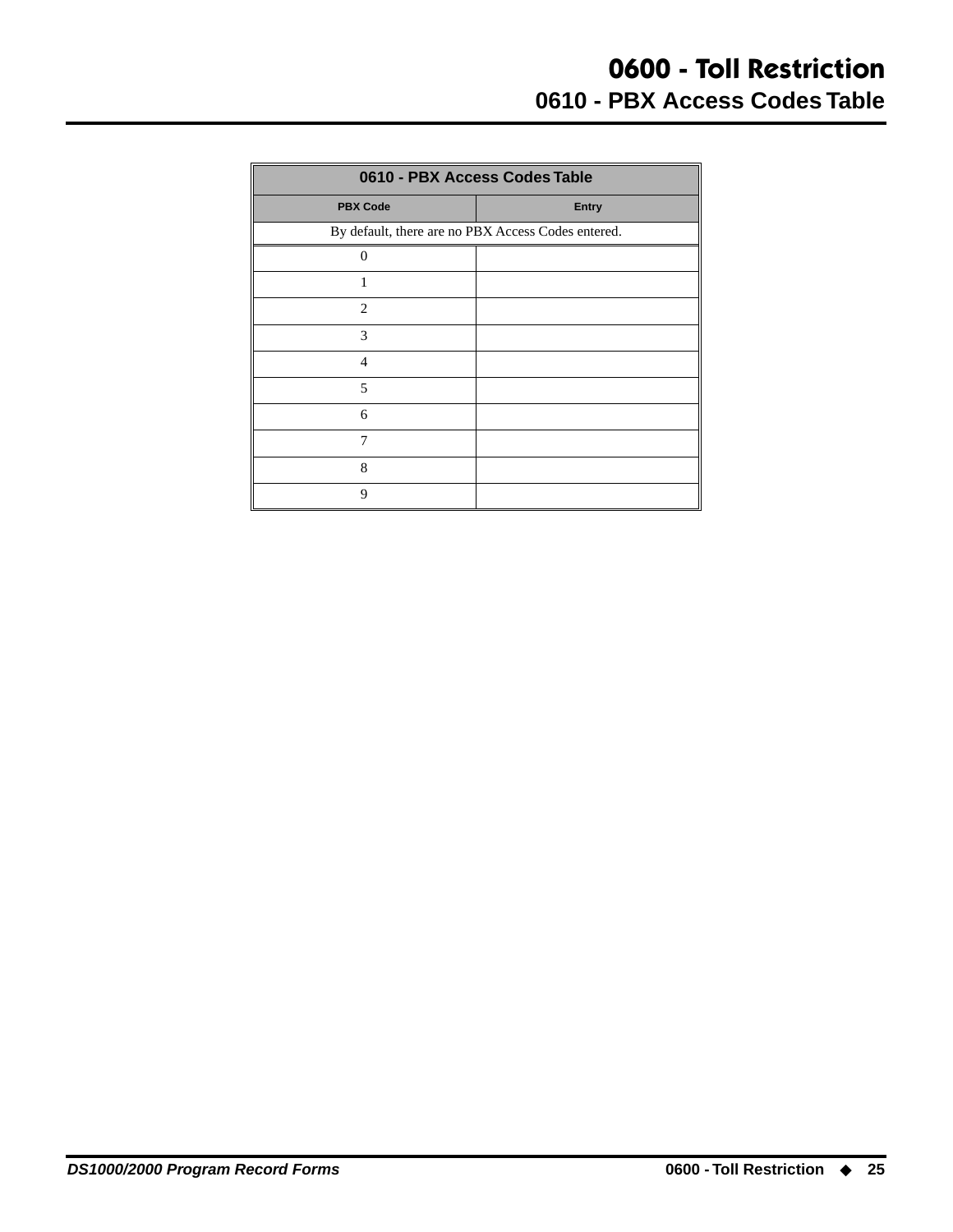#### **0600 - Toll Restriction 0610 - PBX Access Codes Table**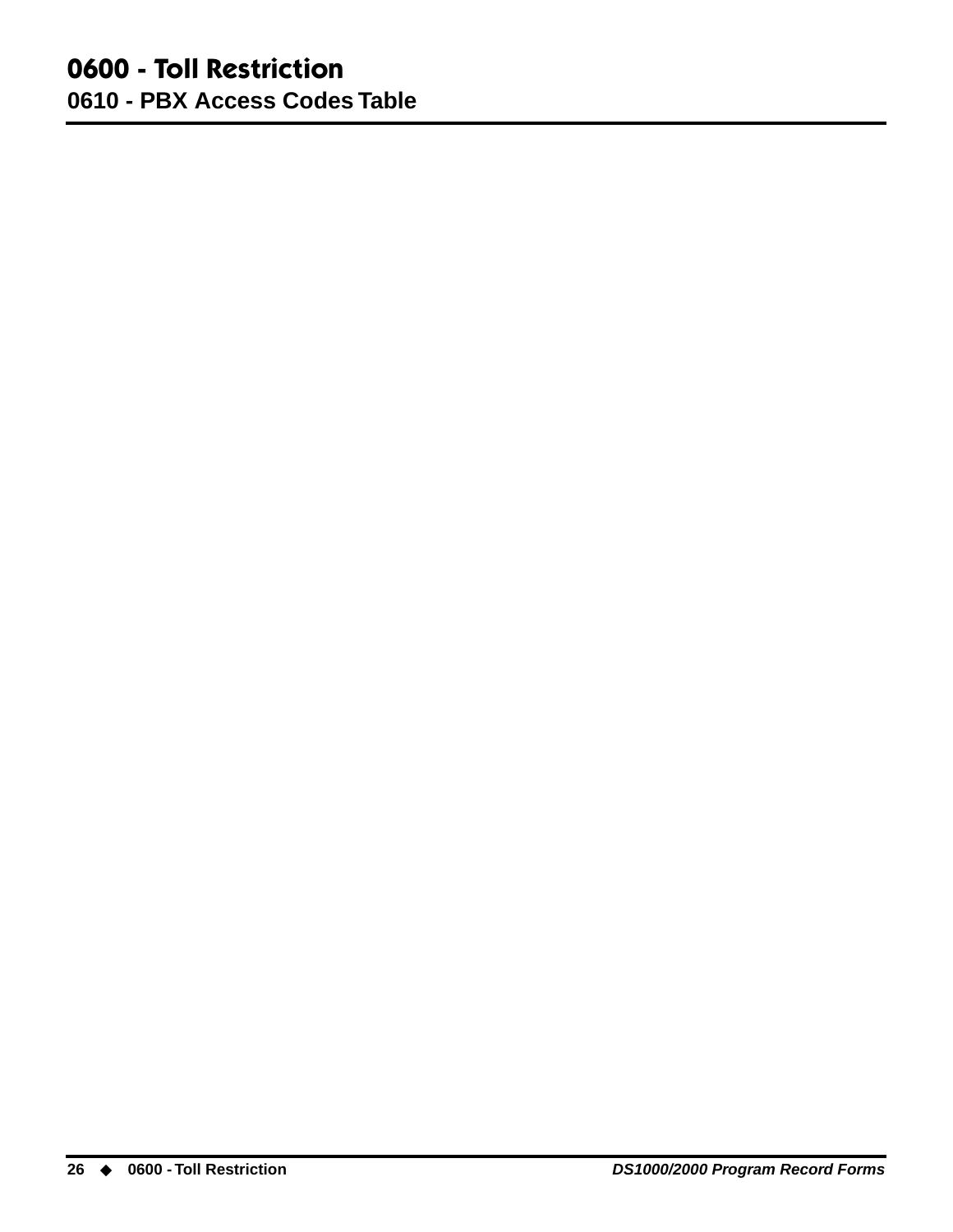## **0800 - Display Messages**

## **0801 - Selectable Display Messages 0801 - Selectable Display Messages**

<span id="page-30-1"></span><span id="page-30-0"></span>

|                  | 0801 - Selectable Display Messages |             |                        |                    |                   |           |       |              |                   |                        |      |                |                  |              |    |                          |  |  |  |  |  |  |       |  |  |  |  |  |
|------------------|------------------------------------|-------------|------------------------|--------------------|-------------------|-----------|-------|--------------|-------------------|------------------------|------|----------------|------------------|--------------|----|--------------------------|--|--|--|--|--|--|-------|--|--|--|--|--|
| <b>Number</b>    |                                    |             |                        |                    |                   |           |       |              |                   | <b>Default Message</b> |      |                |                  |              |    |                          |  |  |  |  |  |  | Entry |  |  |  |  |  |
| 1                |                                    |             | C A L                  | L                  |                   |           |       |              |                   |                        |      |                |                  |              |    |                          |  |  |  |  |  |  |       |  |  |  |  |  |
| $\overline{2}$   |                                    |             | B   A   C              | $\pmb{\mathsf{K}}$ |                   |           | B Y   |              |                   |                        |      |                |                  |              |    |                          |  |  |  |  |  |  |       |  |  |  |  |  |
| 3                |                                    |             | $M \mid E \mid E \mid$ |                    | T I               |           | N G   |              |                   | $  \cdot   N  $        |      |                | $R$ M            |              |    |                          |  |  |  |  |  |  |       |  |  |  |  |  |
| $\overline{4}$   |                                    |             | O U T                  |                    |                   | T O       |       | $\mathsf{L}$ | $\sf U$           |                        | N C  | $\mathsf H$    |                  |              |    |                          |  |  |  |  |  |  |       |  |  |  |  |  |
| 5                |                                    |             | G O N                  | $\mathsf E$        |                   |           | F O R |              |                   |                        | T H  | E              |                  | $\mathbf{D}$ | A  | $\mathsf{T}\mathbf{Y}^1$ |  |  |  |  |  |  |       |  |  |  |  |  |
| 6                |                                    | O N         |                        |                    | V   A   C   A   T |           |       |              | $\mathbf{I}$      |                        | O N  |                |                  |              |    |                          |  |  |  |  |  |  |       |  |  |  |  |  |
| $\boldsymbol{7}$ |                                    | O N         |                        |                    | B U               | ${\bf s}$ |       |              | $I \mid N \mid E$ |                        | ∣s∣s |                |                  | T R          | L. | $\mid \mathsf{P} \mid$   |  |  |  |  |  |  |       |  |  |  |  |  |
| $\,8\,$          | $\mathbf{I}$                       | $\mathbf N$ |                        |                    | T H E             |           |       |              | M E               |                        | E T  | $\blacksquare$ | $N$ <sub>G</sub> |              |    |                          |  |  |  |  |  |  |       |  |  |  |  |  |
| $\overline{9}$   | o                                  | l U l       | $\mathbf{T}$           |                    |                   |           | U N T | $\mathbf{L}$ | $\mathsf L$       |                        |      |                |                  |              |    |                          |  |  |  |  |  |  |       |  |  |  |  |  |
| $10\,$           |                                    |             |                        |                    |                   |           |       |              |                   |                        |      |                |                  |              |    |                          |  |  |  |  |  |  |       |  |  |  |  |  |
| $11\,$           |                                    |             |                        |                    |                   |           |       |              |                   |                        |      |                |                  |              |    |                          |  |  |  |  |  |  |       |  |  |  |  |  |
| $12\,$           |                                    |             |                        |                    |                   |           |       |              |                   |                        |      |                |                  |              |    |                          |  |  |  |  |  |  |       |  |  |  |  |  |
| 13               |                                    |             |                        |                    |                   |           |       |              |                   |                        |      |                |                  |              |    |                          |  |  |  |  |  |  |       |  |  |  |  |  |
| 14               |                                    |             |                        |                    |                   |           |       |              |                   |                        |      |                |                  |              |    |                          |  |  |  |  |  |  |       |  |  |  |  |  |
| 15               |                                    |             |                        |                    |                   |           |       |              |                   |                        |      |                |                  |              |    |                          |  |  |  |  |  |  |       |  |  |  |  |  |
| $16\,$           |                                    |             |                        |                    |                   |           |       |              |                   |                        |      |                |                  |              |    |                          |  |  |  |  |  |  |       |  |  |  |  |  |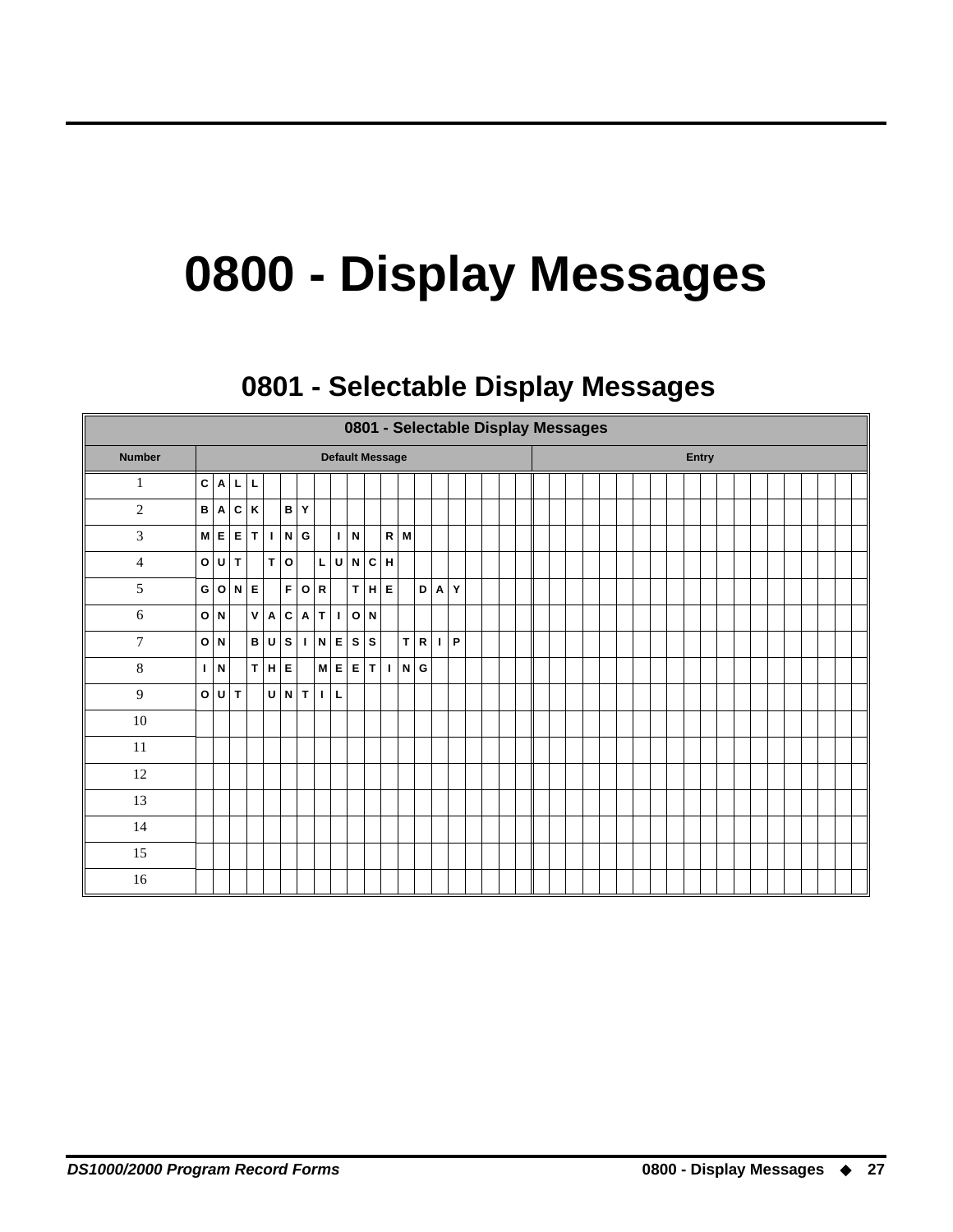## **0800 - Display Messages**

**0801 - Selectable Display Messages**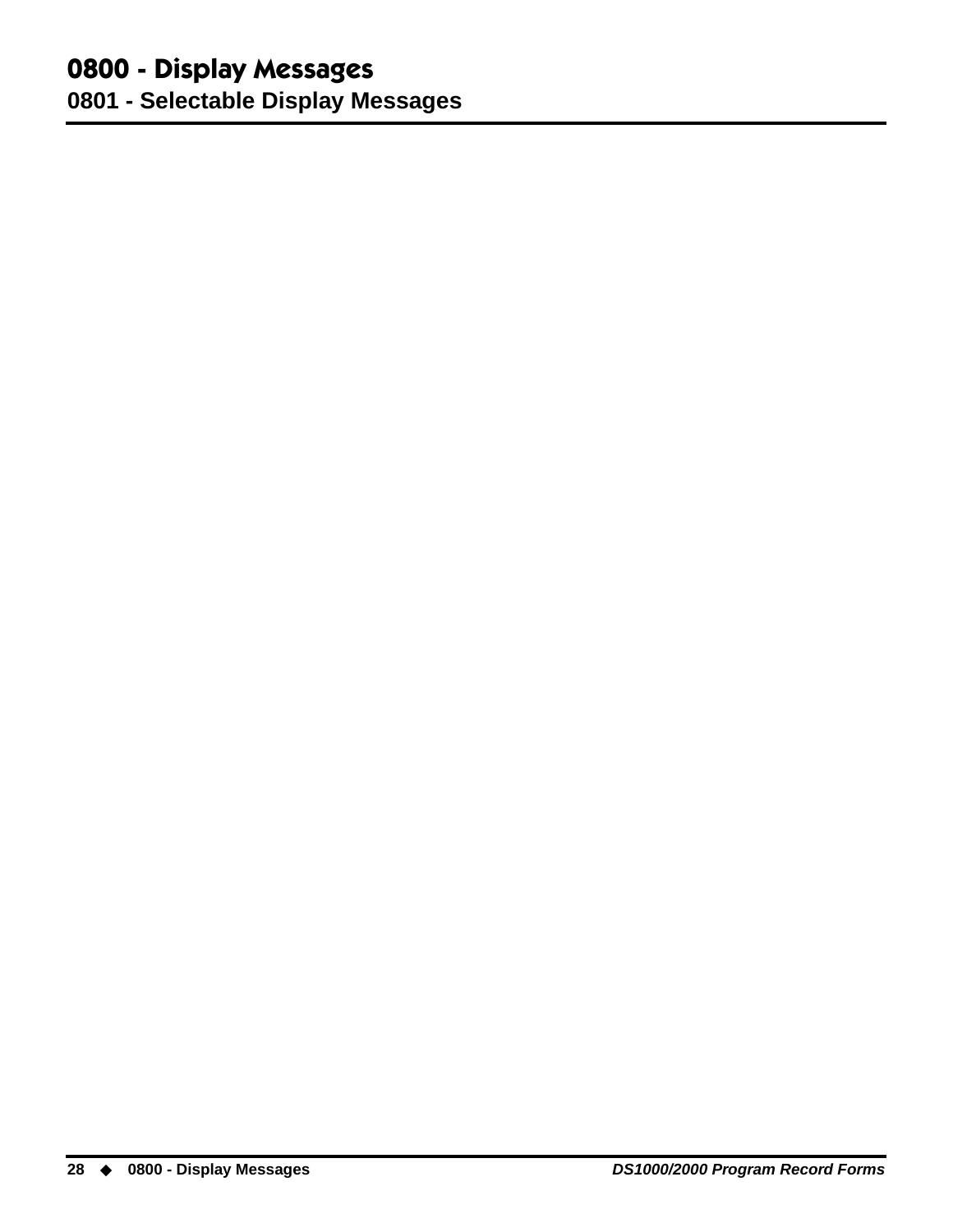## **1000 - Trunk Programming**

## **1001 - Trunk Port Description 1001 - Trunk Port Description**

<span id="page-32-1"></span><span id="page-32-0"></span>

| 1001 - Trunk Port Description (Sheet 1 of 2)       |                         |                |           |  |  |  |  |
|----------------------------------------------------|-------------------------|----------------|-----------|--|--|--|--|
| <b>Default</b><br>Option<br>Prompt<br><b>Entry</b> |                         |                |           |  |  |  |  |
| <b>Trunk Number</b>                                |                         |                |           |  |  |  |  |
| Trunk Circuit Type                                 | <b>TYP</b>              | 51 (DTMF loop) |           |  |  |  |  |
| <b>Trunk Extension Number</b>                      | <b>EXT</b>              | 4nn            | View only |  |  |  |  |
| <b>Trunk Name</b>                                  | <b>NAME</b>             | No entry       |           |  |  |  |  |
| Trunk Transmit Gain                                | <b>TRANSMIT GAIN</b>    | $\theta$       |           |  |  |  |  |
| Trunk Receive Gain                                 | <b>RECEIVE GAIN</b>     | $\Omega$       |           |  |  |  |  |
| Trunk Class of Service Assignment                  | <b>CLASS OF SERVICE</b> | 1              |           |  |  |  |  |
| PBX Line                                           | <b>PBX LINE</b>         | N <sub>0</sub> |           |  |  |  |  |
| Disable Forced Account Codes                       | <b>DISABLE</b>          | N <sub>0</sub> |           |  |  |  |  |
| Loop Length                                        | <b>LOOP LENGTH</b>      | $2$ (Long)     |           |  |  |  |  |
| <b>Trunk Toll Restriction Level</b>                | <b>TOLL LEVEL</b>       | $\Omega$       |           |  |  |  |  |
| <b>Override Extension Toll Restric-</b><br>tion    | <b>OVRD EXT TL LVL</b>  | N <sub>0</sub> |           |  |  |  |  |
| <b>Print SMDR</b>                                  | <b>PRINT SMDR</b>       | Yes            |           |  |  |  |  |
| Caller ID                                          | <b>CALLER ID</b>        | $0$ (None)     |           |  |  |  |  |
| Voice Mail Caller ID                               | <b>VOICE MAIL CLID</b>  | N <sub>0</sub> |           |  |  |  |  |
|                                                    |                         |                | Continued |  |  |  |  |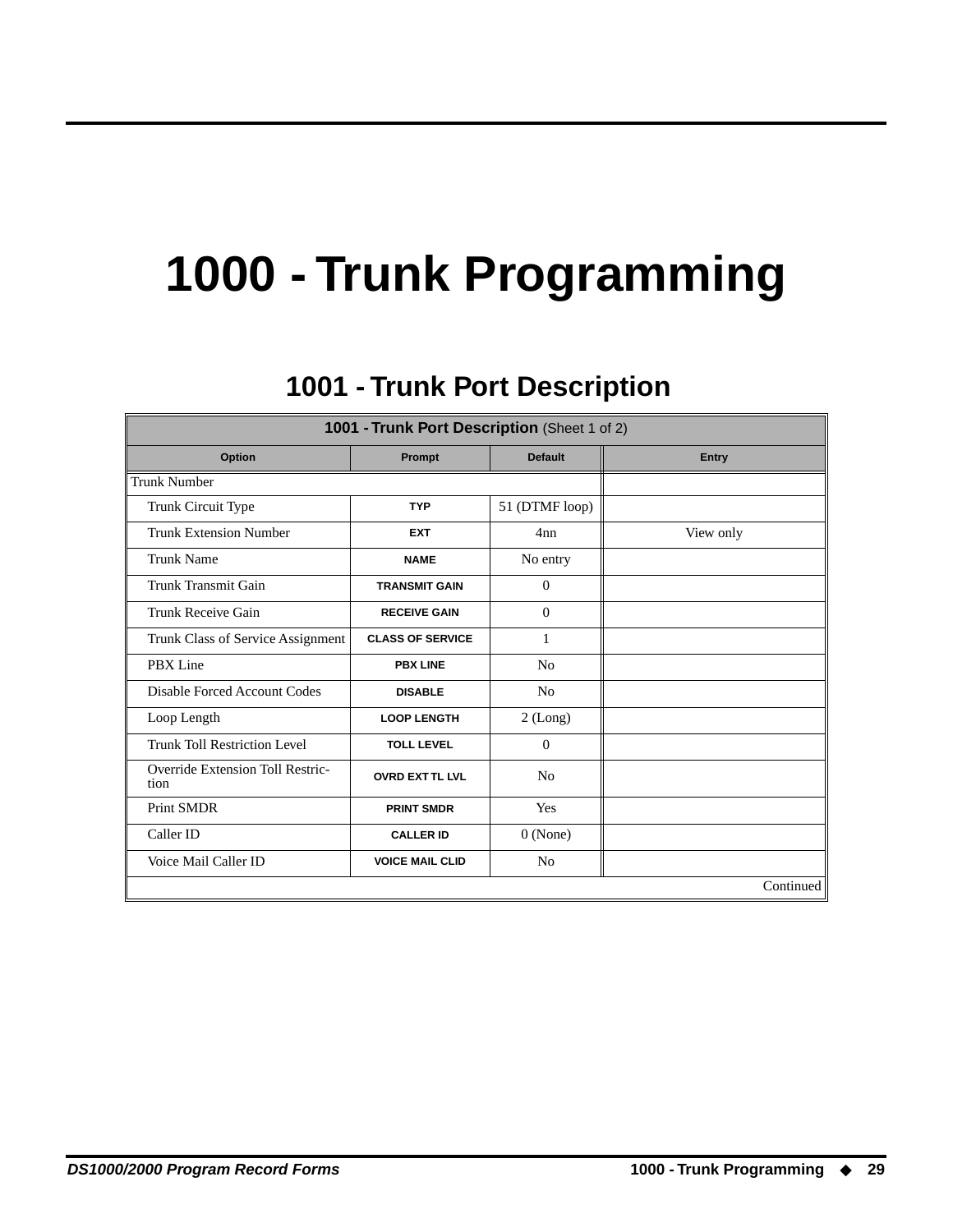## **1000 - Trunk Programming**

**1001 - Trunk Port Description**

| 1001 - Trunk Port Description (Sheet 2 of 2) |                         |                |              |  |  |  |  |
|----------------------------------------------|-------------------------|----------------|--------------|--|--|--|--|
| Option                                       | Prompt                  | <b>Default</b> | <b>Entry</b> |  |  |  |  |
| Trunk Port Number                            |                         |                |              |  |  |  |  |
| Trunk Circuit Type                           | <b>TYP</b>              | 51 (DTMF loop) |              |  |  |  |  |
| <b>Trunk Extension Number</b>                | <b>EXT</b>              | 4nn            | View only    |  |  |  |  |
| <b>Trunk Name</b>                            | <b>NAME</b>             | No entry       |              |  |  |  |  |
| <b>Trunk Transmit Gain</b>                   | <b>TRANSMIT GAIN</b>    | $\overline{0}$ |              |  |  |  |  |
| Trunk Receive Gain                           | <b>RECEIVE GAIN</b>     | $\Omega$       |              |  |  |  |  |
| Trunk Class of Service Assignment            | <b>CLASS OF SERVICE</b> | $\mathbf{1}$   |              |  |  |  |  |
| PBX Line                                     | <b>PBX LINE</b>         | N <sub>o</sub> |              |  |  |  |  |
| <b>Disable Forced Account Codes</b>          | <b>DISABLE</b>          | N <sub>o</sub> |              |  |  |  |  |
| Loop Length                                  | <b>LOOP LENGTH</b>      | 2 (Long)       |              |  |  |  |  |
| <b>Trunk Toll Restriction Level</b>          | <b>TOLL LEVEL</b>       | $\mathbf{0}$   |              |  |  |  |  |
| Override Extension Toll Restric-<br>tion     | <b>OVRD EXT TL LVL</b>  | N <sub>o</sub> |              |  |  |  |  |
| <b>Print SMDR</b>                            | <b>PRINT SMDR</b>       | Yes            |              |  |  |  |  |
| Caller ID                                    | <b>CALLER ID</b>        | $0$ (None)     |              |  |  |  |  |
| Voice Mail Caller ID                         | <b>VOICE MAIL CLID</b>  | N <sub>o</sub> |              |  |  |  |  |
| <b>Trunk Number</b>                          |                         |                |              |  |  |  |  |
| Trunk Circuit Type                           | <b>TYP</b>              | 51 (DTMF loop) |              |  |  |  |  |
| <b>Trunk Extension Number</b>                | <b>EXT</b>              | 4nn            | View only    |  |  |  |  |
| <b>Trunk Name</b>                            | <b>NAME</b>             | No entry       |              |  |  |  |  |
| <b>Trunk Transmit Gain</b>                   | <b>TRANSMIT GAIN</b>    | $\mathbf{0}$   |              |  |  |  |  |
| Trunk Receive Gain                           | <b>RECEIVE GAIN</b>     | $\mathbf{0}$   |              |  |  |  |  |
| Trunk Class of Service Assignment            | <b>CLASS OF SERVICE</b> | $\mathbf{1}$   |              |  |  |  |  |
| PBX Line                                     | <b>PBX LINE</b>         | N <sub>o</sub> |              |  |  |  |  |
| Disable Forced Account Codes                 | <b>DISABLE</b>          | N <sub>o</sub> |              |  |  |  |  |
| Loop Length                                  | <b>LOOP LENGTH</b>      | 2 (Long)       |              |  |  |  |  |
| <b>Trunk Toll Restriction Level</b>          | <b>TOLL LEVEL</b>       | $\mathbf{0}$   |              |  |  |  |  |
| Override Extension Toll Restric-<br>tion     | <b>OVRD EXTTL LVL</b>   | No             |              |  |  |  |  |
| Print SMDR                                   | <b>PRINT SMDR</b>       | Yes            |              |  |  |  |  |
| Caller ID                                    | <b>CALLER ID</b>        | $0$ (None)     |              |  |  |  |  |
| Voice Mail Caller ID                         | <b>VOICE MAIL CLID</b>  | $\rm No$       |              |  |  |  |  |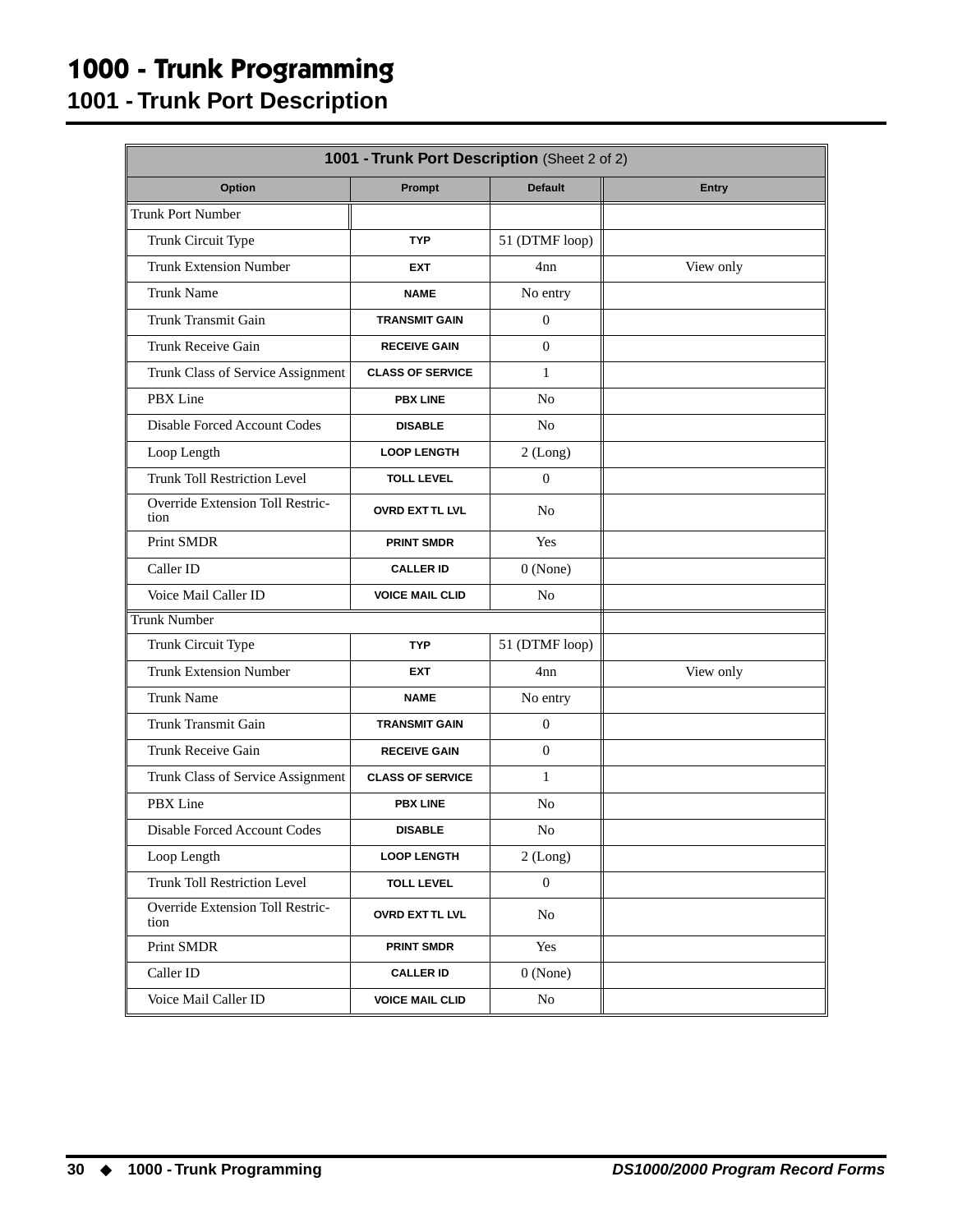<span id="page-34-0"></span>

| 1002 - Trunk Groups                                                                                                     |                   |              |  |  |  |  |
|-------------------------------------------------------------------------------------------------------------------------|-------------------|--------------|--|--|--|--|
| <b>Option</b>                                                                                                           | Prompt            | <b>Entry</b> |  |  |  |  |
| By default in DS1000, trunks 1-6 are order 1-6 in Trunk Group 0.<br>By default in DS2000, Trunk Groups are not defined. |                   |              |  |  |  |  |
| <b>Trunk Group</b>                                                                                                      |                   |              |  |  |  |  |
| <b>Order Number</b>                                                                                                     | ORDR <sub>n</sub> |              |  |  |  |  |
| <b>Trunk Number</b>                                                                                                     | <b>TRK NUM</b>    |              |  |  |  |  |
| Order Number                                                                                                            | ORDR <sub>n</sub> |              |  |  |  |  |
| <b>Trunk Number</b>                                                                                                     | <b>TRK NUM</b>    |              |  |  |  |  |
| Order Number                                                                                                            | ORDR <sub>n</sub> |              |  |  |  |  |
| <b>Trunk Number</b>                                                                                                     | <b>TRK NUM</b>    |              |  |  |  |  |
| Order Number                                                                                                            | ORDR <sub>n</sub> |              |  |  |  |  |
| <b>Trunk Number</b>                                                                                                     | <b>TRK NUM</b>    |              |  |  |  |  |
| Order Number                                                                                                            | ORDR <sub>n</sub> |              |  |  |  |  |
| <b>Trunk Number</b>                                                                                                     | <b>TRK NUM</b>    |              |  |  |  |  |
| Order Number                                                                                                            | ORDR <sub>n</sub> |              |  |  |  |  |
| <b>Trunk Number</b>                                                                                                     | <b>TRK NUM</b>    |              |  |  |  |  |
| <b>Order Number</b>                                                                                                     | ORDR <sub>n</sub> |              |  |  |  |  |
| <b>Trunk Number</b>                                                                                                     | <b>TRK NUM</b>    |              |  |  |  |  |
| <b>Order Number</b>                                                                                                     | ORDR <sub>n</sub> |              |  |  |  |  |
| <b>Trunk Number</b>                                                                                                     | <b>TRK NUM</b>    |              |  |  |  |  |
| Order Number                                                                                                            | ORDR <sub>n</sub> |              |  |  |  |  |
| <b>Trunk Number</b>                                                                                                     | <b>TRK NUM</b>    |              |  |  |  |  |
| Order Number                                                                                                            | ORDR <sub>n</sub> |              |  |  |  |  |
| <b>Trunk Number</b>                                                                                                     | <b>TRK NUM</b>    |              |  |  |  |  |
| Order Number                                                                                                            | ORDR <sub>n</sub> |              |  |  |  |  |
| <b>Trunk Number</b>                                                                                                     | <b>TRK NUM</b>    |              |  |  |  |  |
| Order Number                                                                                                            | ORDR n            |              |  |  |  |  |
| <b>Trunk Number</b>                                                                                                     | <b>TRK NUM</b>    |              |  |  |  |  |
| Order Number                                                                                                            | ORDR n            |              |  |  |  |  |
| <b>Trunk Number</b>                                                                                                     | <b>TRK NUM</b>    |              |  |  |  |  |
| Order Number                                                                                                            | ORDR <sub>n</sub> |              |  |  |  |  |
| <b>Trunk Number</b>                                                                                                     | <b>TRK NUM</b>    |              |  |  |  |  |
| Order Number                                                                                                            | ORDR <sub>n</sub> |              |  |  |  |  |
| <b>Trunk Number</b>                                                                                                     | <b>TRK NUM</b>    |              |  |  |  |  |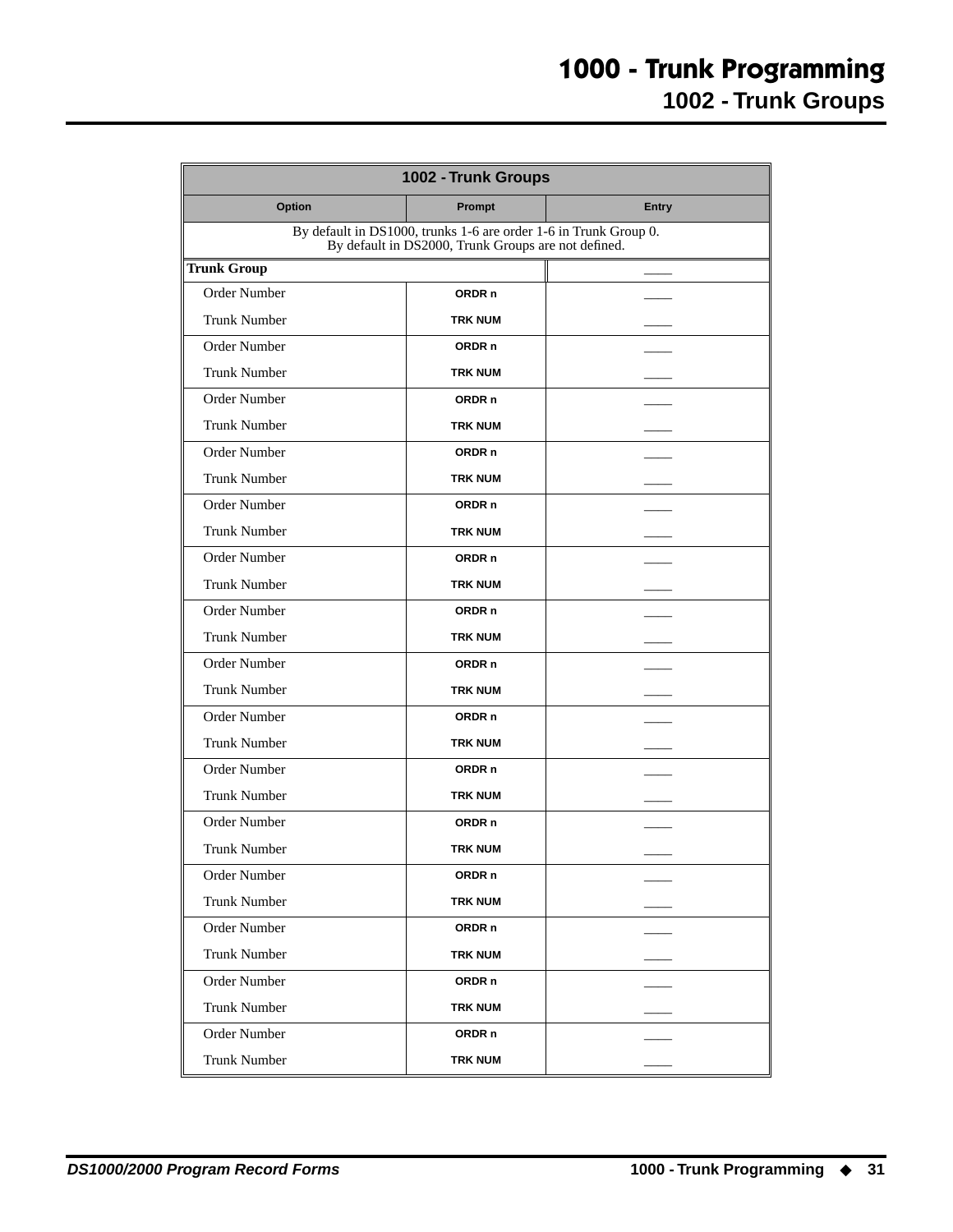### **1000 - Trunk Programming 1003 - Trunk Options**

<span id="page-35-0"></span>

| 1003 - Trunk Options              |                        |                  |       |  |  |  |  |  |
|-----------------------------------|------------------------|------------------|-------|--|--|--|--|--|
| <b>Option</b>                     | Prompt                 | <b>Default</b>   | Entry |  |  |  |  |  |
| <b>Trunk Port Number</b>          |                        |                  |       |  |  |  |  |  |
| Call Pickup Group                 | <b>PICK-UP GROUP</b>   | $\Omega$         |       |  |  |  |  |  |
| Direct Termination (Day)          | <b>DAY TERM</b>        | Key Ring (CLEAR) |       |  |  |  |  |  |
| Activate Overflow During the Day  | DAY OVERFLOW           | N <sub>0</sub>   |       |  |  |  |  |  |
| Day Overflow Destination          | DAY OVRFLW DEST        | 300              |       |  |  |  |  |  |
| Direct Termination (Night)        | <b>NIGHT TERM</b>      | Key Ring (CLEAR) |       |  |  |  |  |  |
| Activate Overflow at Night        | <b>NIGHT OVERFLOW</b>  | N <sub>0</sub>   |       |  |  |  |  |  |
| <b>Night Overflow Destination</b> | <b>NT OVRFLW DEST</b>  | 300              |       |  |  |  |  |  |
| Day Ring Type                     | <b>DAY RING TYPE</b>   | 1 (Ring Type A)  |       |  |  |  |  |  |
| Night Ring Type                   | <b>NIGHT RING TYPE</b> | 1 (Ring Type A)  |       |  |  |  |  |  |
| Delay Ring Type                   | <b>DELAY RING TYPE</b> | 1 (Ring Type A)  |       |  |  |  |  |  |
| <b>MOH</b> Source                 | <b>MOH SOURCE</b>      | 1 (External)     |       |  |  |  |  |  |
| <b>Tandem Trunk</b>               | <b>TANDEM TRUNK</b>    | N <sub>0</sub>   |       |  |  |  |  |  |
| <b>Trunk Port Number</b>          |                        |                  |       |  |  |  |  |  |
| Call Pickup Group                 | <b>PICK-UP GROUP</b>   | $\Omega$         |       |  |  |  |  |  |
| Direct Termination (Day)          | <b>DAY TERM</b>        | Key Ring (CLEAR) |       |  |  |  |  |  |
| Activate Overflow During the Day  | DAY OVERFLOW           | N <sub>0</sub>   |       |  |  |  |  |  |
| Day Overflow Destination          | DAY OVRFLW DEST        | 300              |       |  |  |  |  |  |
| Direct Termination (Night)        | <b>NIGHT TERM</b>      | Key Ring (CLEAR) |       |  |  |  |  |  |
| Activate Overflow at Night        | <b>NIGHT OVERFLOW</b>  | N <sub>0</sub>   |       |  |  |  |  |  |
| <b>Night Overflow Destination</b> | <b>NT OVRFLW DEST</b>  | 300              |       |  |  |  |  |  |
| Day Ring Type                     | <b>DAY RING TYPE</b>   | 1 (Ring Type A)  |       |  |  |  |  |  |
| Night Ring Type                   | <b>NIGHT RING TYPE</b> | 1 (Ring Type A)  |       |  |  |  |  |  |
| Delay Ring Type                   | <b>DELAY RING TYPE</b> | 1 (Ring Type A)  |       |  |  |  |  |  |
| <b>MOH</b> Source                 | <b>MOH SOURCE</b>      | 1 (External)     |       |  |  |  |  |  |
| <b>Tandem Trunk</b>               | <b>TANDEM TRUNK</b>    | N <sub>o</sub>   |       |  |  |  |  |  |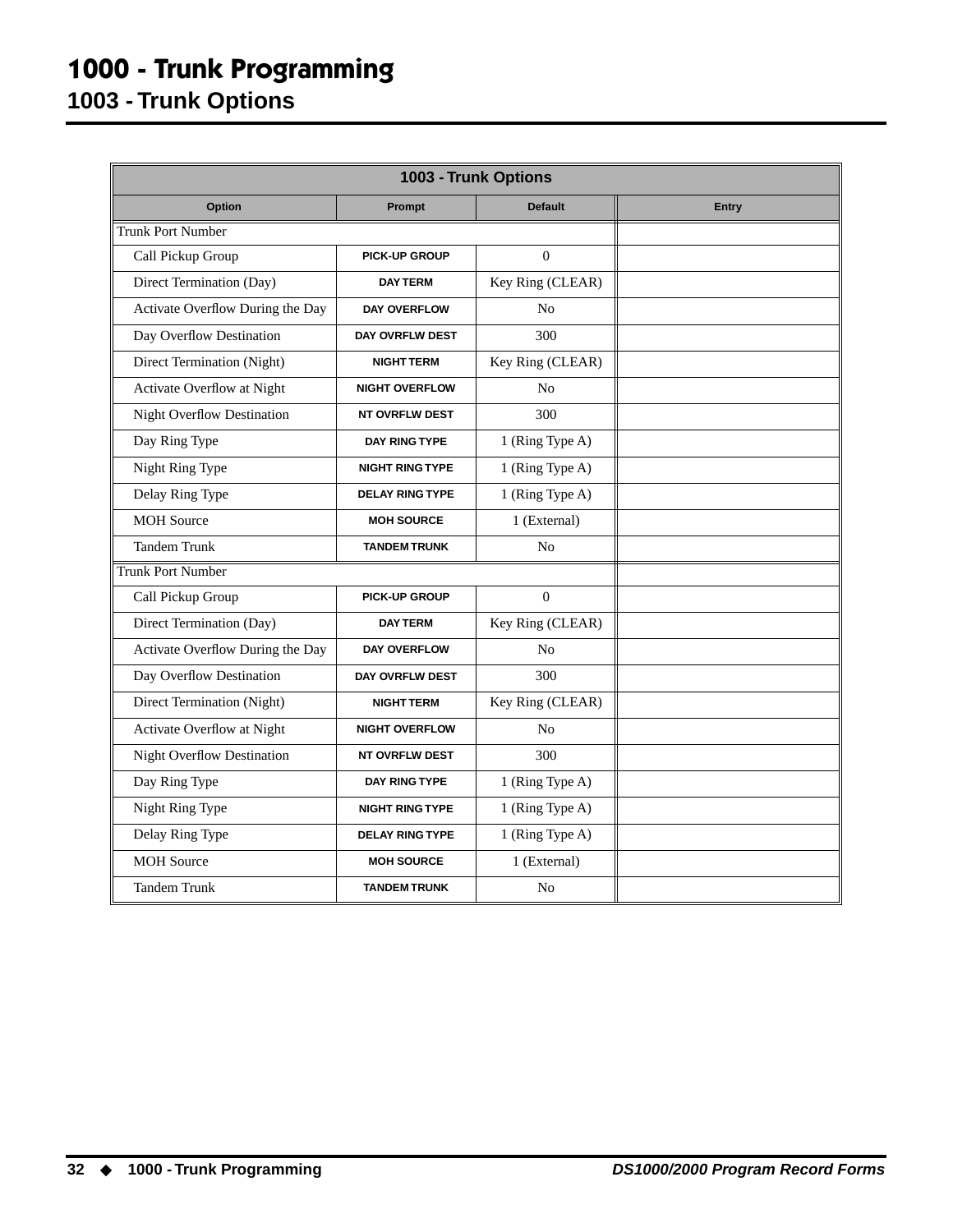<span id="page-36-0"></span>

|                             | 1005 - Trunk Caller ID Logging Group |              |
|-----------------------------|--------------------------------------|--------------|
| Option                      | Prompt                               | <b>Entry</b> |
| Trunk Port                  |                                      |              |
| Member of Caller ID Group 1 | <b>CID GROUP 1</b>                   |              |
| Member of Caller ID Group 2 | <b>CID GROUP 2</b>                   |              |
| Member of Caller ID Group 3 | <b>CID GROUP 3</b>                   |              |
| Member of Caller ID Group 4 | <b>CID GROUP 4</b>                   |              |
| Member of Caller ID Group 5 | <b>CID GROUP 5</b>                   |              |
| Member of Caller ID Group 6 | <b>CID GROUP 6</b>                   |              |
| Member of Caller ID Group 7 | <b>CID GROUP 7</b>                   |              |
| Member of Caller ID Group 8 | <b>CID GROUP 8</b>                   |              |
| <b>Trunk Port</b>           |                                      |              |
| Member of Caller ID Group 1 | <b>CID GROUP 1</b>                   |              |
| Member of Caller ID Group 2 | <b>CID GROUP 2</b>                   |              |
| Member of Caller ID Group 3 | <b>CID GROUP 3</b>                   |              |
| Member of Caller ID Group 4 | <b>CID GROUP 4</b>                   |              |
| Member of Caller ID Group 5 | <b>CID GROUP 5</b>                   |              |
| Member of Caller ID Group 6 | <b>CID GROUP 6</b>                   |              |
| Member of Caller ID Group 7 | <b>CID GROUP 7</b>                   |              |
| Member of Caller ID Group 8 | <b>CID GROUP 8</b>                   |              |
| <b>Trunk Port</b>           |                                      |              |
| Member of Caller ID Group 1 | <b>CID GROUP 1</b>                   |              |
| Member of Caller ID Group 2 | <b>CID GROUP 2</b>                   |              |
| Member of Caller ID Group 3 | <b>CID GROUP 3</b>                   |              |
| Member of Caller ID Group 4 | <b>CID GROUP 4</b>                   |              |
| Member of Caller ID Group 5 | <b>CID GROUP 5</b>                   |              |
| Member of Caller ID Group 6 | <b>CID GROUP 6</b>                   |              |
| Member of Caller ID Group 7 | <b>CID GROUP 7</b>                   |              |
| Member of Caller ID Group 8 | <b>CID GROUP 8</b>                   |              |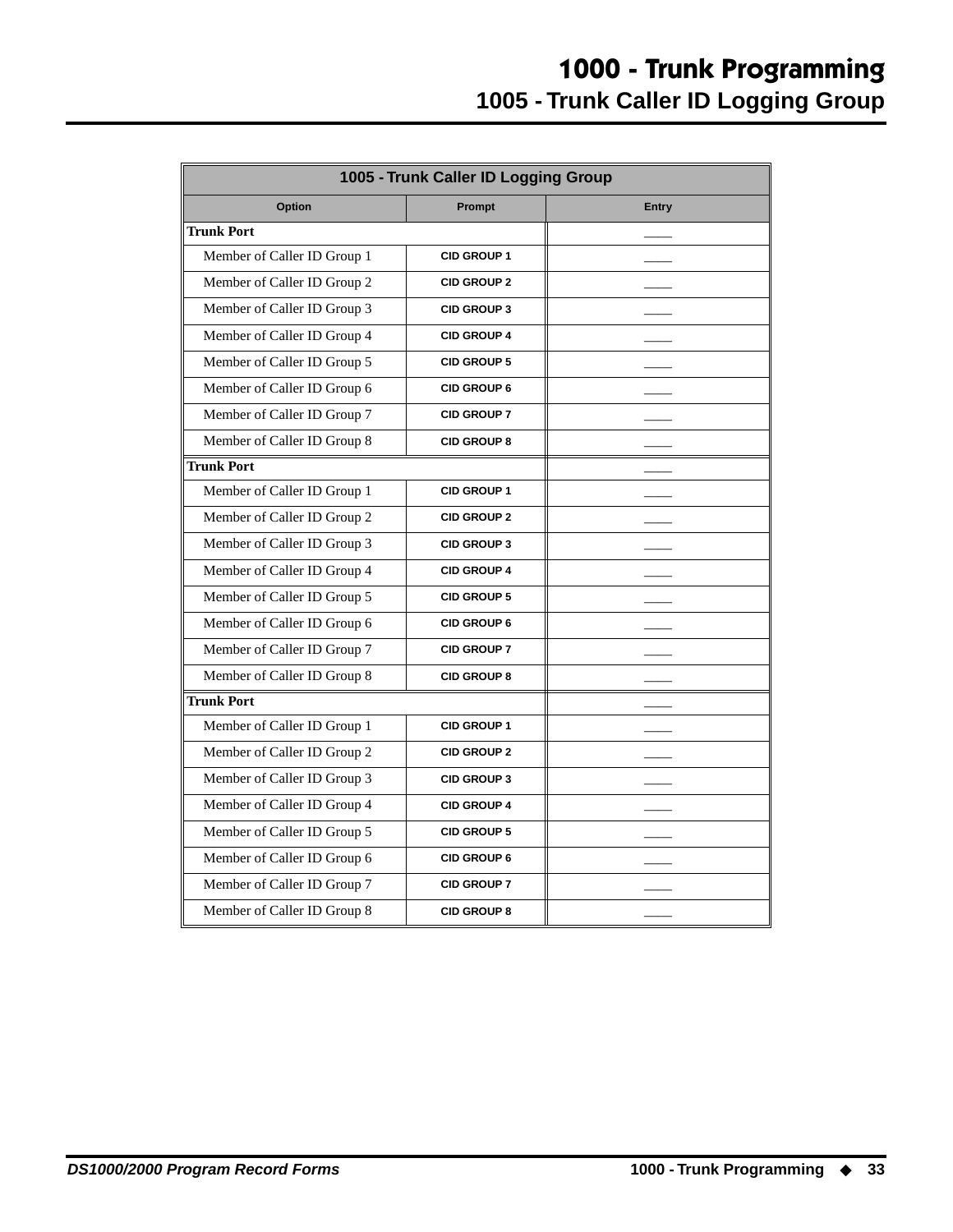## **1000 - Trunk Programming**

**1005 - Trunk Caller ID Logging Group**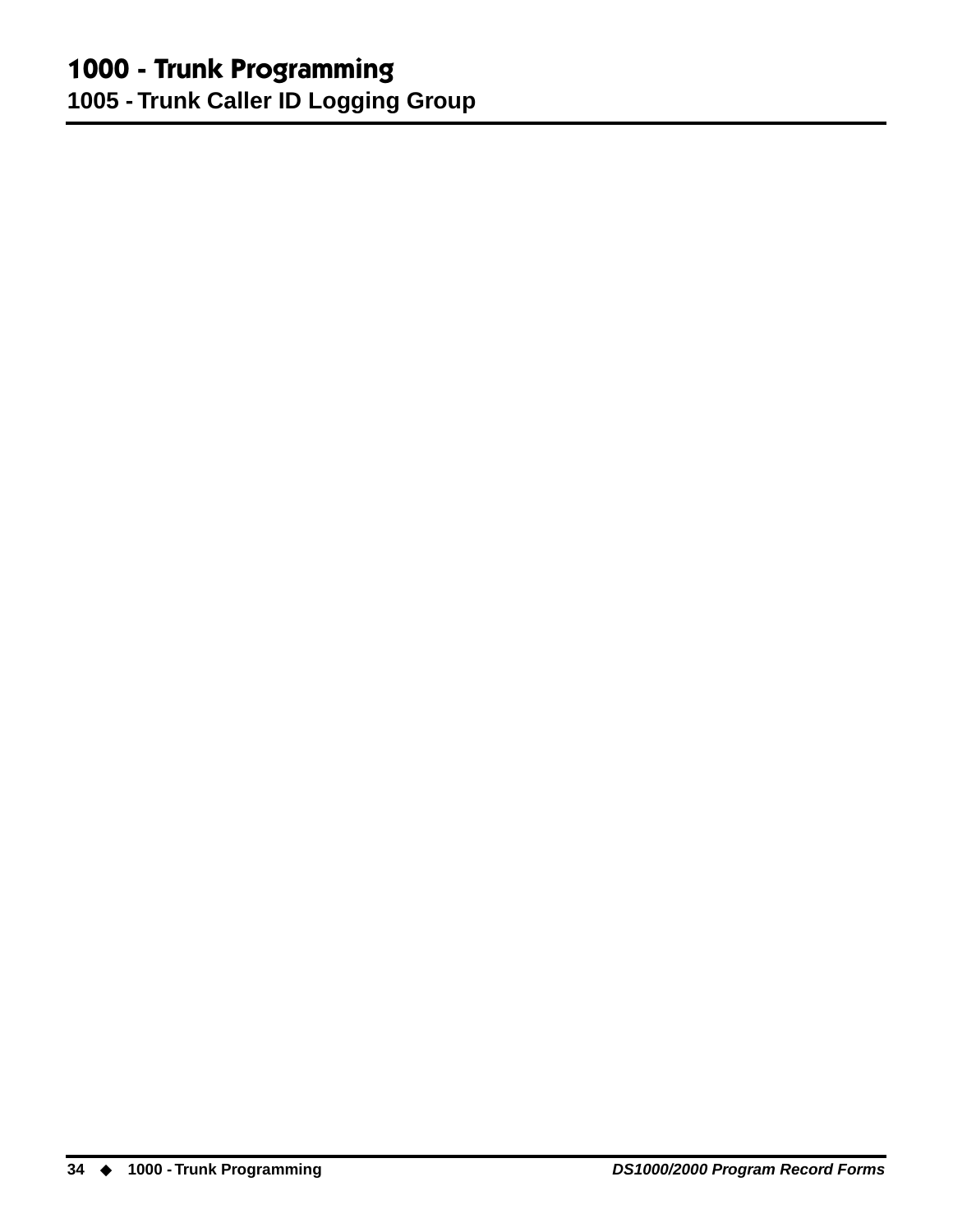# **1100 - Speed Dial**

## **1101 - System Speed Dial Numbers 1101 - System Speed Dial Numbers**

<span id="page-38-1"></span><span id="page-38-0"></span>

|                         | 1101 - System Speed Dial Numbers (Sheet 1 of 2)                                                                 |                        |              |  |  |  |  |
|-------------------------|-----------------------------------------------------------------------------------------------------------------|------------------------|--------------|--|--|--|--|
| Speed Dial Bin<br>(BIN) | Route<br>(LINE/GRP/ICM)                                                                                         | <b>Number</b><br>(NUM) | Name<br>(NA) |  |  |  |  |
|                         | By default, System Speed bins are 3 digits long (200-299) and all bins are empty (i.e., no numbers programmed). |                        |              |  |  |  |  |
|                         |                                                                                                                 |                        |              |  |  |  |  |
|                         |                                                                                                                 |                        |              |  |  |  |  |
|                         |                                                                                                                 |                        |              |  |  |  |  |
|                         |                                                                                                                 |                        |              |  |  |  |  |
|                         |                                                                                                                 |                        |              |  |  |  |  |
|                         |                                                                                                                 |                        |              |  |  |  |  |
|                         |                                                                                                                 |                        |              |  |  |  |  |
|                         |                                                                                                                 |                        |              |  |  |  |  |
|                         |                                                                                                                 |                        |              |  |  |  |  |
|                         |                                                                                                                 |                        |              |  |  |  |  |
|                         |                                                                                                                 |                        |              |  |  |  |  |
|                         |                                                                                                                 |                        |              |  |  |  |  |
|                         |                                                                                                                 |                        |              |  |  |  |  |
|                         |                                                                                                                 |                        |              |  |  |  |  |
|                         |                                                                                                                 |                        |              |  |  |  |  |
|                         |                                                                                                                 |                        |              |  |  |  |  |
|                         |                                                                                                                 |                        |              |  |  |  |  |
|                         |                                                                                                                 |                        |              |  |  |  |  |
|                         |                                                                                                                 |                        |              |  |  |  |  |
|                         |                                                                                                                 |                        |              |  |  |  |  |
|                         |                                                                                                                 |                        |              |  |  |  |  |
|                         |                                                                                                                 |                        |              |  |  |  |  |
|                         |                                                                                                                 |                        |              |  |  |  |  |
|                         |                                                                                                                 |                        |              |  |  |  |  |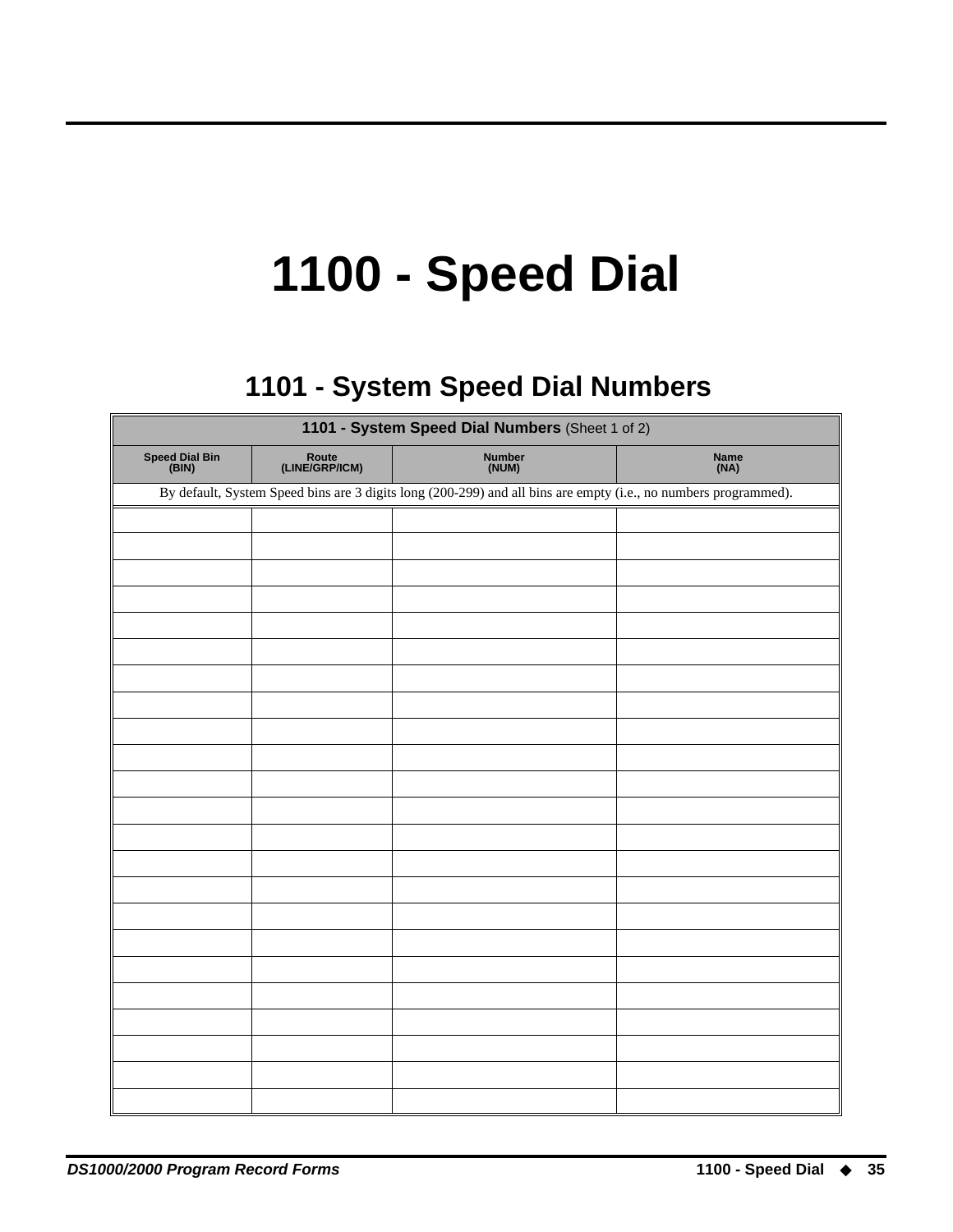#### **1100 - Speed Dial 1101 - System Speed Dial Numbers**

| 1101 - System Speed Dial Numbers (Sheet 2 of 2) |                         |                                                                                                                 |              |  |  |  |
|-------------------------------------------------|-------------------------|-----------------------------------------------------------------------------------------------------------------|--------------|--|--|--|
| Speed Dial Bin<br>(BIN)                         | Route<br>(LINE/GRP/ICM) | Number<br>(NUM)                                                                                                 | Name<br>(NA) |  |  |  |
|                                                 |                         | By default, System Speed bins are 3 digits long (200-299) and all bins are empty (i.e., no numbers programmed). |              |  |  |  |
|                                                 |                         |                                                                                                                 |              |  |  |  |
|                                                 |                         |                                                                                                                 |              |  |  |  |
|                                                 |                         |                                                                                                                 |              |  |  |  |
|                                                 |                         |                                                                                                                 |              |  |  |  |
|                                                 |                         |                                                                                                                 |              |  |  |  |
|                                                 |                         |                                                                                                                 |              |  |  |  |
|                                                 |                         |                                                                                                                 |              |  |  |  |
|                                                 |                         |                                                                                                                 |              |  |  |  |
|                                                 |                         |                                                                                                                 |              |  |  |  |
|                                                 |                         |                                                                                                                 |              |  |  |  |
|                                                 |                         |                                                                                                                 |              |  |  |  |
|                                                 |                         |                                                                                                                 |              |  |  |  |
|                                                 |                         |                                                                                                                 |              |  |  |  |
|                                                 |                         |                                                                                                                 |              |  |  |  |
|                                                 |                         |                                                                                                                 |              |  |  |  |
|                                                 |                         |                                                                                                                 |              |  |  |  |
|                                                 |                         |                                                                                                                 |              |  |  |  |
|                                                 |                         |                                                                                                                 |              |  |  |  |
|                                                 |                         |                                                                                                                 |              |  |  |  |
|                                                 |                         |                                                                                                                 |              |  |  |  |
|                                                 |                         |                                                                                                                 |              |  |  |  |
|                                                 |                         |                                                                                                                 |              |  |  |  |
|                                                 |                         |                                                                                                                 |              |  |  |  |
|                                                 |                         |                                                                                                                 |              |  |  |  |
|                                                 |                         |                                                                                                                 |              |  |  |  |
|                                                 |                         |                                                                                                                 |              |  |  |  |
|                                                 |                         |                                                                                                                 |              |  |  |  |
|                                                 |                         |                                                                                                                 |              |  |  |  |
|                                                 |                         |                                                                                                                 |              |  |  |  |
|                                                 |                         |                                                                                                                 |              |  |  |  |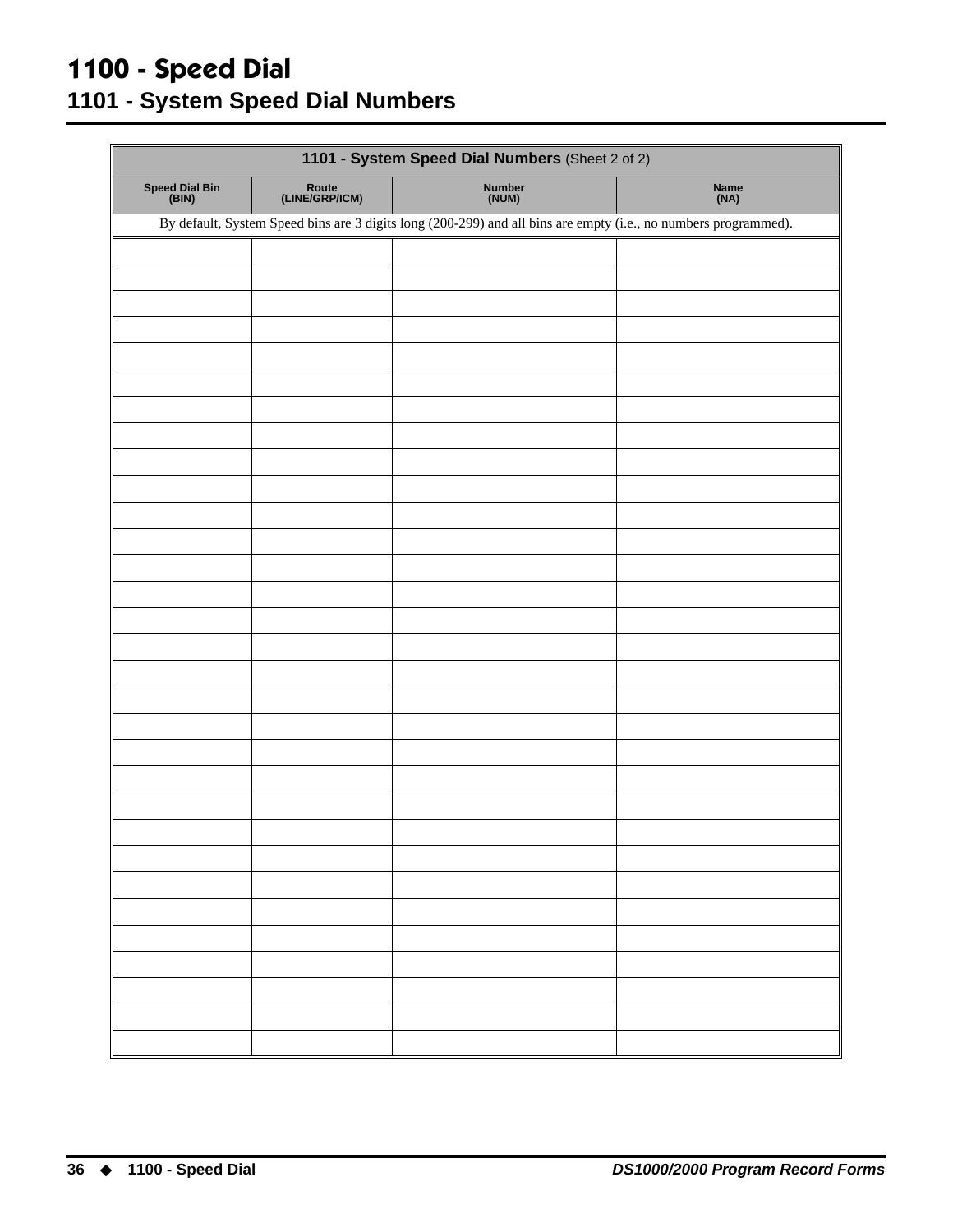## <span id="page-40-1"></span><span id="page-40-0"></span>**1200 - Verified Account Codes**

## **1201 - Verified Account Codes Table 1201 - Verified Account Codes Table**

| 1201 - Verified Account Codes Table (Sheet 1 of 2) |                                                          |  |  |  |  |
|----------------------------------------------------|----------------------------------------------------------|--|--|--|--|
| Entry                                              | Code                                                     |  |  |  |  |
|                                                    | By default, there are no Verified Account Codes entered. |  |  |  |  |
|                                                    |                                                          |  |  |  |  |
|                                                    |                                                          |  |  |  |  |
|                                                    |                                                          |  |  |  |  |
|                                                    |                                                          |  |  |  |  |
|                                                    |                                                          |  |  |  |  |
|                                                    |                                                          |  |  |  |  |
|                                                    |                                                          |  |  |  |  |
|                                                    |                                                          |  |  |  |  |
|                                                    |                                                          |  |  |  |  |
|                                                    |                                                          |  |  |  |  |
|                                                    |                                                          |  |  |  |  |
|                                                    |                                                          |  |  |  |  |
|                                                    |                                                          |  |  |  |  |
|                                                    |                                                          |  |  |  |  |
|                                                    |                                                          |  |  |  |  |
|                                                    |                                                          |  |  |  |  |
|                                                    |                                                          |  |  |  |  |
|                                                    |                                                          |  |  |  |  |
|                                                    |                                                          |  |  |  |  |
|                                                    |                                                          |  |  |  |  |
|                                                    |                                                          |  |  |  |  |
|                                                    |                                                          |  |  |  |  |
|                                                    |                                                          |  |  |  |  |
|                                                    |                                                          |  |  |  |  |
|                                                    |                                                          |  |  |  |  |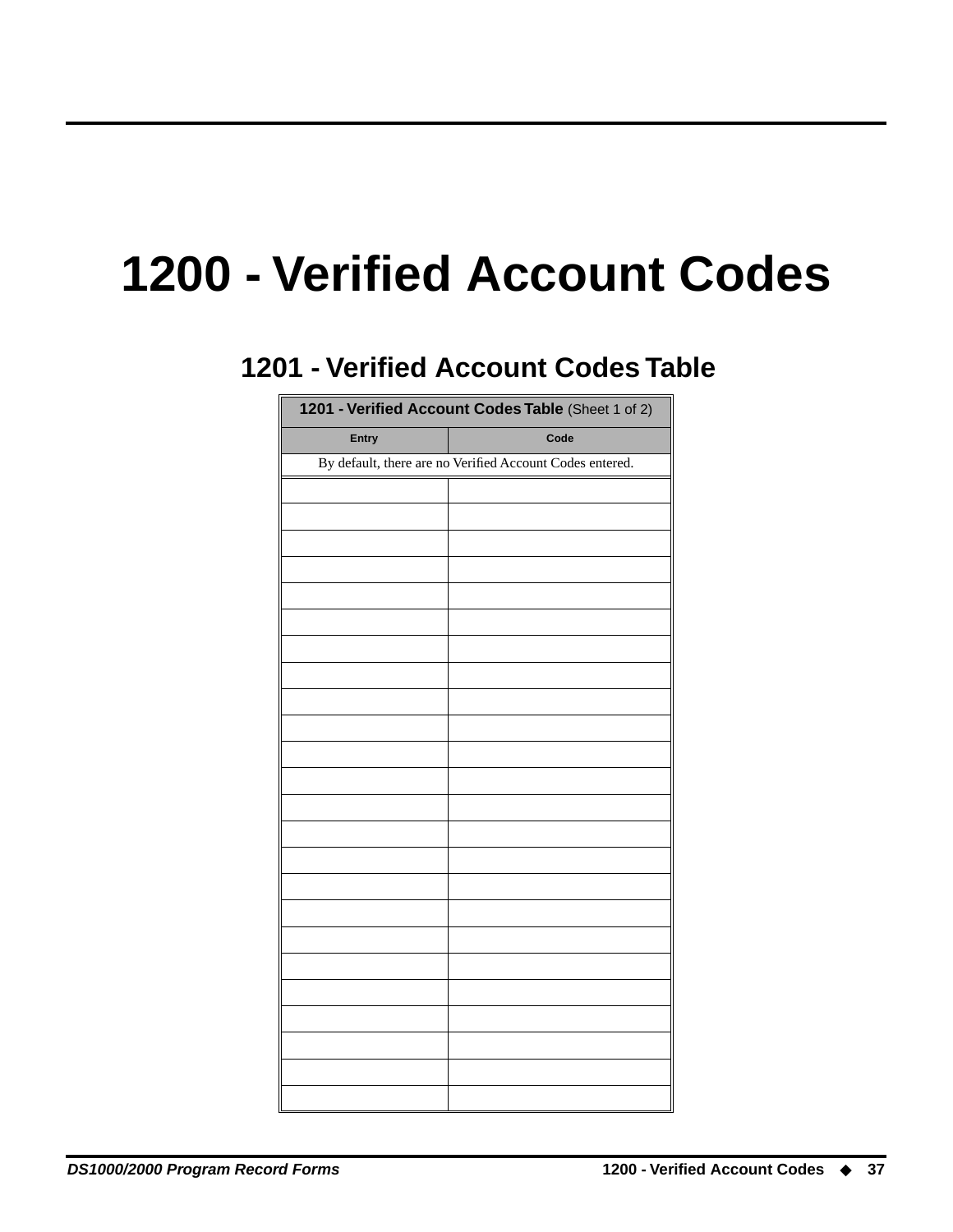#### **1200 - Verified Account Codes 1201 - Verified Account Codes Table**

| 1201 - Verified Account Codes Table (Sheet 2 of 2) |                                                          |  |  |  |  |  |
|----------------------------------------------------|----------------------------------------------------------|--|--|--|--|--|
| Entry                                              | Code                                                     |  |  |  |  |  |
|                                                    | By default, there are no Verified Account Codes entered. |  |  |  |  |  |
|                                                    |                                                          |  |  |  |  |  |
|                                                    |                                                          |  |  |  |  |  |
|                                                    |                                                          |  |  |  |  |  |
|                                                    |                                                          |  |  |  |  |  |
|                                                    |                                                          |  |  |  |  |  |
|                                                    |                                                          |  |  |  |  |  |
|                                                    |                                                          |  |  |  |  |  |
|                                                    |                                                          |  |  |  |  |  |
|                                                    |                                                          |  |  |  |  |  |
|                                                    |                                                          |  |  |  |  |  |
|                                                    |                                                          |  |  |  |  |  |
|                                                    |                                                          |  |  |  |  |  |
|                                                    |                                                          |  |  |  |  |  |
|                                                    |                                                          |  |  |  |  |  |
|                                                    |                                                          |  |  |  |  |  |
|                                                    |                                                          |  |  |  |  |  |
|                                                    |                                                          |  |  |  |  |  |
|                                                    |                                                          |  |  |  |  |  |
|                                                    |                                                          |  |  |  |  |  |
|                                                    |                                                          |  |  |  |  |  |
|                                                    |                                                          |  |  |  |  |  |
|                                                    |                                                          |  |  |  |  |  |
|                                                    |                                                          |  |  |  |  |  |
|                                                    |                                                          |  |  |  |  |  |
|                                                    |                                                          |  |  |  |  |  |
|                                                    |                                                          |  |  |  |  |  |
|                                                    |                                                          |  |  |  |  |  |
|                                                    |                                                          |  |  |  |  |  |
|                                                    |                                                          |  |  |  |  |  |
|                                                    |                                                          |  |  |  |  |  |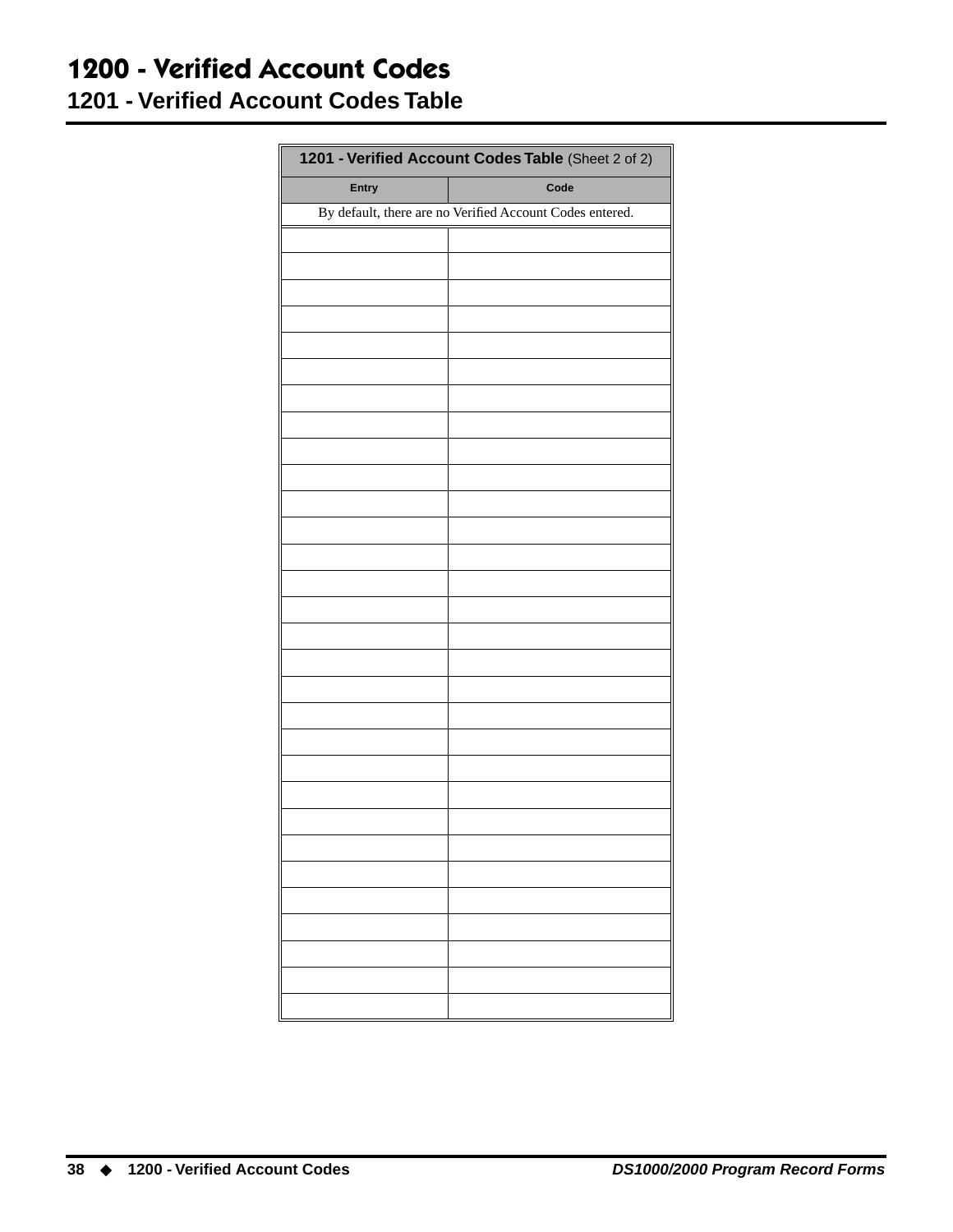# **1300 - Caller ID Logging**

## **1301 - Caller ID Group Configuration 1301 - Caller ID Group Configuration**

<span id="page-42-1"></span><span id="page-42-0"></span>

| 1301 - Caller ID Group Configuration                     |                         |                |              |  |  |  |  |  |
|----------------------------------------------------------|-------------------------|----------------|--------------|--|--|--|--|--|
| Option                                                   | Prompt                  | <b>Default</b> | <b>Entry</b> |  |  |  |  |  |
| By default, there are no Verified Account Codes entered. |                         |                |              |  |  |  |  |  |
| Caller ID Group                                          | <b>CID GROUP</b>        | 1              |              |  |  |  |  |  |
| Caller ID Records                                        | <b>COD CALL RECORDS</b> | 99             |              |  |  |  |  |  |
| Caller ID Group                                          | <b>CID GROUP</b>        | $\overline{2}$ |              |  |  |  |  |  |
| Caller ID Records                                        | <b>COD CALL RECORDS</b> | $\bf{0}$       |              |  |  |  |  |  |
| Caller ID Group                                          | <b>CID GROUP</b>        | 3              |              |  |  |  |  |  |
| Caller ID Records                                        | <b>COD CALL RECORDS</b> | 0              |              |  |  |  |  |  |
| Caller ID Group                                          | <b>CID GROUP</b>        | 4              |              |  |  |  |  |  |
| Caller ID Records                                        | <b>COD CALL RECORDS</b> | $\bf{0}$       |              |  |  |  |  |  |
| Caller ID Group                                          | <b>CID GROUP</b>        | 5              |              |  |  |  |  |  |
| Caller ID Records                                        | <b>COD CALL RECORDS</b> | $\bf{0}$       |              |  |  |  |  |  |
| Caller ID Group                                          | <b>CID GROUP</b>        | 6              |              |  |  |  |  |  |
| Caller ID Records                                        | <b>COD CALL RECORDS</b> | $\bf{0}$       |              |  |  |  |  |  |
| Caller ID Group                                          | <b>CID GROUP</b>        | $\overline{7}$ |              |  |  |  |  |  |
| Caller ID Records                                        | <b>COD CALL RECORDS</b> | $\bf{0}$       |              |  |  |  |  |  |
| Caller ID Group                                          | <b>CID GROUP</b>        | 8              |              |  |  |  |  |  |
| Caller ID Records                                        | <b>COD CALL RECORDS</b> | 0              |              |  |  |  |  |  |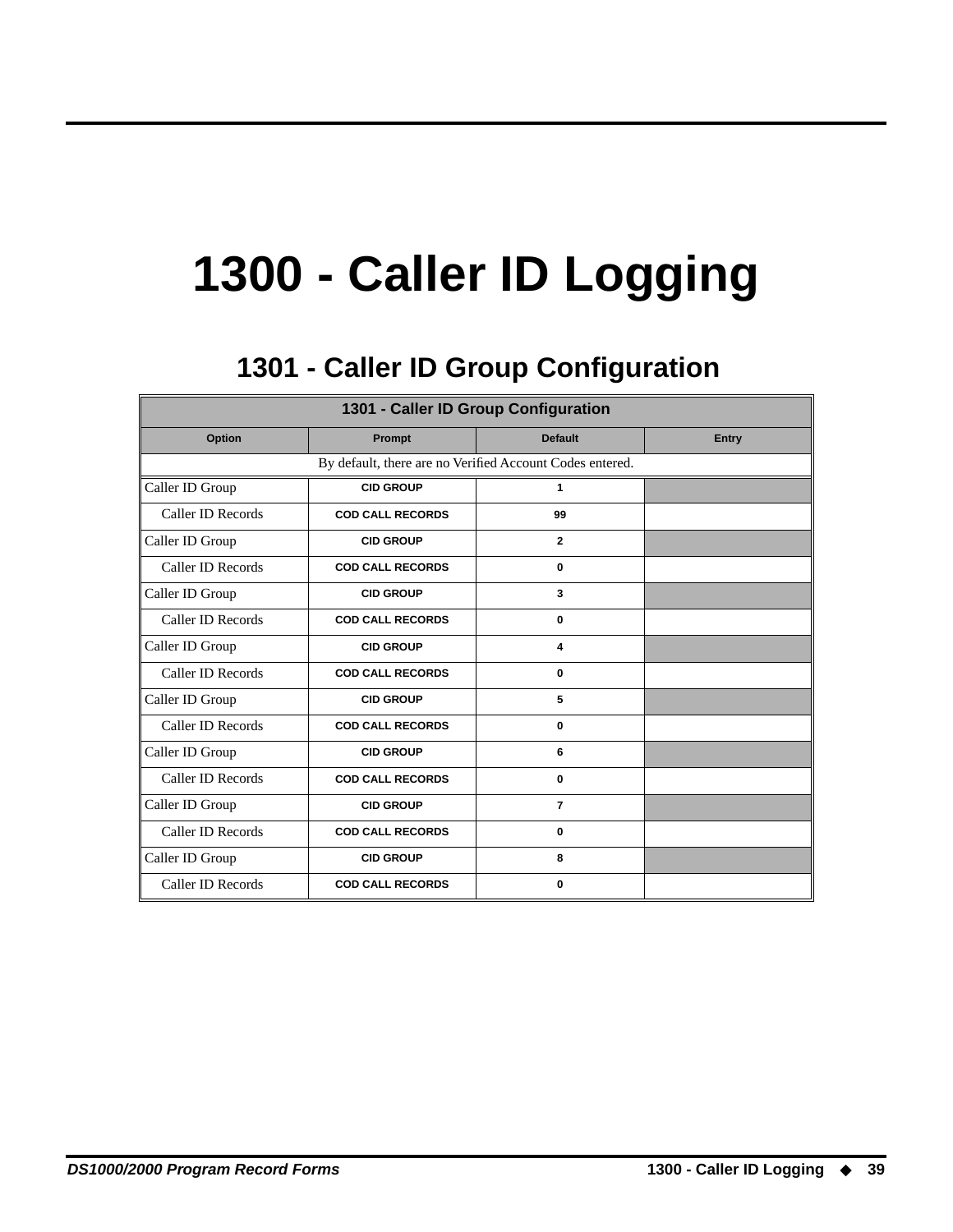## **1300 - Caller ID Logging**

#### <span id="page-43-0"></span>**1302 - Caller ID Outbound Line/Group and 10 Digit Local Calls**

| 1302 - Caller ID Outbound Line/Group        |                       |                |       |  |  |  |
|---------------------------------------------|-----------------------|----------------|-------|--|--|--|
| Option<br><b>Default</b><br>Prompt<br>Entry |                       |                |       |  |  |  |
| Caller ID Outbound Line/Group               | <b>LINE/GROUP</b>     | No entry       |       |  |  |  |
| 1302 - 10 Digit Local Calls                 |                       |                |       |  |  |  |
| Option                                      | Prompt                | <b>Default</b> | Entry |  |  |  |
| 10 Digit Local Calls                        | <b>10 DIGIT LOCAL</b> | No             |       |  |  |  |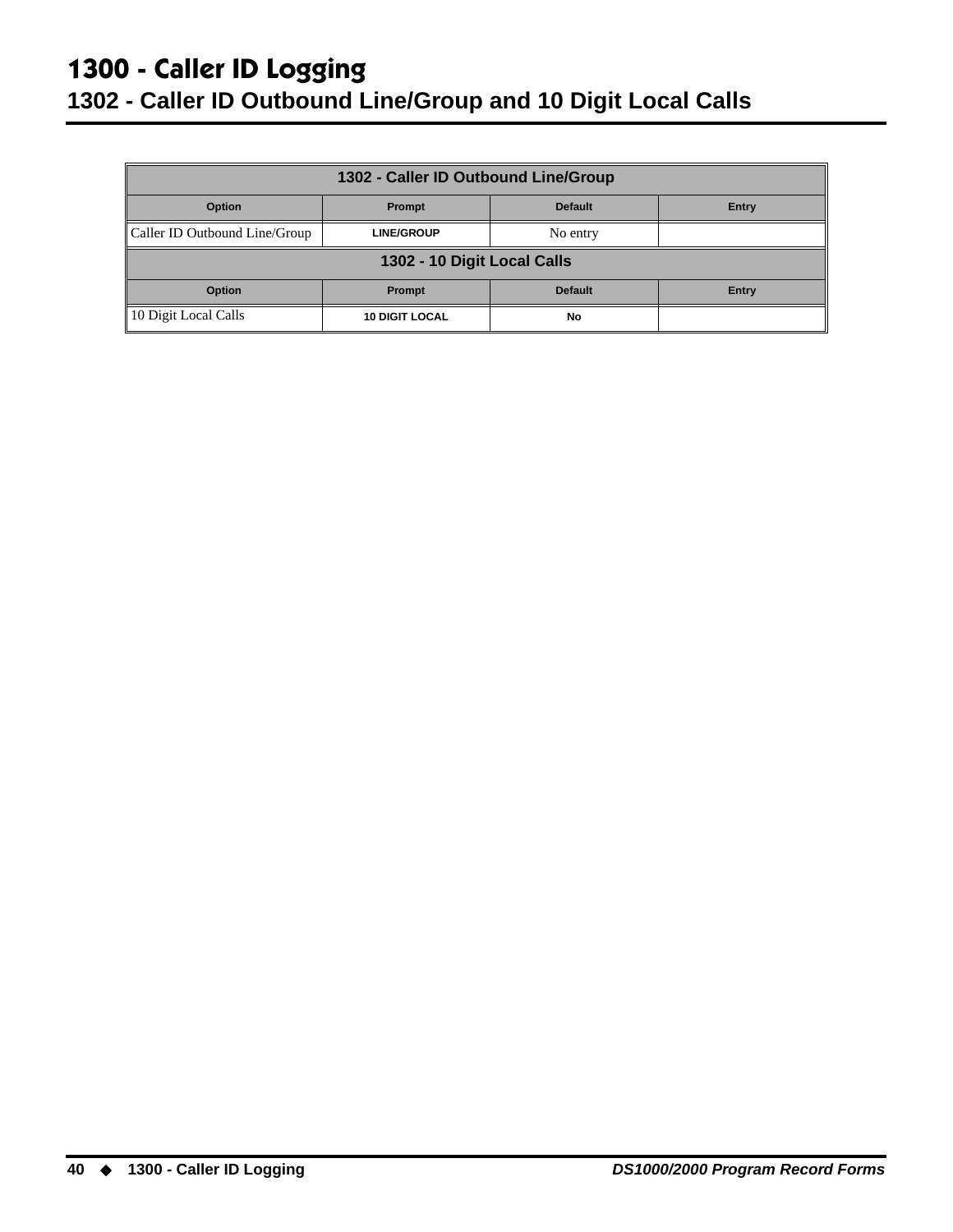<span id="page-44-0"></span>

| 1303 - Home Area (HNPA) Code Table                          |  |  |  |  |
|-------------------------------------------------------------|--|--|--|--|
| By default, the Home Area (HNPA) Code Table has no entries. |  |  |  |  |
|                                                             |  |  |  |  |
|                                                             |  |  |  |  |
|                                                             |  |  |  |  |
|                                                             |  |  |  |  |
|                                                             |  |  |  |  |
|                                                             |  |  |  |  |
|                                                             |  |  |  |  |
|                                                             |  |  |  |  |
|                                                             |  |  |  |  |
|                                                             |  |  |  |  |
|                                                             |  |  |  |  |
|                                                             |  |  |  |  |
|                                                             |  |  |  |  |
|                                                             |  |  |  |  |
|                                                             |  |  |  |  |
|                                                             |  |  |  |  |
|                                                             |  |  |  |  |
|                                                             |  |  |  |  |
|                                                             |  |  |  |  |
|                                                             |  |  |  |  |
|                                                             |  |  |  |  |
|                                                             |  |  |  |  |
|                                                             |  |  |  |  |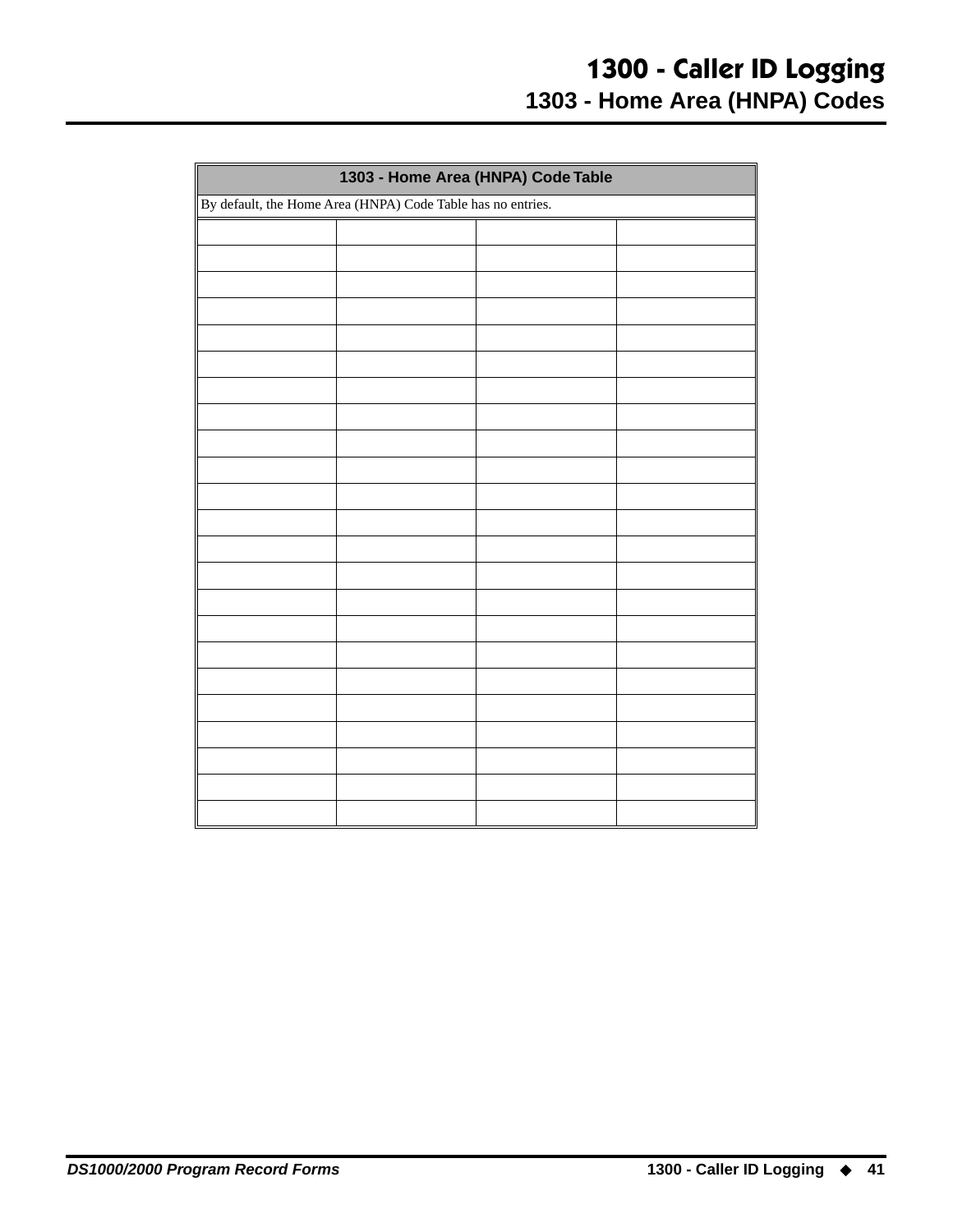#### <span id="page-45-0"></span>**1300 - Caller ID Logging 1304 - Home Area (HNPA) Exception List**

| 1304 - Home Area (HNPA) Exception List |                                                                                                                                                                                             |                                 |  |  |  |  |
|----------------------------------------|---------------------------------------------------------------------------------------------------------------------------------------------------------------------------------------------|---------------------------------|--|--|--|--|
| <b>Type</b>                            |                                                                                                                                                                                             | Local Table __ or Toll Table __ |  |  |  |  |
|                                        | By default, the Home Area (HNPA) Exception List Table is a Toll Table with no entries. This<br>means the system outdials $\vec{all}$ calls within the home area code without the leading 1. |                                 |  |  |  |  |
|                                        |                                                                                                                                                                                             |                                 |  |  |  |  |
|                                        |                                                                                                                                                                                             |                                 |  |  |  |  |
|                                        |                                                                                                                                                                                             |                                 |  |  |  |  |
|                                        |                                                                                                                                                                                             |                                 |  |  |  |  |
|                                        |                                                                                                                                                                                             |                                 |  |  |  |  |
|                                        |                                                                                                                                                                                             |                                 |  |  |  |  |
|                                        |                                                                                                                                                                                             |                                 |  |  |  |  |
|                                        |                                                                                                                                                                                             |                                 |  |  |  |  |
|                                        |                                                                                                                                                                                             |                                 |  |  |  |  |
|                                        |                                                                                                                                                                                             |                                 |  |  |  |  |
|                                        |                                                                                                                                                                                             |                                 |  |  |  |  |
|                                        |                                                                                                                                                                                             |                                 |  |  |  |  |
|                                        |                                                                                                                                                                                             |                                 |  |  |  |  |
|                                        |                                                                                                                                                                                             |                                 |  |  |  |  |
|                                        |                                                                                                                                                                                             |                                 |  |  |  |  |
|                                        |                                                                                                                                                                                             |                                 |  |  |  |  |
|                                        |                                                                                                                                                                                             |                                 |  |  |  |  |
|                                        |                                                                                                                                                                                             |                                 |  |  |  |  |
|                                        |                                                                                                                                                                                             |                                 |  |  |  |  |
|                                        |                                                                                                                                                                                             |                                 |  |  |  |  |
|                                        |                                                                                                                                                                                             |                                 |  |  |  |  |
|                                        |                                                                                                                                                                                             |                                 |  |  |  |  |
|                                        |                                                                                                                                                                                             |                                 |  |  |  |  |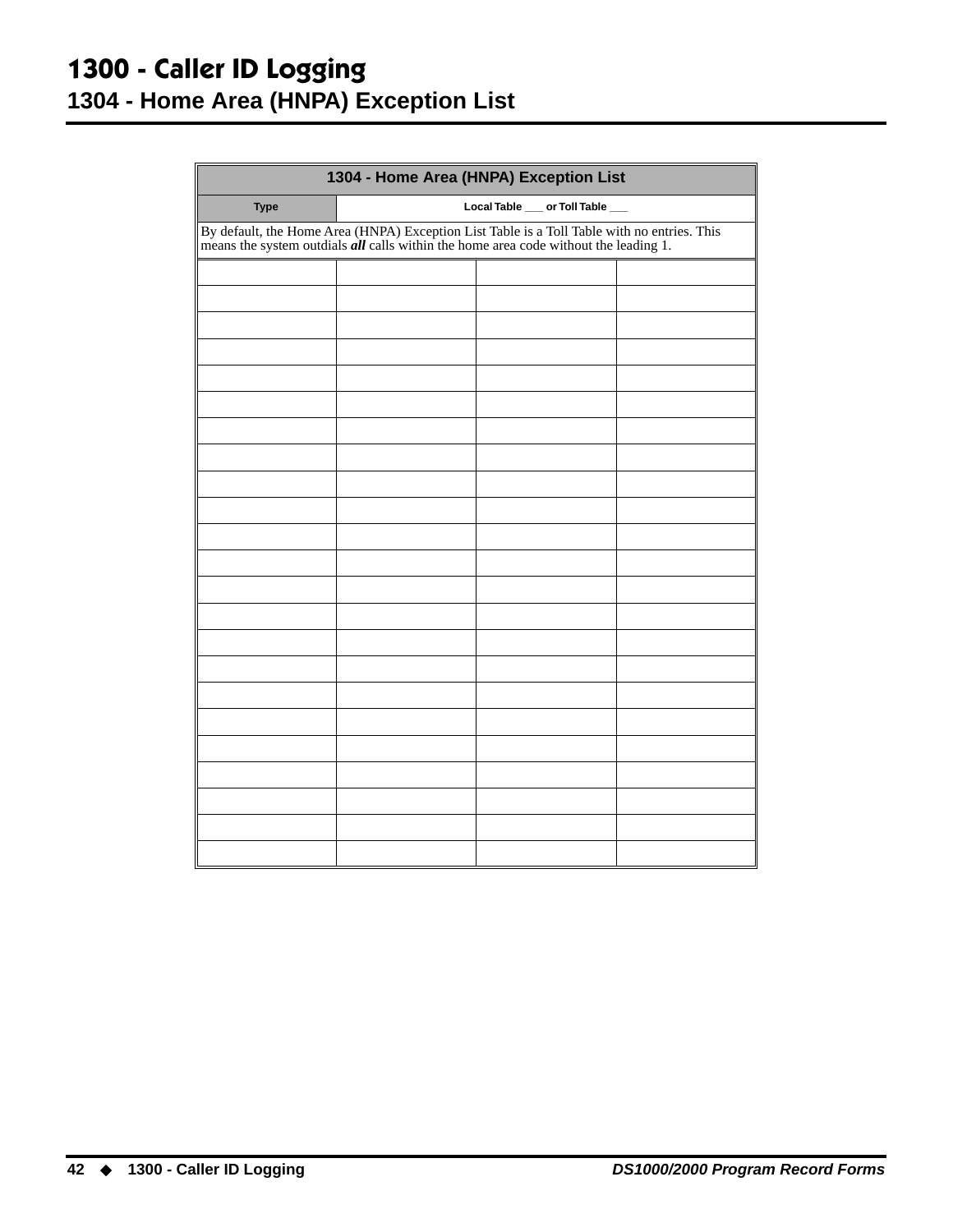#### **1300 - Caller ID Logging 1305 - Foreign Area (FNPA) Exception List**

<span id="page-46-0"></span>

|  | 1305 - Foreign Area (FNPA) Exception List                                |  |  |  |  |  |
|--|--------------------------------------------------------------------------|--|--|--|--|--|
|  | By default, the Foreign Area (FNPA) Exception List Table has no entries. |  |  |  |  |  |
|  |                                                                          |  |  |  |  |  |
|  |                                                                          |  |  |  |  |  |
|  |                                                                          |  |  |  |  |  |
|  |                                                                          |  |  |  |  |  |
|  |                                                                          |  |  |  |  |  |
|  |                                                                          |  |  |  |  |  |
|  |                                                                          |  |  |  |  |  |
|  |                                                                          |  |  |  |  |  |
|  |                                                                          |  |  |  |  |  |
|  |                                                                          |  |  |  |  |  |
|  |                                                                          |  |  |  |  |  |
|  |                                                                          |  |  |  |  |  |
|  |                                                                          |  |  |  |  |  |
|  |                                                                          |  |  |  |  |  |
|  |                                                                          |  |  |  |  |  |
|  |                                                                          |  |  |  |  |  |
|  |                                                                          |  |  |  |  |  |
|  |                                                                          |  |  |  |  |  |
|  |                                                                          |  |  |  |  |  |
|  |                                                                          |  |  |  |  |  |
|  |                                                                          |  |  |  |  |  |
|  |                                                                          |  |  |  |  |  |
|  |                                                                          |  |  |  |  |  |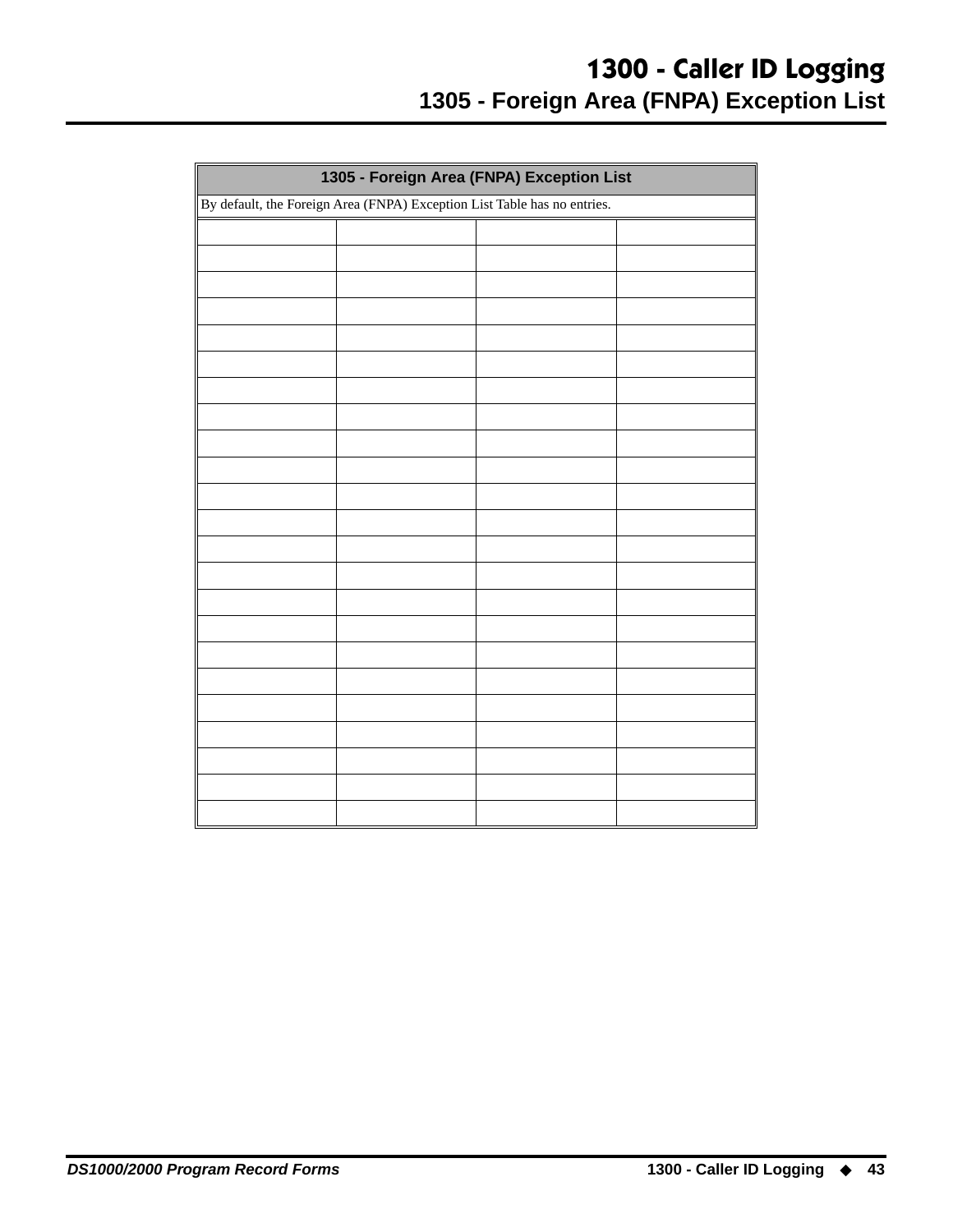#### **1300 - Caller ID Logging 1305 - Foreign Area (FNPA) Exception List**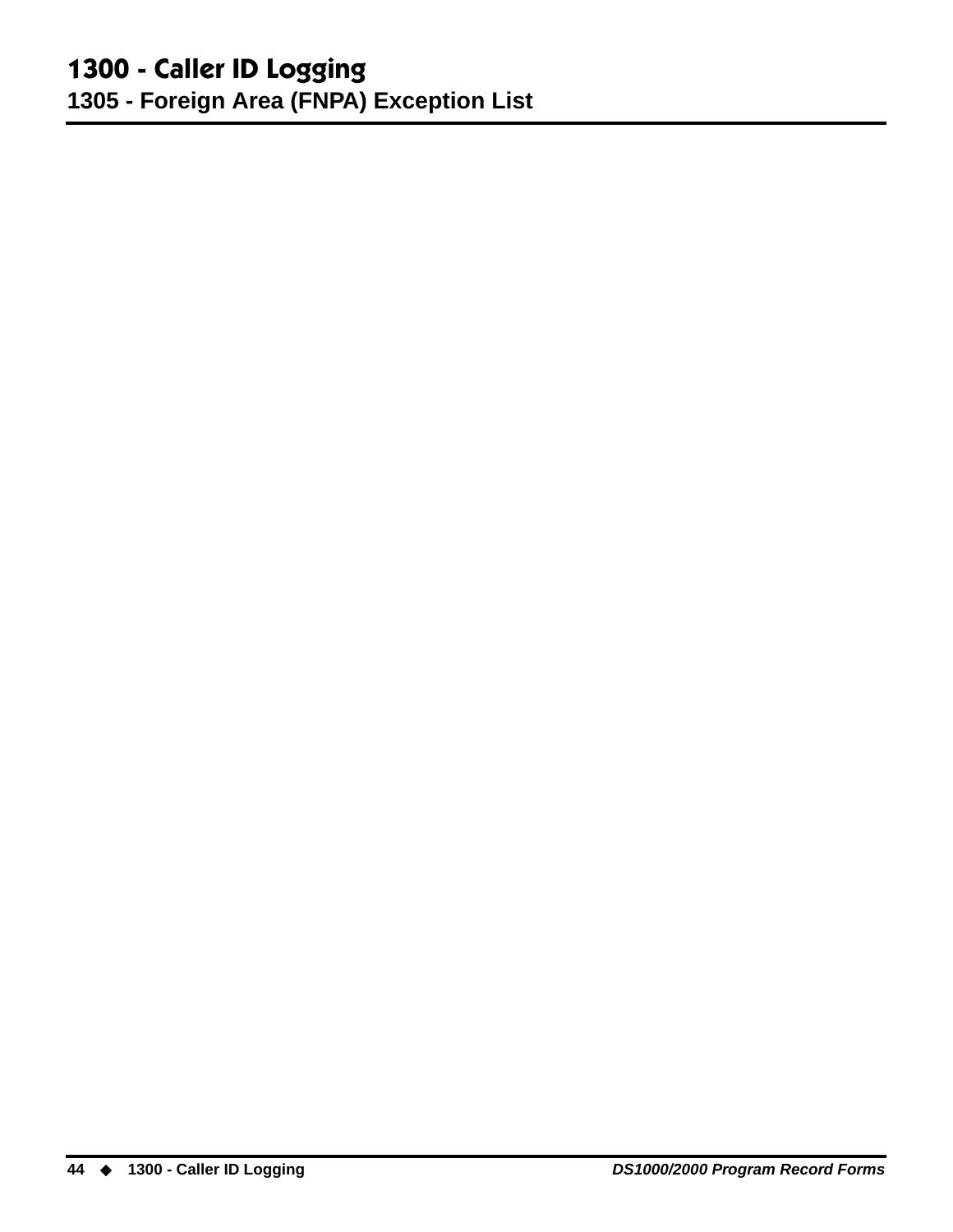# **1700 - Key Programming**

### **1701 - Programmable Function Key Assignments 1701 - Programmable Function Key Assignments**

<span id="page-48-1"></span><span id="page-48-0"></span>

| 1701 - Programmable Function Key Assignments                                                                                                                                                                                         |                 |                   |                                   |                     |                                                                                                                                                                                                                                |                   |
|--------------------------------------------------------------------------------------------------------------------------------------------------------------------------------------------------------------------------------------|-----------------|-------------------|-----------------------------------|---------------------|--------------------------------------------------------------------------------------------------------------------------------------------------------------------------------------------------------------------------------|-------------------|
| <b>Extension Number</b>                                                                                                                                                                                                              |                 |                   |                                   |                     |                                                                                                                                                                                                                                | $1$ DS2000 only.  |
| Key (Default)                                                                                                                                                                                                                        | $1$ (Line 1)    | $2$ (Line 2)      | 3 (Line 3)                        | $4$ (Line 4)        | $5$ (Line 5)                                                                                                                                                                                                                   | $6$ (Line $6$ )   |
| Entry   Data                                                                                                                                                                                                                         |                 |                   |                                   |                     |                                                                                                                                                                                                                                |                   |
| Key (Default)                                                                                                                                                                                                                        | 7 (Line $7^1$ ) | $8$ (Line $8^1$ ) | 9 (Line $9^1$ )                   | 10 (Line $10^1$ )   | 11 (Line $111$ )                                                                                                                                                                                                               | 12 (Line $12^1$ ) |
| Entry   Data                                                                                                                                                                                                                         |                 |                   |                                   |                     |                                                                                                                                                                                                                                |                   |
| Key (Default)                                                                                                                                                                                                                        | 13 (Undefined)  | 14 (Undefined)    | 15 (Undefined)                    | 16 (Undefined)      | 17 (Undefined)                                                                                                                                                                                                                 | 18 (Undefined)    |
| Entry   Data                                                                                                                                                                                                                         |                 |                   |                                   |                     |                                                                                                                                                                                                                                |                   |
| Key (Default)                                                                                                                                                                                                                        | 19 (Undefined)  |                   | $20$ (Undefined)   21 (Undefined) |                     | 22 (Undefined)   23 (Undefined)                                                                                                                                                                                                | 24 (Undefined)    |
| Entry   Data                                                                                                                                                                                                                         |                 |                   |                                   |                     |                                                                                                                                                                                                                                |                   |
|                                                                                                                                                                                                                                      |                 |                   |                                   |                     | On 22-button attendant phone, key 11 is a Night (System Mode System) key and key 12 is the Operator Call key.<br>On 34-button attendant phone, key 11 is a Night (System Mode System) key and key 24 is the Operator Call key. |                   |
| <b>Extension Number</b>                                                                                                                                                                                                              |                 |                   |                                   |                     |                                                                                                                                                                                                                                | $1$ DS2000 only.  |
| Key (Default)                                                                                                                                                                                                                        | $1$ (Line 1)    | $2$ (Line 2)      | $3$ (Line 3)                      | $4$ (Line 4)        | $5$ (Line 5)                                                                                                                                                                                                                   | $6$ (Line 6)      |
| Entry   Data                                                                                                                                                                                                                         |                 |                   |                                   |                     |                                                                                                                                                                                                                                |                   |
| Key (Default)                                                                                                                                                                                                                        | 7 (Line $7^1$ ) | $8$ (Line $8^1$ ) | 9 (Line $9^1$ )                   | 10 (Line $10^{1}$ ) | 11 (Line $111$ )                                                                                                                                                                                                               | 12 (Line $12^1$ ) |
| Entry   Data                                                                                                                                                                                                                         |                 |                   |                                   |                     |                                                                                                                                                                                                                                |                   |
| Key (Default)                                                                                                                                                                                                                        | 13 (Undefined)  |                   | 14 (Undefined) $ 15$ (Undefined)  |                     | 16 (Undefined)   17 (Undefined)                                                                                                                                                                                                | 18 (Undefined)    |
| Entry   Data                                                                                                                                                                                                                         |                 |                   |                                   |                     |                                                                                                                                                                                                                                |                   |
| Key (Default)                                                                                                                                                                                                                        | 19 (Undefined)  | 20 (Undefined)    | 21 (Undefined)                    | 22 (Undefined)      | 23 (Undefined)                                                                                                                                                                                                                 | 24 (Undefined)    |
| Entry   Data                                                                                                                                                                                                                         |                 |                   |                                   |                     |                                                                                                                                                                                                                                |                   |
| On 22-button attendant phone, key 11 is a Night (System Mode System) key and key 12 is the Operator Call key.<br>On 34-button attendant phone, key 11 is a Night (System Mode System) key and key 24 is the Operator Call key.<br>∥• |                 |                   |                                   |                     |                                                                                                                                                                                                                                |                   |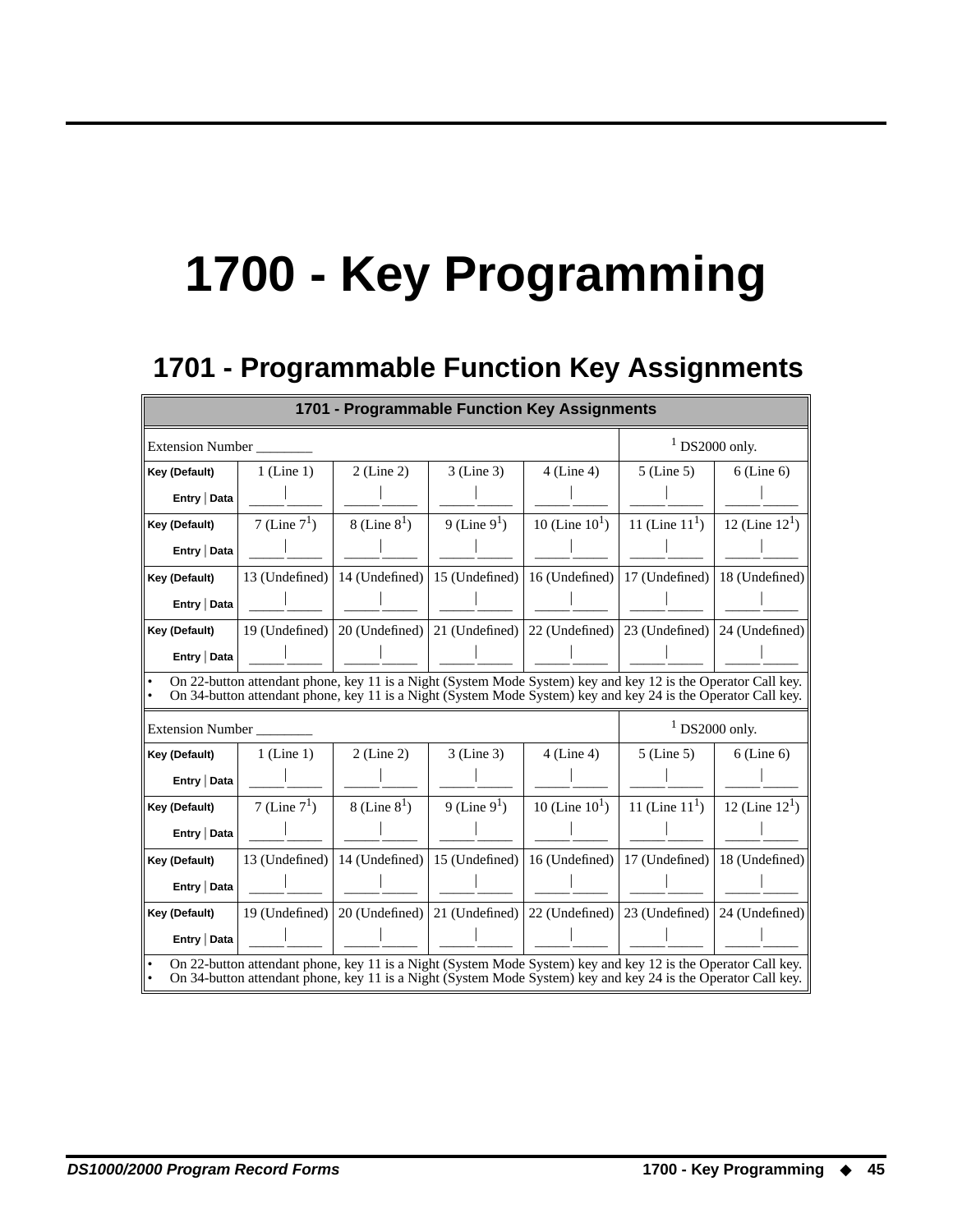### **1700 - Key Programming 1701 - Programmable Function Key Assignments**

|                         | 1701 - Programmable Function Key Assignments |                   |                                                                                                                                                                                                                                |                     |                                  |                  |  |
|-------------------------|----------------------------------------------|-------------------|--------------------------------------------------------------------------------------------------------------------------------------------------------------------------------------------------------------------------------|---------------------|----------------------------------|------------------|--|
| <b>Extension Number</b> |                                              |                   |                                                                                                                                                                                                                                |                     |                                  | $1$ DS2000 only. |  |
| Key (Default)           | $1$ (Line 1)                                 | $2$ (Line 2)      | $3$ (Line 3)                                                                                                                                                                                                                   | $4$ (Line 4)        | $5$ (Line $5$ )                  | $6$ (Line 6)     |  |
| Entry   Data            |                                              |                   |                                                                                                                                                                                                                                |                     |                                  |                  |  |
| Key (Default)           | 7 (Line $7^1$ )                              | $8$ (Line $8^1$ ) | 9 (Line $9^1$ )                                                                                                                                                                                                                | 10 (Line $10^{1}$ ) | 11 (Line $111$ )                 | 12 (Line $121$ ) |  |
| Entry   Data            |                                              |                   |                                                                                                                                                                                                                                |                     |                                  |                  |  |
| Key (Default)           |                                              |                   | 13 (Undefined)   14 (Undefined)   15 (Undefined)                                                                                                                                                                               |                     | 16 (Undefined)   17 (Undefined)  | 18 (Undefined)   |  |
| Entry   Data            |                                              |                   |                                                                                                                                                                                                                                |                     |                                  |                  |  |
| Key (Default)           |                                              |                   | 19 (Undefined) $\vert$ 20 (Undefined) $\vert$ 21 (Undefined) $\vert$ 22 (Undefined) $\vert$ 23 (Undefined) $\vert$ 24 (Undefined)                                                                                              |                     |                                  |                  |  |
| Entry   Data            |                                              |                   |                                                                                                                                                                                                                                |                     |                                  |                  |  |
|                         |                                              |                   | On 22-button attendant phone, key 11 is a Night (System Mode System) key and key 12 is the Operator Call key.<br>On 34-button attendant phone, key 11 is a Night (System Mode System) key and key 24 is the Operator Call key. |                     |                                  |                  |  |
| Extension Number        |                                              |                   |                                                                                                                                                                                                                                |                     |                                  | $1$ DS2000 only. |  |
| Key (Default)           | $1$ (Line 1)                                 | $2$ (Line 2)      | 3 (Line 3)                                                                                                                                                                                                                     | $4$ (Line 4)        | $5$ (Line $5$ )                  | $6$ (Line 6)     |  |
| Entry   Data            |                                              |                   |                                                                                                                                                                                                                                |                     |                                  |                  |  |
| Key (Default)           | 7 (Line $7^1$ )                              | 8 (Line $8^1$ )   | 9 (Line $9^1$ )                                                                                                                                                                                                                | 10 (Line $10^{1}$ ) | 11 (Line $111$ )                 | 12 (Line $121$ ) |  |
| Entry   Data            |                                              |                   |                                                                                                                                                                                                                                |                     |                                  |                  |  |
| Key (Default)           |                                              |                   | 13 (Undefined)   14 (Undefined)   15 (Undefined)   16 (Undefined)   17 (Undefined)                                                                                                                                             |                     |                                  | 18 (Undefined)   |  |
| Entry   Data            |                                              |                   |                                                                                                                                                                                                                                |                     |                                  |                  |  |
| Key (Default)           | 19 (Undefined)                               |                   | $20$ (Undefined)   21 (Undefined)                                                                                                                                                                                              |                     | 22 (Undefined) $ 23$ (Undefined) | 24 (Undefined)   |  |
| Entry   Data            |                                              |                   |                                                                                                                                                                                                                                |                     |                                  |                  |  |
|                         |                                              |                   | On 22-button attendant phone, key 11 is a Night (System Mode System) key and key 12 is the Operator Call key.<br>On 34-button attendant phone, key 11 is a Night (System Mode System) key and key 24 is the Operator Call key. |                     |                                  |                  |  |
| <b>Extension Number</b> |                                              |                   |                                                                                                                                                                                                                                |                     |                                  | $1$ DS2000 only. |  |
| Key (Default)           | $1$ (Line 1)                                 | $2$ (Line 2)      | $3$ (Line 3)                                                                                                                                                                                                                   | $4$ (Line 4)        | $5$ (Line 5)                     | $6$ (Line 6)     |  |
| Entry   Data            |                                              |                   |                                                                                                                                                                                                                                |                     |                                  |                  |  |
| Key (Default)           | 7 (Line $71$ )                               | $8$ (Line $8^1$ ) | 9 (Line $91$ )                                                                                                                                                                                                                 | 10 (Line $10^{1}$ ) | 11 (Line $111$ )                 | 12 (Line $121$ ) |  |
| Entry   Data            |                                              |                   |                                                                                                                                                                                                                                |                     |                                  |                  |  |
| Key (Default)           | 13 (Undefined)                               | 14 (Undefined)    | 15 (Undefined)                                                                                                                                                                                                                 | 16 (Undefined)      | 17 (Undefined)                   | 18 (Undefined)   |  |
| Entry   Data            |                                              |                   |                                                                                                                                                                                                                                |                     |                                  |                  |  |
| Key (Default)           | 19 (Undefined)                               | 20 (Undefined)    | 21 (Undefined)                                                                                                                                                                                                                 | 22 (Undefined)      | 23 (Undefined)                   | 24 (Undefined)   |  |
| Entry   Data            |                                              |                   |                                                                                                                                                                                                                                |                     |                                  |                  |  |
|                         |                                              |                   | On 22-button attendant phone, key 11 is a Night (System Mode System) key and key 12 is the Operator Call key.<br>On 34-button attendant phone, key 11 is a Night (System Mode System) key and key 24 is the Operator Call key. |                     |                                  |                  |  |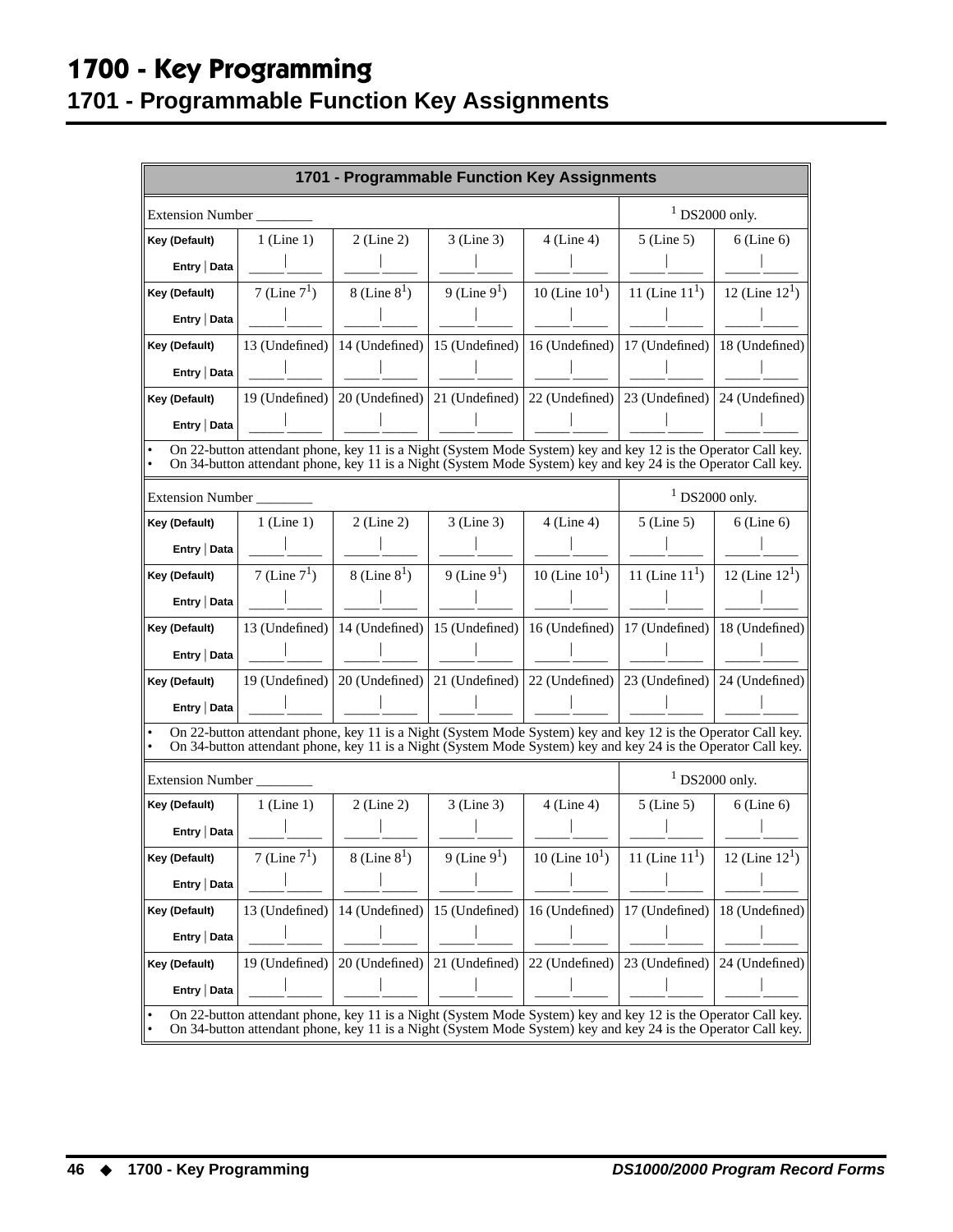## **1700 - Key Programming**

**1702 - Personal Speed Dial**

<span id="page-50-0"></span>

| 1702 - Personal Speed Dial Numbers |                         |                 |              |  |  |
|------------------------------------|-------------------------|-----------------|--------------|--|--|
| Speed Dial Bin<br>(BIN)            | Route<br>(LINE/GRP/ICM) | Number<br>(NUM) | Name<br>(NA) |  |  |
| Extension                          |                         |                 |              |  |  |
| 701                                |                         |                 |              |  |  |
| 702                                |                         |                 |              |  |  |
| 703                                |                         |                 |              |  |  |
| 704                                |                         |                 |              |  |  |
| 705                                |                         |                 |              |  |  |
| 706                                |                         |                 |              |  |  |
| 707                                |                         |                 |              |  |  |
| 708                                |                         |                 |              |  |  |
| 709                                |                         |                 |              |  |  |
| 710                                |                         |                 |              |  |  |
| 711                                |                         |                 |              |  |  |
| 712                                |                         |                 |              |  |  |
| 713                                |                         |                 |              |  |  |
| 714                                |                         |                 |              |  |  |
| 715                                |                         |                 |              |  |  |
| 716                                |                         |                 |              |  |  |
| 717                                |                         |                 |              |  |  |
| 718                                |                         |                 |              |  |  |
| 719                                |                         |                 |              |  |  |
| 720                                |                         |                 |              |  |  |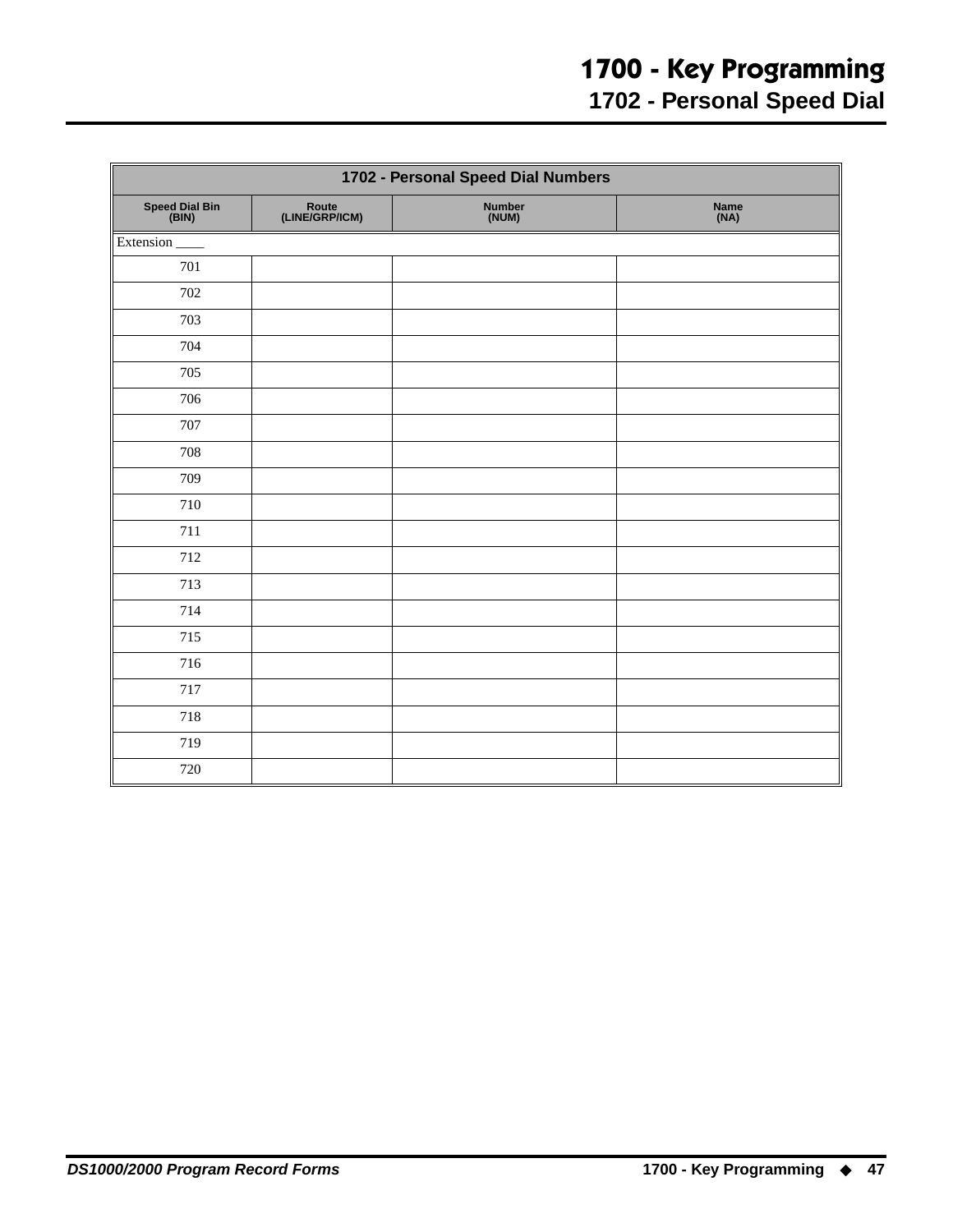### **1700 - Key Programming 1703 - DSS Key Assignment**

<span id="page-51-0"></span>

| 1703 - DSS Key Assignments |                         |                |                |                |                |                |  |  |  |
|----------------------------|-------------------------|----------------|----------------|----------------|----------------|----------------|--|--|--|
|                            | <b>Extension Number</b> |                |                |                |                |                |  |  |  |
| Key (Default)              | 1 (Undefined)           | 2 (Undefined)  | 3 (Undefined)  | 4 (Undefined)  | 5 (Undefined)  | 6 (Undefined)  |  |  |  |
| <b>DSS Extension</b>       |                         |                |                |                |                |                |  |  |  |
| Key (Default)              | 7 (Undefined)           | 8 (Undefined)  | 9 (Undefined)  | 10 (Undefined) | 11 (Undefined) | 12 (Undefined) |  |  |  |
| Entry   Data               |                         |                |                |                |                |                |  |  |  |
| Key (Default)              | 13 (Undefined)          | 14 (Undefined) | 15 (Undefined) | 16 (Undefined) | 17 (Undefined) | 18 (Undefined) |  |  |  |
| Entry   Data               |                         |                |                |                |                |                |  |  |  |
| Key (Default)              | 19 (Undefined)          | 20 (Undefined) | 21 (Undefined) | 22 (Undefined) | 23 (Undefined) | 24 (Undefined) |  |  |  |
| Entry   Data               |                         |                |                |                |                |                |  |  |  |
| <b>Extension Number</b>    |                         |                |                |                |                |                |  |  |  |
| Key (Default)              | 1 (Undefined)           | 2 (Undefined)  | 3 (Undefined)  | 4 (Undefined)  | 5 (Undefined)  | 6 (Undefined)  |  |  |  |
| <b>DSS Extension</b>       |                         |                |                |                |                |                |  |  |  |
| Key (Default)              | 7 (Undefined)           | 8 (Undefined)  | 9 (Undefined)  | 10 (Undefined) | 11 (Undefined) | 12 (Undefined) |  |  |  |
| Entry   Data               |                         |                |                |                |                |                |  |  |  |
| Key (Default)              | 13 (Undefined)          | 14 (Undefined) | 15 (Undefined) | 16 (Undefined) | 17 (Undefined) | 18 (Undefined) |  |  |  |
| Entry   Data               |                         |                |                |                |                |                |  |  |  |
| Key (Default)              | 19 (Undefined)          | 20 (Undefined) | 21 (Undefined) | 22 (Undefined) | 23 (Undefined) | 24 (Undefined) |  |  |  |
| Entry   Data               |                         |                |                |                |                |                |  |  |  |
| <b>Extension Number</b>    |                         |                |                |                |                |                |  |  |  |
| Key (Default)              | 1 (Undefined)           | 2 (Undefined)  | 3 (Undefined)  | 4 (Undefined)  | 5 (Undefined)  | 6 (Undefined)  |  |  |  |
| <b>DSS Extension</b>       |                         |                |                |                |                |                |  |  |  |
| Key (Default)              | 7 (Undefined)           | 8 (Undefined)  | 9 (Undefined)  | 10 (Undefined) | 11 (Undefined) | 12 (Undefined) |  |  |  |
| Entry   Data               |                         |                |                |                |                |                |  |  |  |
| Key (Default)              | 13 (Undefined)          | 14 (Undefined) | 15 (Undefined) | 16 (Undefined) | 17 (Undefined) | 18 (Undefined) |  |  |  |
| Entry   Data               |                         |                |                |                |                |                |  |  |  |
| Key (Default)              | 19 (Undefined)          | 20 (Undefined) | 21 (Undefined) | 22 (Undefined) | 23 (Undefined) | 24 (Undefined) |  |  |  |
| Entry   Data               |                         |                |                |                |                |                |  |  |  |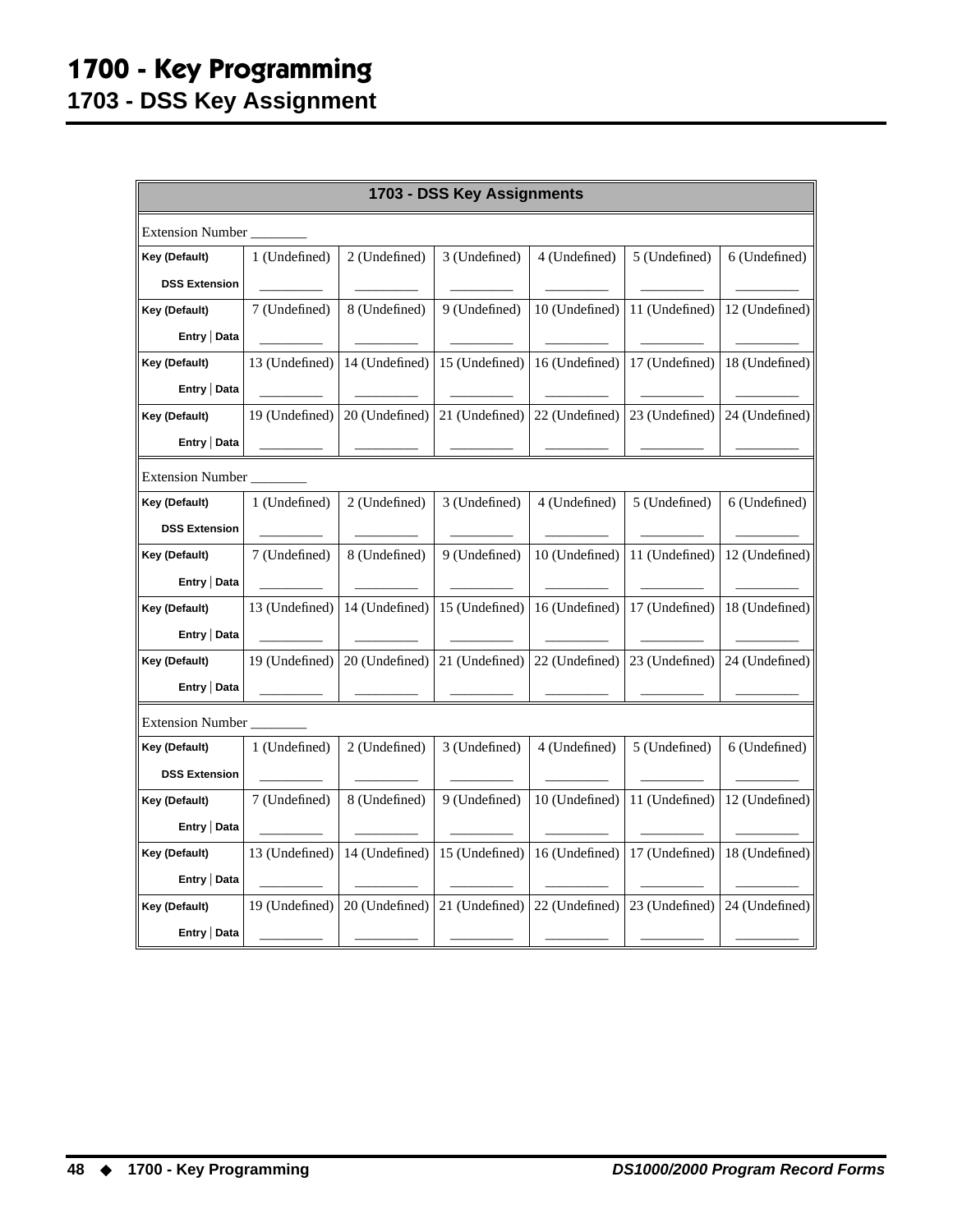<span id="page-52-0"></span>

|                         | 1704 - DSS Console Key Assignments (110-Button) |               |             |             |                                                                                                                 |               |             |             |             |             |
|-------------------------|-------------------------------------------------|---------------|-------------|-------------|-----------------------------------------------------------------------------------------------------------------|---------------|-------------|-------------|-------------|-------------|
|                         |                                                 |               |             |             | By default in DS1000, keys 26 through 96 are undefined. By default in DS2000, keys 81 through 96 are undefined. |               |             |             |             |             |
| <b>DSS Block Number</b> |                                                 |               |             |             |                                                                                                                 |               |             |             |             |             |
| Key (Default)           | 1(300)                                          | 2(301)        | 3(302)      | 4(303)      | 5(304)                                                                                                          | 6(305)        | 7(306)      | 8 (307)     | 9(308)      | 10(309)     |
| Entry   Data            |                                                 |               |             |             |                                                                                                                 |               |             |             |             |             |
| Key (Default)           | 11 (310)                                        | 12(311)       | 13 (312)    | 14(313)     | 15 (314)                                                                                                        | 16(315)       | 17 (316)    | 18 (317)    | 19 (318)    | 20 (319)    |
| Entry   Data            |                                                 |               |             |             |                                                                                                                 |               |             |             |             |             |
| Key (Default)           | 21 (320)                                        | 22 (321)      | 23 (322)    | 24 (323)    | 25 (324)                                                                                                        | 26 (325)      | 27 (326)    | 28 (327)    | 29 (328)    | 30 (329)    |
| Entry   Data            |                                                 |               |             |             |                                                                                                                 |               |             |             |             |             |
| Key (Default)           | 31 (330)                                        | 32 (331)      | 33 (332)    | 34 (333)    | 35 (334)                                                                                                        | 36 (335)      | 37 (336)    | 38 (337)    | 39 (338)    | 40 (339)    |
| Entry   Data            |                                                 |               |             |             |                                                                                                                 |               |             |             |             |             |
| Key (Default)           | 41 (340)                                        | 42 (341)      | 43 (342)    | 44 (343)    | 4(344)                                                                                                          | 46 (345)      | 47 (346)    | 48 (347)    | 49 (348)    | 50 (349)    |
| Entry   Data            |                                                 |               |             |             |                                                                                                                 |               |             |             |             |             |
| Key (Default)           | 51 (350)                                        | 52(351)       | 53 (352)    | 54 (353)    | 55 (354)                                                                                                        | 56 (355)      | 57 (356)    | 58 (357)    | 59 (358)    | 60 (359)    |
| Entry   Data            |                                                 |               |             |             |                                                                                                                 |               |             |             |             |             |
| Key (Default)           | 61 (300)                                        | 62(361)       | 63 (362)    | 64 (363)    | 65 (364)                                                                                                        | 66 (365)      | 67 (366)    | 68 (367)    | 69 (368)    | 70 (369)    |
| Entry   Data            |                                                 |               |             |             |                                                                                                                 |               |             |             |             |             |
| Key (Default)           | 71 (300)                                        | 72 (301)      | 73 (302)    | 74 (303)    | 75 (304)                                                                                                        | 76 (305)      | 77 (306)    | 78 (307)    | 79 (308)    | 80 (309)    |
| Entry   Data            |                                                 |               |             |             |                                                                                                                 |               |             |             |             |             |
| Key (Default)           | 81                                              | 82            | 83          | 84          | 85                                                                                                              | 86            | 87          | 88          | 89          | 90          |
| Entry   Data            |                                                 |               |             |             |                                                                                                                 |               |             |             |             |             |
| Key (Default)           | 91                                              | 92            | 93          | 94          | 95                                                                                                              | 96            | 97 (Page1)  | 98 (Page2)  | 99 (Page3)  | 100 (All)   |
| Entry   Data            |                                                 |               |             |             |                                                                                                                 |               |             |             |             |             |
| Key (Default)           | 101 (Park0)                                     | $102$ (Park1) | 103 (Park2) | 104 (Park3) | 105 (Park4)                                                                                                     | $106$ (Park5) | 107 (Park6) | 108 (Park7) | 109 (Park8) | 110 (Night) |
| Entry   Data            |                                                 |               |             |             |                                                                                                                 |               |             |             |             |             |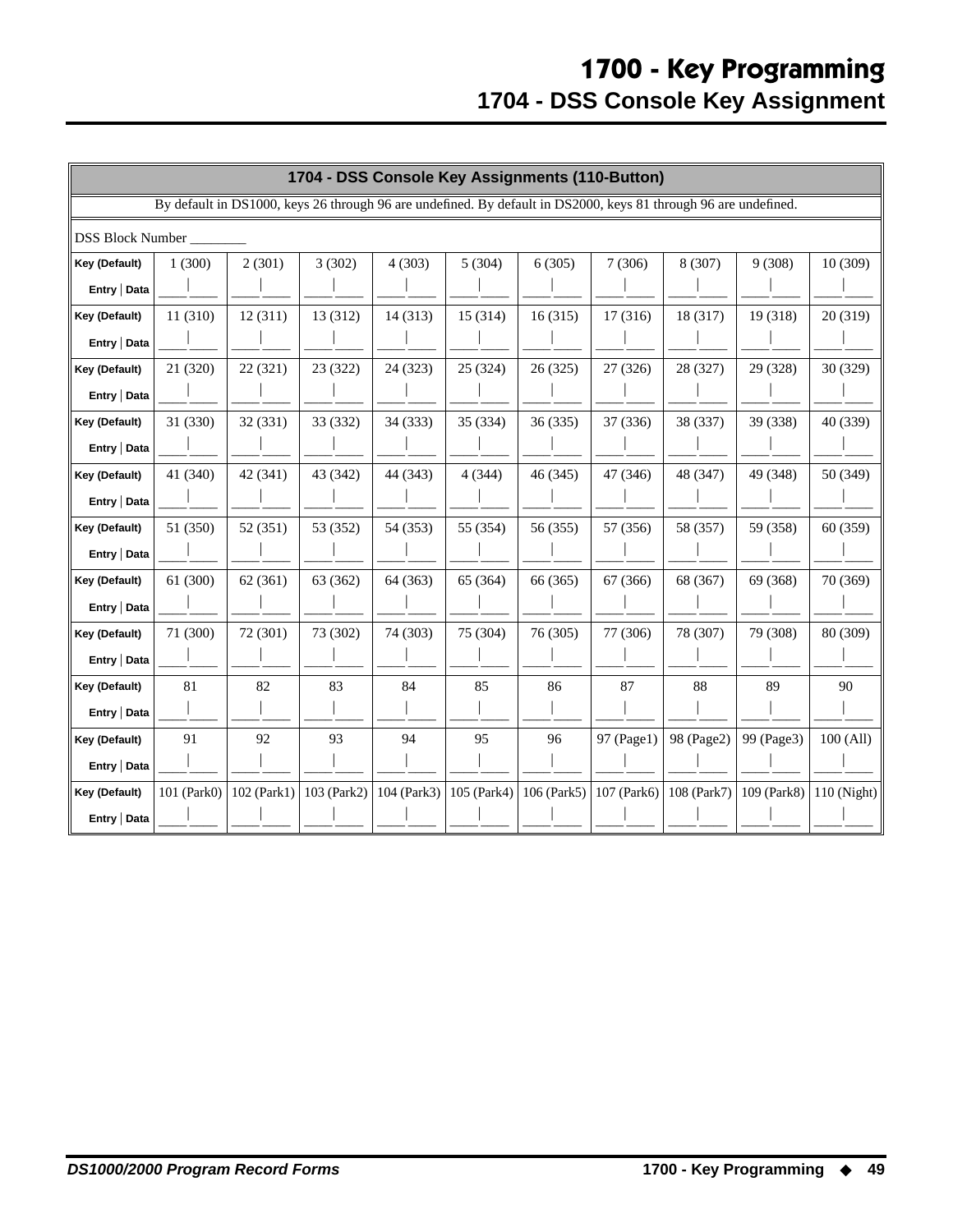### **1700 - Key Programming 1704 - DSS Console Key Assignment**

| 1704 - DSS Console Key<br><b>Assignments (24-Button)</b> |          |          |  |  |
|----------------------------------------------------------|----------|----------|--|--|
| <b>DSS Block Number</b>                                  |          |          |  |  |
| Key (Default)                                            | 1(300)   | 13 (312) |  |  |
| Entry   Data                                             |          |          |  |  |
| Key (Default)                                            | 2(301)   | 14 (313) |  |  |
| Entry   Data                                             |          |          |  |  |
| Key (Default)                                            | 3(302)   | 15 (314) |  |  |
| Entry   Data                                             |          |          |  |  |
| Key (Default)                                            | 4(303)   | 16(315)  |  |  |
| Entry   Data                                             |          |          |  |  |
| Key (Default)                                            | 5(304)   | 17 (316) |  |  |
| Entry   Data                                             |          |          |  |  |
| Key (Default)                                            | 6(305)   | 18 (317) |  |  |
| Entry   Data                                             |          |          |  |  |
| Key (Default)                                            | 7(306)   | 19 (318) |  |  |
| Entry   Data                                             |          |          |  |  |
| Key (Default)                                            | 8 (307)  | 20 (319) |  |  |
| Entry   Data                                             |          |          |  |  |
| Key (Default)                                            | 9(308)   | 21 (320) |  |  |
| Entry   Data                                             |          |          |  |  |
| Key (Default)                                            | 10(309)  | 22 (321) |  |  |
| Entry   Data                                             |          |          |  |  |
| Key (Default)                                            | 11 (310) | 23 (322) |  |  |
| Entry   Data                                             |          |          |  |  |
| Key (Default)                                            | 12 (311) | 24 (323) |  |  |
| Entry   Data                                             |          |          |  |  |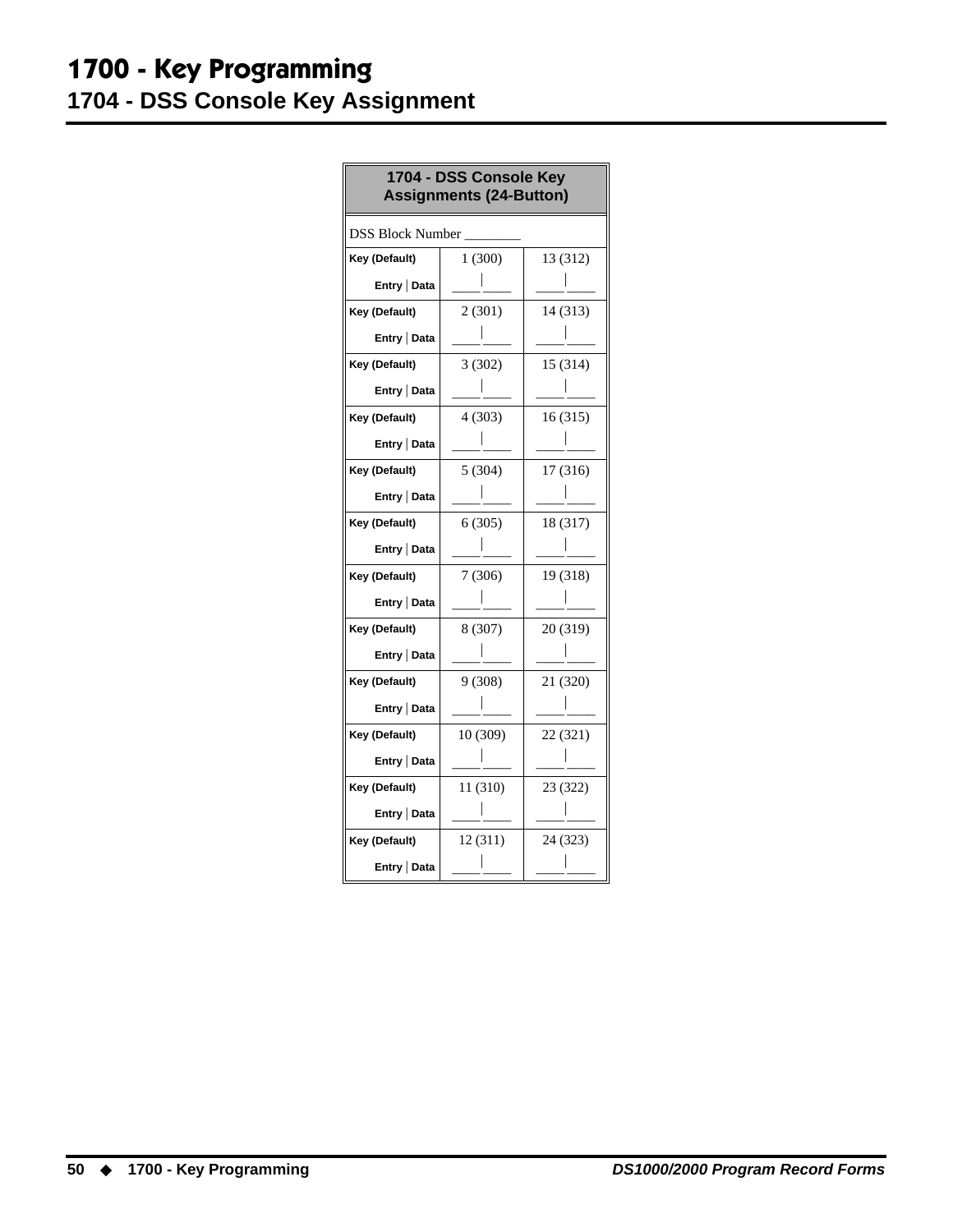## **1800 - Extension Options**

## **1801 - Extension Port Description 1801 - Extension Port Description**

<span id="page-54-1"></span><span id="page-54-0"></span>

| <b>1801 - Extension Port Description</b>        |                             |                                                   |              |  |  |  |
|-------------------------------------------------|-----------------------------|---------------------------------------------------|--------------|--|--|--|
| Option                                          | Prompt                      | <b>Default</b>                                    | <b>Entry</b> |  |  |  |
| <b>Extension Number</b>                         |                             |                                                   |              |  |  |  |
| <b>Extension Circuit Type</b>                   | <b>PT TYP</b>               | Auto ID                                           |              |  |  |  |
| <b>Extension Numbering</b>                      | <b>EXT</b>                  | 3nn                                               | View Only    |  |  |  |
| DCI Type                                        | <b>DCITYP</b>               | $\overline{0}$                                    | Not used     |  |  |  |
| Device Number                                   | <b>DEVICE ORDER NUM</b>     | $\mathbf{1}$                                      | Not used     |  |  |  |
| <b>Extension Name</b>                           | <b>NAME</b>                 | No entry                                          |              |  |  |  |
| <b>DSS</b> Type                                 | <b>DSS TYPE</b>             | Uninstalled                                       |              |  |  |  |
| <b>DSS Block Number</b>                         | <b>DSS BLOCK NUM</b>        | $\mathbf{1}$                                      |              |  |  |  |
| Door Chime (Door Box only)                      | <b>DOOR CHIME</b>           | None                                              |              |  |  |  |
| Relay Owner (Door Box only)                     | <b>RELAY OWNER</b>          | None                                              |              |  |  |  |
| 2nd Channel Option                              | 2ND CHANNEL                 | N <sub>o</sub>                                    | Not used     |  |  |  |
| <b>Extension Class of Service</b><br>Assignment | <b>CLASS OF SERVICE</b>     | $\mathcal{D}_{\mathcal{L}}$<br>(1 for Attendants) |              |  |  |  |
| <b>Extension Toll Level Day</b>                 | <b>STA TOLL LVL DAY</b>     | $\Omega$                                          |              |  |  |  |
| <b>Extension Toll Level Night</b>               | <b>STA TOLL LVL NITE</b>    | $\Omega$                                          |              |  |  |  |
| <b>DCI Class of Service Assignment</b>          | <b>DCI COS</b>              | 1                                                 | Not used     |  |  |  |
| DCI Toll Level Day                              | <b>DCITOLL LVL DAY</b>      |                                                   | Not used     |  |  |  |
| DCI Toll Level Night                            | <b>DCITOLL LVL NITE</b>     | $\mathbf{1}$                                      | Not used     |  |  |  |
| Access Level                                    | <b>ACCESS LVL</b>           | 3<br>(5 for 300)                                  |              |  |  |  |
| <b>Station Overflow Destination</b>             | <b>OVRFLW EXT</b>           | 300                                               | Not used     |  |  |  |
| Overflow Condition for Intercom<br>Calls        | <b>ICM OVRFLW B-R-D</b>     | $\Omega$                                          | Not used     |  |  |  |
| Overflow Condition for External<br>Calls        | <b>CO OVRFLW B-R-D</b>      | $\overline{0}$                                    | Not used     |  |  |  |
| Overflow Condition for DID Calls                | <b>DID OVRFLW B-R-D</b>     | $\Omega$                                          | Not used     |  |  |  |
| Overflow Condition for Tie Line<br>Calls        | <b>E&amp;M OVRFLW B-R-D</b> | $\Omega$                                          | Not used     |  |  |  |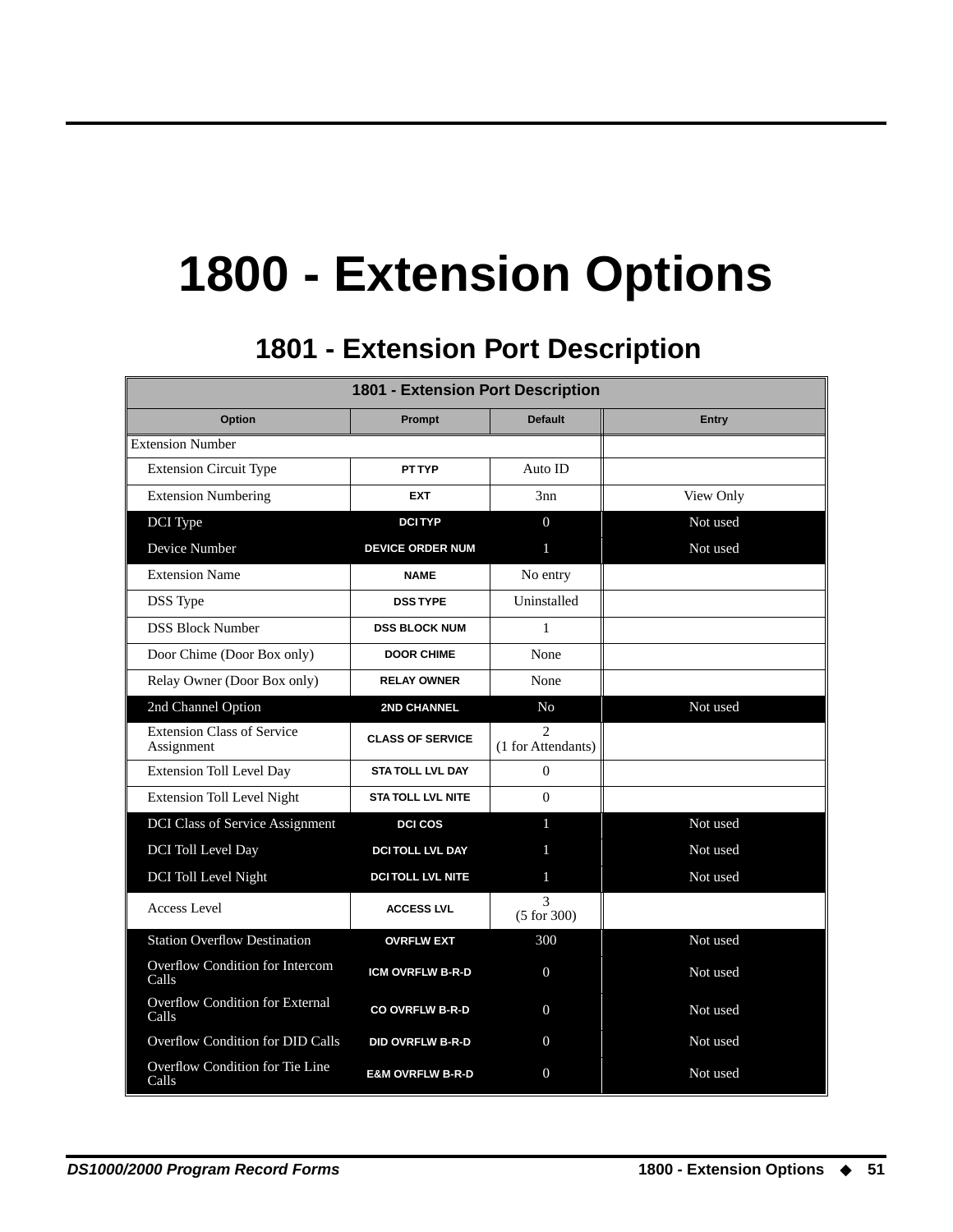### **1800 - Extension Options 1801 - Extension Port Description**

| <b>1801 - Extension Port Description</b>        |                             |                                                   |              |  |
|-------------------------------------------------|-----------------------------|---------------------------------------------------|--------------|--|
| Option                                          | Prompt                      | <b>Default</b>                                    | <b>Entry</b> |  |
| <b>Extension Number</b>                         |                             |                                                   |              |  |
| <b>Extension Circuit Type</b>                   | <b>PT TYP</b>               | Auto ID                                           |              |  |
| <b>Extension Numbering</b>                      | <b>EXT</b>                  | 3nn                                               | View Only    |  |
| DCI Type                                        | <b>DCITYP</b>               | $\overline{0}$                                    | Not used     |  |
| Device Number                                   | <b>DEVICE ORDER NUM</b>     | 1                                                 | Not used     |  |
| <b>Extension Name</b>                           | <b>NAME</b>                 | No entry                                          |              |  |
| DSS Type                                        | <b>DSSTYPE</b>              | Uninstalled                                       |              |  |
| <b>DSS Block Number</b>                         | <b>DSS BLOCK NUM</b>        | $\mathbf{1}$                                      |              |  |
| Door Chime (Door Box only)                      | <b>DOOR CHIME</b>           | None                                              |              |  |
| Relay Owner (Door Box only)                     | <b>RELAY OWNER</b>          | None                                              |              |  |
| 2nd Channel Option                              | <b>2ND CHANNEL</b>          | N <sub>o</sub>                                    | Not used     |  |
| <b>Extension Class of Service</b><br>Assignment | <b>CLASS OF SERVICE</b>     | $\mathcal{D}_{\mathcal{L}}$<br>(1 for Attendants) |              |  |
| <b>Extension Toll Level Day</b>                 | <b>STA TOLL LVL DAY</b>     | $\Omega$                                          |              |  |
| <b>Extension Toll Level Night</b>               | <b>STA TOLL LVL NITE</b>    | $\Omega$                                          |              |  |
| <b>DCI Class of Service Assignment</b>          | <b>DCI COS</b>              | 1                                                 | Not used     |  |
| DCI Toll Level Day                              | <b>DCITOLL LVL DAY</b>      |                                                   | Not used     |  |
| DCI Toll Level Night                            | <b>DCITOLL LVL NITE</b>     | 1                                                 | Not used     |  |
| Access Level                                    | <b>ACCESS LVL</b>           | 3<br>(5 for 300)                                  |              |  |
| <b>Station Overflow Destination</b>             | <b>OVRFLW EXT</b>           | 300                                               | Not used     |  |
| Overflow Condition for Intercom<br>Calls        | <b>ICM OVRFLW B-R-D</b>     | $\mathbf{0}$                                      | Not used     |  |
| Overflow Condition for External<br>Calls        | <b>CO OVRFLW B-R-D</b>      | $\mathbf{0}$                                      | Not used     |  |
| Overflow Condition for DID Calls                | <b>DID OVRFLW B-R-D</b>     | $\Omega$                                          | Not used     |  |
| Overflow Condition for Tie Line<br>Calls        | <b>E&amp;M OVRFLW B-R-D</b> | $\mathbf{0}$                                      | Not used     |  |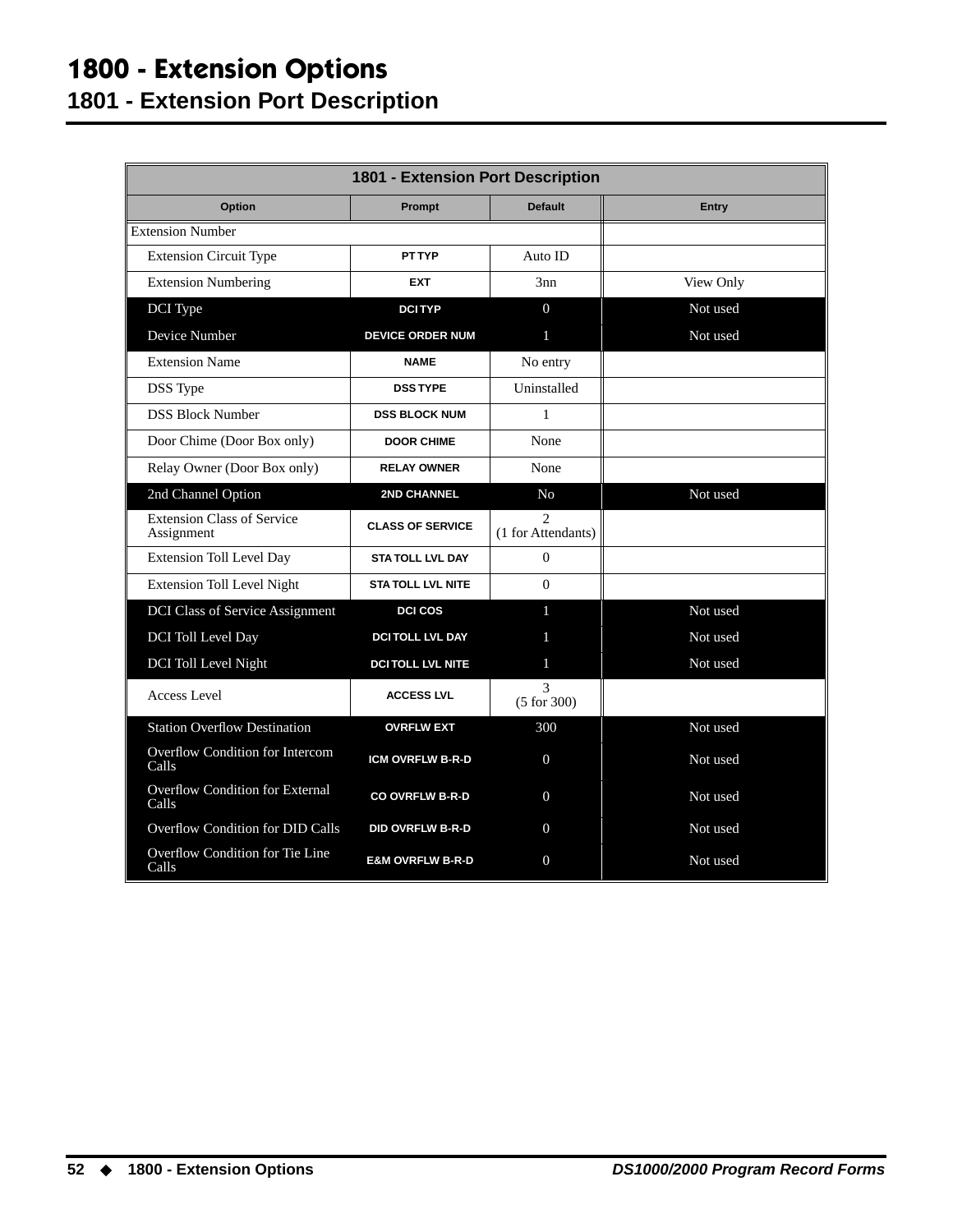<span id="page-56-0"></span>

| 1802 - Extension Options (Part 1)         |                         |                                     |       |
|-------------------------------------------|-------------------------|-------------------------------------|-------|
| Option                                    | Prompt                  | <b>Default</b>                      | Entry |
| <b>Extension Number</b>                   |                         |                                     |       |
| Do Not Disturb                            | <b>ALLOW DND</b>        | Y                                   |       |
| Ring Group Number                         | <b>RING GROUP NUM?</b>  | $\Omega$                            |       |
| Call Pickup Group Number                  | <b>PK-UP GROUP NUM</b>  | $\Omega$                            |       |
| Privacy Release Group                     | <b>PRIV REL GRP NUM</b> | $\Omega$                            |       |
| Off-Hook Signaling for Intercom<br>Calls  | <b>OHS ICM</b>          | 1 (Camp On)                         |       |
| Off-Hook Signaling for Hotline<br>Partner | OHS HL                  | 2 (Off Hook<br>Ringing)             |       |
| Off-Hook Signaling for CO Calls           | OHS CO                  | 1 (Camp On)                         |       |
| Handsfree Reply for Intercom<br>Calls     | <b>HF REPLY ON ICM</b>  | Yes                                 |       |
| <b>Automatic Handsfree</b>                | <b>AUTO HANDSFREE</b>   | Yes                                 |       |
| <b>Busy Lamp Field</b>                    | <b>BUSY LAMP FIELD</b>  | N <sub>o</sub>                      |       |
| Line Dial Up                              | <b>LINE DIAL UP</b>     | N <sub>o</sub>                      |       |
| Station's Dial 9 Group                    | <b>DIAL 9 GROUP</b>     | $\Omega$                            |       |
| Retain Trunk Volume Setting               | <b>RETAIN TRK VOL</b>   | Yes                                 |       |
| Key Access to Outbound Lines              | <b>KEY ACESS TO LN</b>  | Yes                                 |       |
| Page Zone Member                          | <b>PAGE ZONE MEMBER</b> | $\Omega$                            |       |
| <b>BGM</b>                                | <b>BGM</b>              | Yes                                 |       |
| <b>Extension's Operator</b>               | <b>EXT'S OPERATOR</b>   | 300                                 |       |
| <b>Ring Down Destination</b>              | <b>RG DN DEST</b>       | None                                |       |
| Speed Dial Block                          | <b>SPDL BLOCK NUM</b>   | $300=6, 301=7,$<br>through $356=62$ |       |
| Voice Mail Port                           | <b>VOICE MAIL PORT</b>  | N <sub>0</sub>                      |       |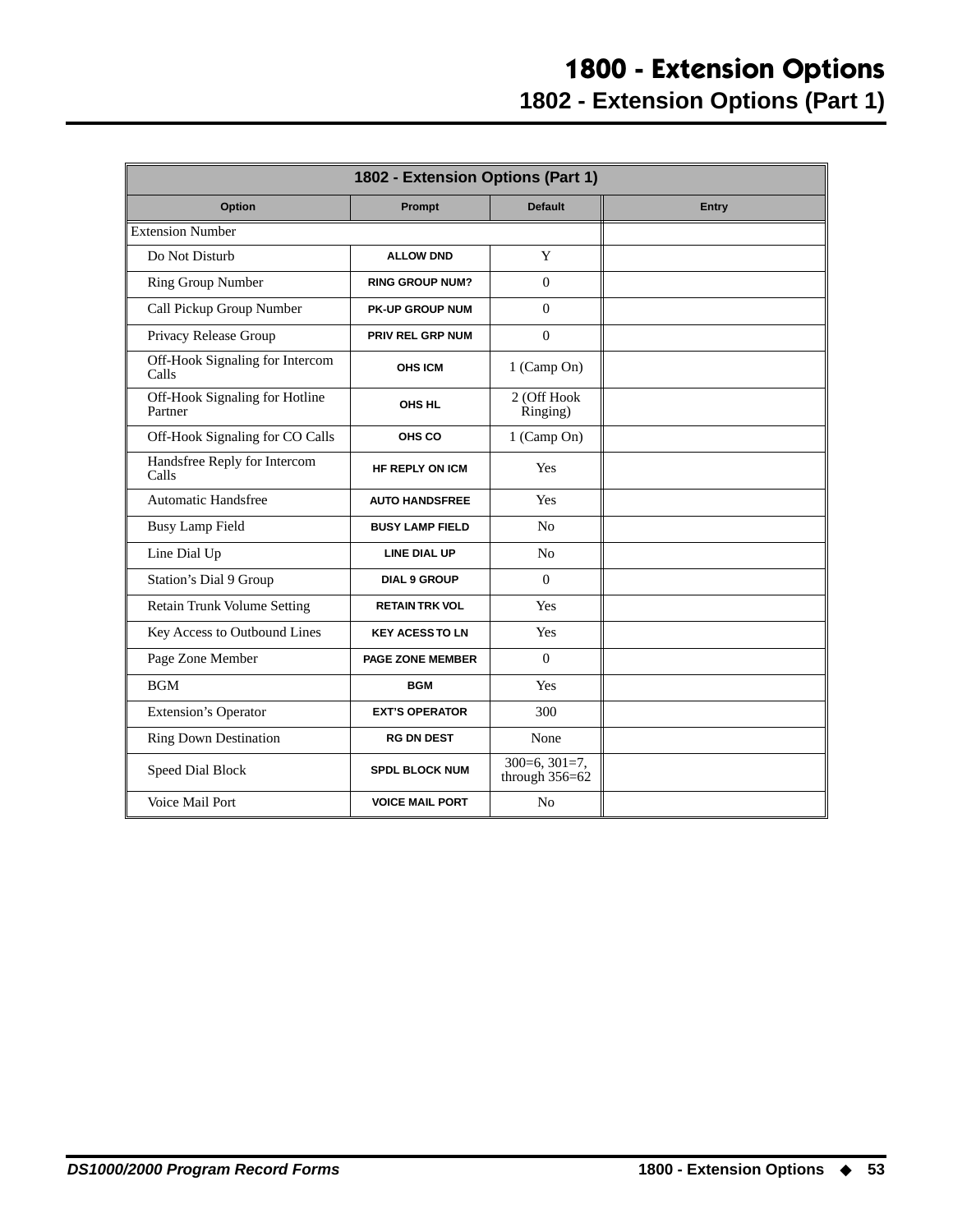## **1800 - Extension Options**

#### <span id="page-57-0"></span>**1803 - Extension Line Access Assignments**

| 1803 - Extension Line Access Assignments |                                                |              |              |                 |              |
|------------------------------------------|------------------------------------------------|--------------|--------------|-----------------|--------------|
| <b>Trunk</b>                             | <b>Default</b>                                 | <b>Entry</b> | <b>Trunk</b> | <b>Default</b>  | <b>Entry</b> |
| <b>Extension Number</b>                  |                                                |              |              |                 |              |
| $\mathbf{1}$                             | 3 (Full Access)                                |              | 25           | 3 (Full Access) |              |
| $\overline{c}$                           | 3 (Full Access)                                |              | 26           | 3 (Full Access) |              |
| 3                                        | 3 (Full Access)                                |              | 27           | 3 (Full Access) |              |
| $\overline{4}$                           | 3 (Full Access)                                |              | 28           | 3 (Full Access) |              |
| 5                                        | 3 (Full Access)                                |              | 29           | 3 (Full Access) |              |
| 6                                        | 3 (Full Access)                                |              | 30           | 3 (Full Access) |              |
| 7                                        | 3 (Full Access)                                |              | 31           | 3 (Full Access) |              |
| 8                                        | 3 (Full Access)                                |              | 32           | 3 (Full Access) |              |
| 9                                        | 3 (Full Access)                                |              | 33           | 3 (Full Access) |              |
| 10                                       | 3 (Full Access)                                |              | 34           | 3 (Full Access) |              |
| 11                                       | 3 (Full Access)                                |              | 35           | 3 (Full Access) |              |
| 12                                       | 3 (Full Access)                                |              | 36           | 3 (Full Access) |              |
| 13                                       | 3 (Full Access)                                |              | 37           | 3 (Full Access) |              |
| 14                                       | 3 (Full Access)                                |              | 38           | 3 (Full Access) |              |
| 15                                       | 3 (Full Access)                                |              | 39           | 3 (Full Access) |              |
| 16                                       | 3 (Full Access)                                |              | 40           | 3 (Full Access) |              |
| 17                                       | 3 (Full Access)                                |              | 41           | 3 (Full Access) |              |
| 18                                       | 3 (Full Access)                                |              | 42           | 3 (Full Access) |              |
| 19                                       | 3 (Full Access)                                |              | 43           | 3 (Full Access) |              |
| 20                                       | 3 (Full Access)                                |              | 44           | 3 (Full Access) |              |
| 21                                       | 3 (Full Access)                                |              | 45           | 3 (Full Access) |              |
| 22                                       | 3 (Full Access)                                |              | 46           | 3 (Full Access) |              |
| 23                                       | 3 (Full Access)                                |              | 47           | 3 (Full Access) |              |
| 24                                       | 3 (Full Access)                                |              | 48           | 3 (Full Access) |              |
|                                          | Note: Trunks 7-48 are not available in DS1000. |              |              |                 |              |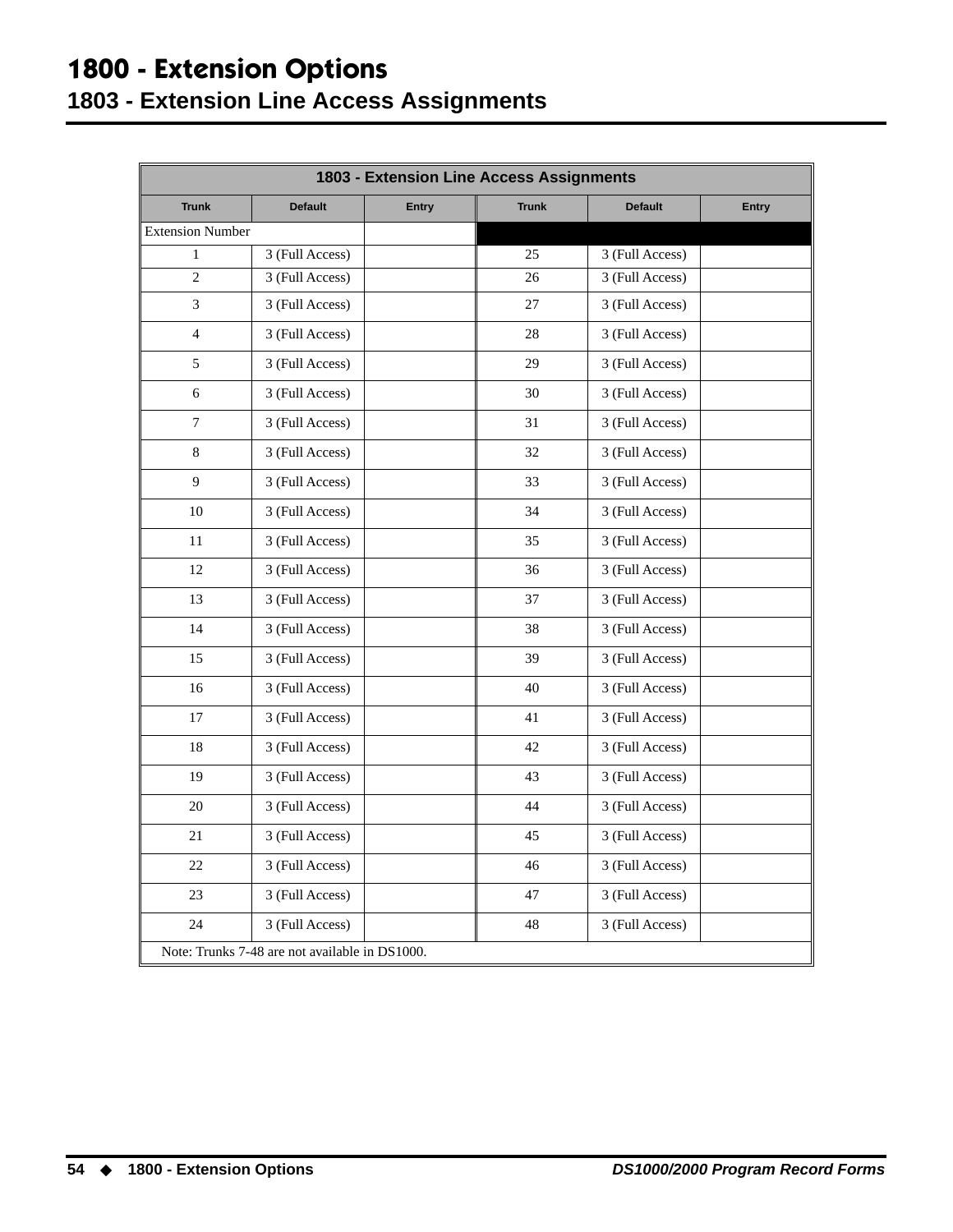### **1800 - Extension Options 1804 - Extension Trunk Group Access**

<span id="page-58-0"></span>

|                         | 1804 - Extension Trunk Group Access |              |                         |                |              |
|-------------------------|-------------------------------------|--------------|-------------------------|----------------|--------------|
| <b>Trunk Group</b>      | <b>Default</b>                      | <b>Entry</b> | <b>Trunk</b>            | <b>Default</b> | <b>Entry</b> |
| <b>Extension Number</b> |                                     |              | Extension Number        |                |              |
| Trunk Group 0           | Yes                                 |              | Trunk Group 0           | Yes            |              |
| Trunk Group 1           | Yes                                 |              | Trunk Group 1           | Yes            |              |
| Trunk Group 2           | Yes                                 |              | Trunk Group 2           | Yes            |              |
| Trunk Group 3           | Yes                                 |              | Trunk Group 3           | Yes            |              |
| Trunk Group 4           | Yes                                 |              | Trunk Group 4           | Yes            |              |
| Trunk Group 5           | Yes                                 |              | Trunk Group 5           | Yes            |              |
| Trunk Group 6           | Yes                                 |              | Trunk Group 6           | Yes            |              |
| Trunk Group 7           | Yes                                 |              | Trunk Group 7           | Yes            |              |
| Trunk Group 8           | Yes                                 |              | Trunk Group 8           | Yes            |              |
| <b>Extension Number</b> |                                     |              | <b>Extension Number</b> |                |              |
| Trunk Group 0           | Yes                                 |              | Trunk Group 0           | Yes            |              |
| Trunk Group 1           | Yes                                 |              | Trunk Group 1           | Yes            |              |
| Trunk Group 2           | Yes                                 |              | Trunk Group 2           | Yes            |              |
| Trunk Group 3           | Yes                                 |              | Trunk Group 3           | Yes            |              |
| Trunk Group 4           | Yes                                 |              | Trunk Group 4           | Yes            |              |
| Trunk Group 5           | Yes                                 |              | Trunk Group 5           | Yes            |              |
| Trunk Group 6           | Yes                                 |              | Trunk Group 6           | Yes            |              |
| Trunk Group 7           | Yes                                 |              | Trunk Group 7           | Yes            |              |
| Trunk Group 8           | Yes                                 |              | Trunk Group 8           | Yes            |              |
| <b>Extension Number</b> |                                     |              | <b>Extension Number</b> |                |              |
| Trunk Group 0           | Yes                                 |              | Trunk Group 0           | Yes            |              |
| Trunk Group 1           | Yes                                 |              | Trunk Group 1           | Yes            |              |
| Trunk Group 2           | Yes                                 |              | Trunk Group 2           | Yes            |              |
| Trunk Group 3           | Yes                                 |              | Trunk Group 3           | Yes            |              |
| Trunk Group 4           | Yes                                 |              | Trunk Group 4           | Yes            |              |
| Trunk Group 5           | Yes                                 |              | Trunk Group 5           | Yes            |              |
| Trunk Group 6           | Yes                                 |              | Trunk Group 6           | Yes            |              |
| Trunk Group 7           | Yes                                 |              | Trunk Group 7           | Yes            |              |
| Trunk Group 8           | Yes                                 |              | Trunk Group 8           | Yes            |              |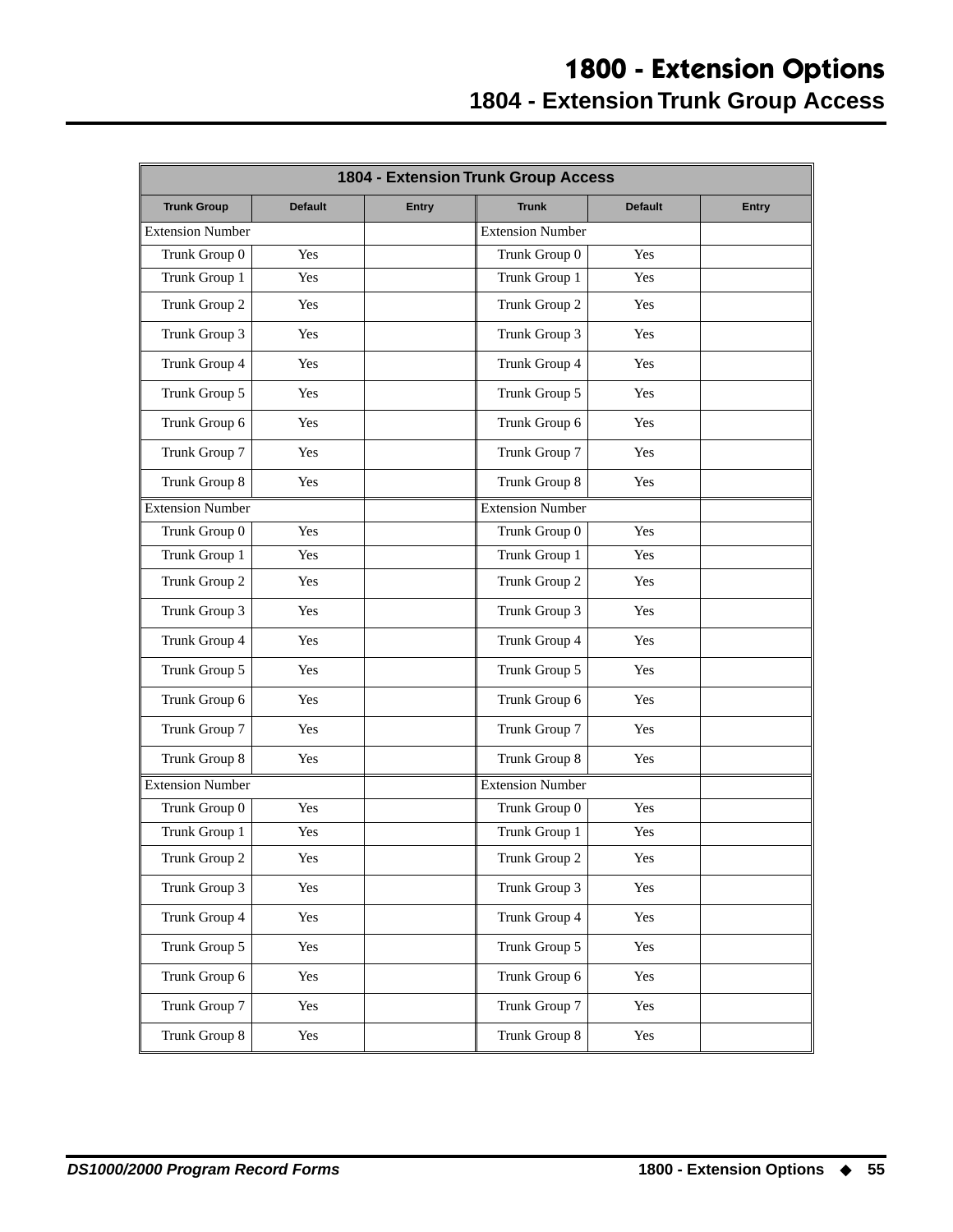## **1800 - Extension Options**

<span id="page-59-0"></span>**1805 - Ring Assignments**

| 1805 - Ring Assignments |                                                |              |              |                      |       |
|-------------------------|------------------------------------------------|--------------|--------------|----------------------|-------|
| <b>Trunk</b>            | <b>Default</b>                                 | <b>Entry</b> | <b>Trunk</b> | <b>Default</b>       | Entry |
| <b>Extension Number</b> |                                                |              |              |                      |       |
| $\mathbf{1}$            | 2 (Day & Night Ring)                           |              | 25           | 2 (Day & Night Ring) |       |
| $\overline{2}$          | 2 (Day & Night Ring)                           |              | 26           | 2 (Day & Night Ring) |       |
| 3                       | 2 (Day & Night Ring)                           |              | 27           | 2 (Day & Night Ring) |       |
| $\overline{4}$          | 2 (Day & Night Ring)                           |              | 28           | 2 (Day & Night Ring) |       |
| 5                       | 2 (Day & Night Ring)                           |              | 29           | 2 (Day & Night Ring) |       |
| 6                       | 2 (Day & Night Ring)                           |              | 30           | 2 (Day & Night Ring) |       |
| $\overline{7}$          | 2 (Day & Night Ring)                           |              | 31           | 2 (Day & Night Ring) |       |
| 8                       | 2 (Day & Night Ring)                           |              | 32           | 2 (Day & Night Ring) |       |
| 9                       | 2 (Day & Night Ring)                           |              | 33           | 2 (Day & Night Ring) |       |
| 10                      | 2 (Day & Night Ring)                           |              | 34           | 2 (Day & Night Ring) |       |
| 11                      | 2 (Day & Night Ring)                           |              | 35           | 2 (Day & Night Ring) |       |
| 12                      | 2 (Day & Night Ring)                           |              | 36           | 2 (Day & Night Ring) |       |
| 13                      | 2 (Day & Night Ring)                           |              | 37           | 2 (Day & Night Ring) |       |
| 14                      | 2 (Day & Night Ring)                           |              | 38           | 2 (Day & Night Ring) |       |
| 15                      | 2 (Day & Night Ring)                           |              | 39           | 2 (Day & Night Ring) |       |
| 16                      | 2 (Day & Night Ring)                           |              | 40           | 2 (Day & Night Ring) |       |
| 17                      | 2 (Day & Night Ring)                           |              | 41           | 2 (Day & Night Ring) |       |
| 18                      | 2 (Day & Night Ring)                           |              | 42           | 2 (Day & Night Ring) |       |
| 19                      | 2 (Day & Night Ring)                           |              | 43           | 2 (Day & Night Ring) |       |
| $20\,$                  | 2 (Day & Night Ring)                           |              | 44           | 2 (Day & Night Ring) |       |
| 21                      | 2 (Day & Night Ring)                           |              | 45           | 2 (Day & Night Ring) |       |
| 22                      | 2 (Day & Night Ring)                           |              | 46           | 2 (Day & Night Ring) |       |
| 23                      | 2 (Day & Night Ring)                           |              | 47           | 2 (Day & Night Ring) |       |
| 24                      | 2 (Day & Night Ring)                           |              | 48           | 2 (Day & Night Ring) |       |
|                         | Note: Trunks 7-48 are not available in DS1000. |              |              |                      |       |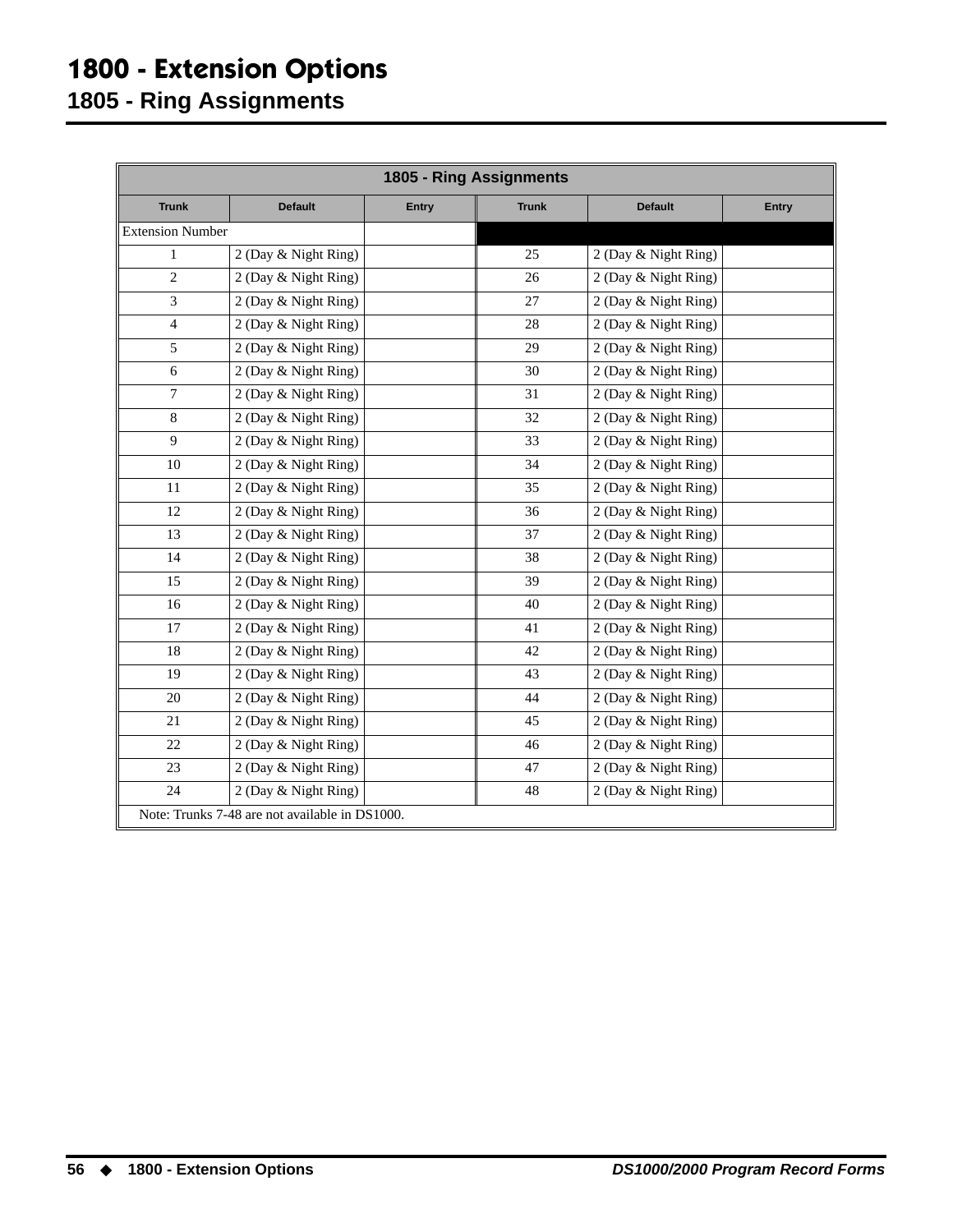<span id="page-60-0"></span>

| Option                      | Prompt                 | <b>Default</b> | <b>Entry</b>       |
|-----------------------------|------------------------|----------------|--------------------|
| <b>Extension Number</b>     |                        |                |                    |
| Day Ring Type               | <b>DAY RING TYPE</b>   | $0$ (Line)     |                    |
| Night Ring Type             | <b>NIGHT RING TYPE</b> | $0$ (Line)     |                    |
| Delay Ring Type             | <b>DELAY RING TYPE</b> | $0$ (Line)     |                    |
| <b>Initialize Ring Type</b> | <b>INIT RING TYPE</b>  | N/A            | No entry required. |
| <b>Extension Number</b>     |                        |                |                    |
| Day Ring Type               | DAY RING TYPE          | $0$ (Line)     |                    |
| Night Ring Type             | <b>NIGHT RING TYPE</b> | $0$ (Line)     |                    |
| Delay Ring Type             | <b>DELAY RING TYPE</b> | $0$ (Line)     |                    |
| Initialize Ring Type        | INIT RING TYPE         | N/A            | No entry required. |
| <b>Extension Number</b>     |                        |                |                    |
| Day Ring Type               | <b>DAY RING TYPE</b>   | $0$ (Line)     |                    |
| Night Ring Type             | <b>NIGHT RING TYPE</b> | $0$ (Line)     |                    |
| Delay Ring Type             | <b>DELAY RING TYPE</b> | $0$ (Line)     |                    |
| <b>Initialize Ring Type</b> | <b>INIT RING TYPE</b>  | N/A            | No entry required. |
| <b>Extension Number</b>     |                        |                |                    |
| Day Ring Type               | DAY RING TYPE          | $0$ (Line)     |                    |
| Night Ring Type             | <b>NIGHT RING TYPE</b> | $0$ (Line)     |                    |
| Delay Ring Type             | <b>DELAY RING TYPE</b> | $0$ (Line)     |                    |
| <b>Initialize Ring Type</b> | <b>INIT RING TYPE</b>  | N/A            | No entry required. |
| <b>Extension Number</b>     |                        |                |                    |
| Day Ring Type               | <b>DAY RING TYPE</b>   | $0$ (Line)     |                    |
| Night Ring Type             | <b>NIGHT RING TYPE</b> | $0$ (Line)     |                    |
| Delay Ring Type             | <b>DELAY RING TYPE</b> | $0$ (Line)     |                    |
| Initialize Ring Type        | <b>INIT RING TYPE</b>  | N/A            | No entry required. |
| <b>Extension Number</b>     |                        |                |                    |
| Day Ring Type               | DAY RING TYPE          | $0$ (Line)     |                    |
| Night Ring Type             | <b>NIGHT RING TYPE</b> | $0$ (Line)     |                    |
| Delay Ring Type             | <b>DELAY RING TYPE</b> | $0$ (Line)     |                    |
| <b>Initialize Ring Type</b> | <b>INIT RING TYPE</b>  | $\rm N/A$      | No entry required. |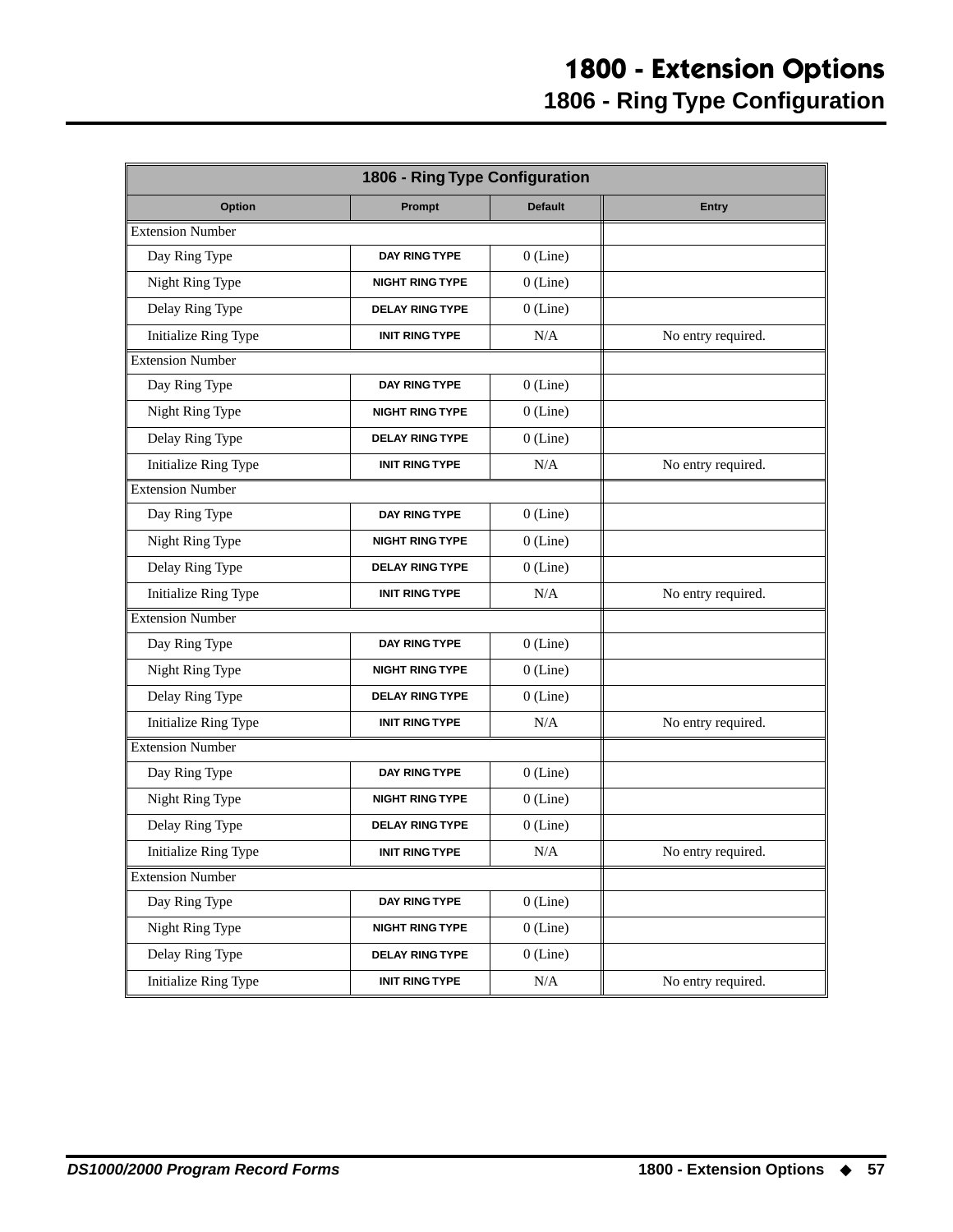## **1800 - Extension Options**

**1807 - Extension Options (Part 2)**

<span id="page-61-0"></span>

| 1807 - Extension Options (Part 2)                         |                         |                                                              |              |  |
|-----------------------------------------------------------|-------------------------|--------------------------------------------------------------|--------------|--|
| Option                                                    | Prompt                  | <b>Default</b>                                               | <b>Entry</b> |  |
| <b>Extension Number</b>                                   |                         |                                                              |              |  |
| <b>Station Voice Announced Intercom Calls</b>             | <b>STA VOICE CALL</b>   | Yes                                                          |              |  |
| Headset Voice Announced Intercom calls                    | <b>HDSET VOICE CALL</b> | Yes                                                          |              |  |
| Paging Through Speaker                                    | <b>PAGE THRU SPK</b>    | Yes                                                          |              |  |
| Headset                                                   | <b>HEADSET</b>          | No                                                           |              |  |
| Ringing Line Preference                                   | <b>RING LINE PREF</b>   | Yes                                                          |              |  |
| Hunt Type                                                 | <b>HUNT TYPE</b>        | None                                                         |              |  |
| Hunt Destination (Hunt Types 1-4 only)                    | <b>HUNT DEST</b>        | Undefined                                                    |              |  |
| Hunt Master Number (Hunt Types 5 and 6 only)              | <b>MASTER NUM</b>       | Undefined                                                    |              |  |
| Prime Line Key                                            | PRIME LINE KEY          | Intercom                                                     |              |  |
| Walking Class of Service Security Code                    | <b>W-COS CODE</b>       | No entry                                                     | Not used     |  |
| Caller ID Log Type                                        | <b>CID LOG</b>          | 1 (Personal) for 300-315,<br>0 (no logging) for all others   |              |  |
| Caller ID Personal Records (For Personal Logging<br>only) | <b>CID CALL RECORDS</b> | 10 for 300-315,<br>0 for all others                          |              |  |
| Caller ID Logging Group (For Group Logging<br>only)       | <b>CID LOG GROUP#</b>   | None                                                         |              |  |
| <b>Extension Number</b>                                   |                         |                                                              |              |  |
| <b>Station Voice Announced Intercom Calls</b>             | <b>STA VOICE CALL</b>   | Yes                                                          |              |  |
| Headset Voice Announced Intercom calls                    | <b>HDSET VOICE CALL</b> | Yes                                                          |              |  |
| Paging Through Speaker                                    | <b>PAGE THRU SPK</b>    | Yes                                                          |              |  |
| Headset                                                   | <b>HEADSET</b>          | N <sub>o</sub>                                               |              |  |
| Ringing Line Preference                                   | <b>RING LINE PREF</b>   | Yes                                                          |              |  |
| Hunt Type                                                 | <b>HUNT TYPE</b>        | None                                                         |              |  |
| Hunt Destination (Hunt Types 1-4 only)                    | <b>HUNT DEST</b>        | Undefined                                                    |              |  |
| Hunt Master Number (Hunt Types 5 and 6 only)              | <b>MASTER NUM</b>       | Undefined                                                    |              |  |
| Prime Line Key                                            | PRIME LINE KEY          | Intercom                                                     |              |  |
| Walking Class of Service Security Code                    | <b>W-COS CODE</b>       | No entry                                                     | Not used     |  |
| Caller ID Log Type                                        | <b>CID LOG</b>          | 1 (Personal) for 300-315,<br>$0$ (no logging) for all others |              |  |
| Caller ID Personal Records (For Personal<br>Logging only) | <b>CID CALL RECORDS</b> | 10 for 300-315,<br>0 for all others                          |              |  |
| Caller ID Logging Group (For Group<br>Logging only)       | <b>CID LOG GROUP#</b>   | None                                                         |              |  |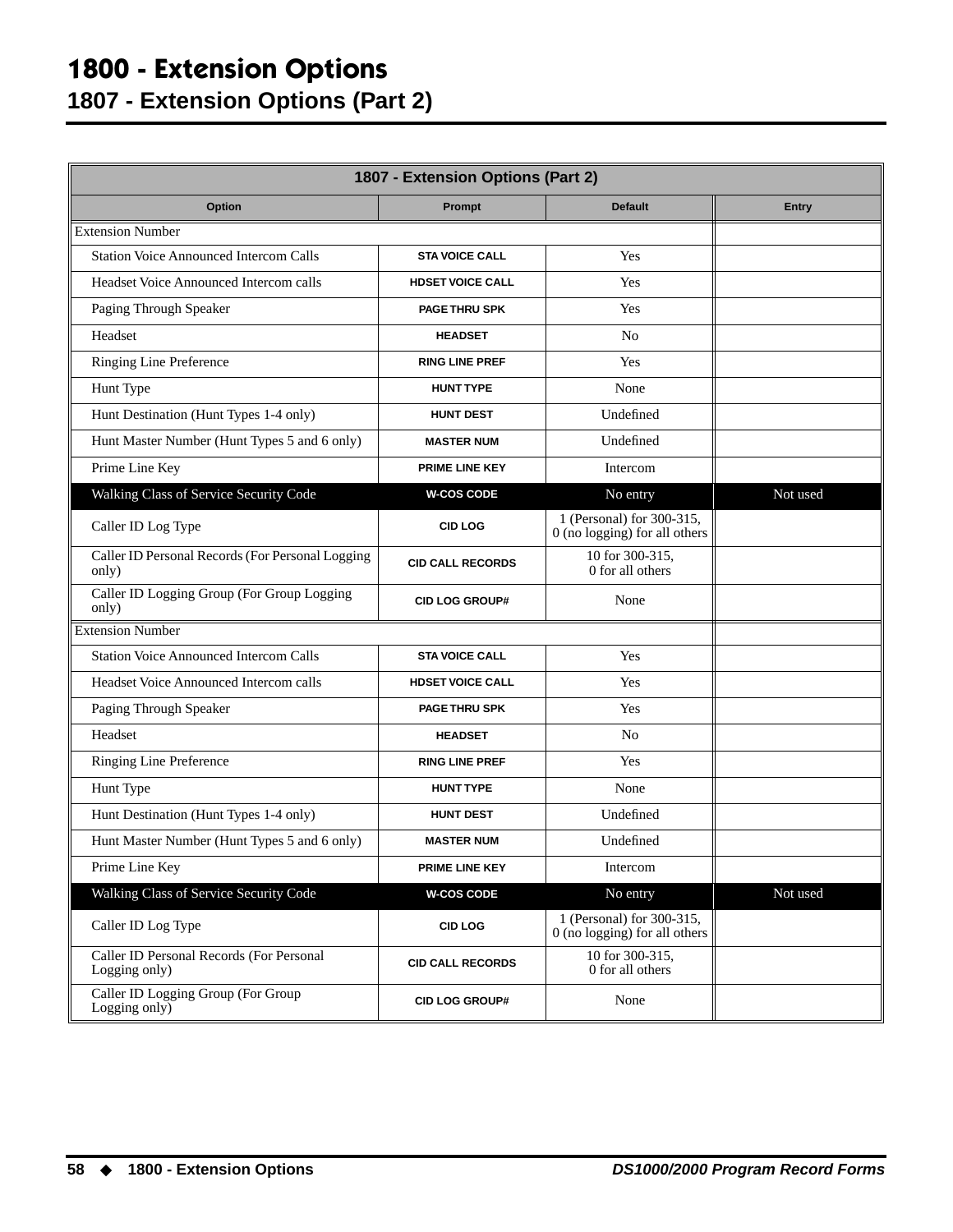## **9900 - System Utilities, Part 2**

## **9902 - Slot Assignment 9902 - Slot Assignment**

<span id="page-62-1"></span><span id="page-62-0"></span>

| 9902 - Slot Assignment (DS2000)                                                                                                                            |                 |                                |                     |                            |
|------------------------------------------------------------------------------------------------------------------------------------------------------------|-----------------|--------------------------------|---------------------|----------------------------|
| Slot                                                                                                                                                       | <b>PCB Type</b> | <b>Default Extension Range</b> | <b>New PCB Type</b> | <b>New Extension Range</b> |
|                                                                                                                                                            | 16DSTU (Fixed)  | 300-315                        | 16DSTU (Fixed)      | 300-315                    |
| $\mathfrak{D}$                                                                                                                                             |                 |                                |                     |                            |
| 3                                                                                                                                                          |                 |                                |                     |                            |
| 4                                                                                                                                                          |                 |                                |                     |                            |
| 5                                                                                                                                                          |                 |                                |                     |                            |
| 6                                                                                                                                                          |                 |                                |                     |                            |
|                                                                                                                                                            |                 |                                |                     |                            |
| 8                                                                                                                                                          |                 |                                |                     |                            |
| The 2 columns at the right of this table allow you to document your PCB swaps.<br>ه ا<br>Also see the Circuit Assignment Worksheet on the next page.<br>I۰ |                 |                                |                     |                            |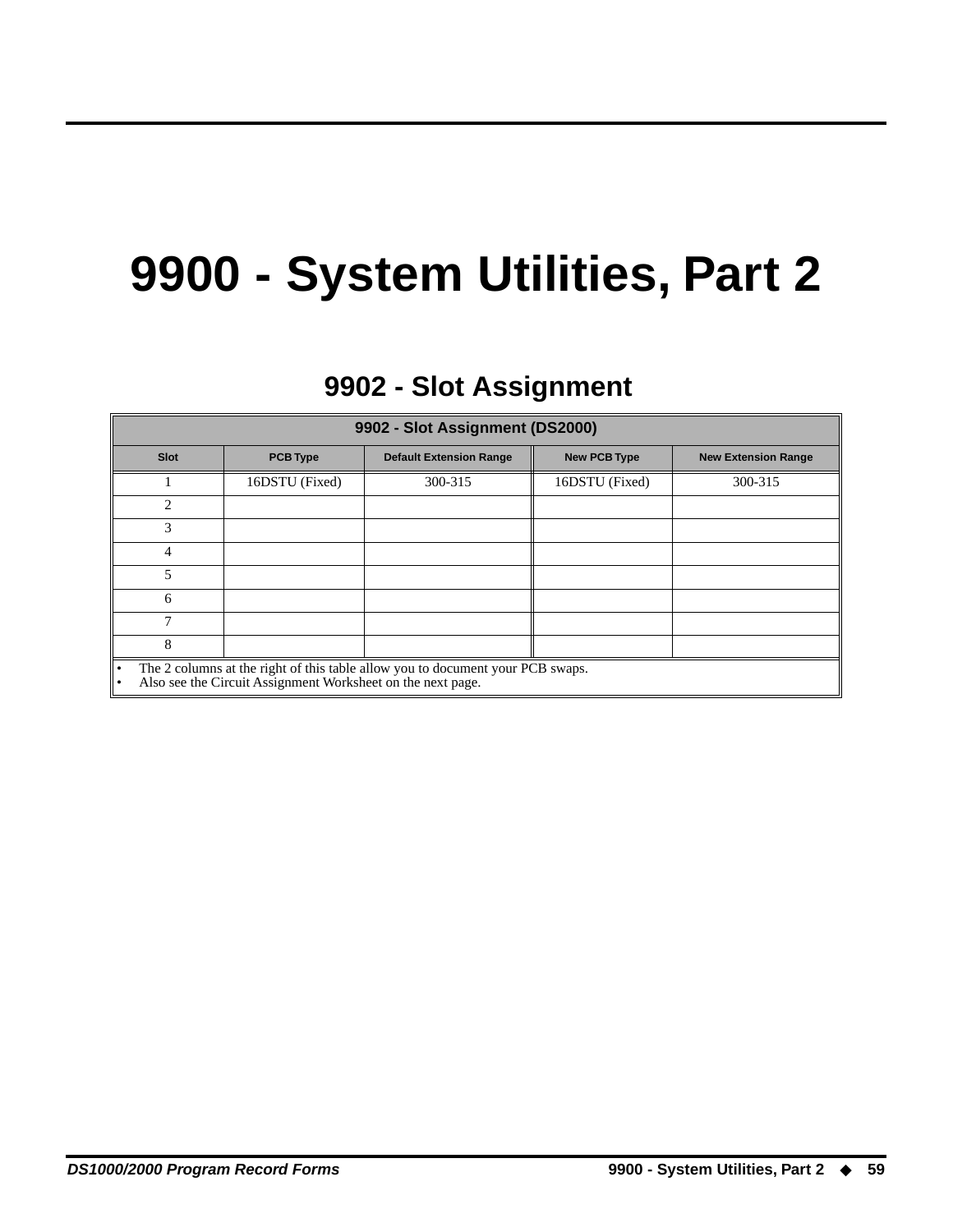## **9900 - System Utilities, Part 2**

**Circuit Assignment Worksheet**

<span id="page-63-0"></span>

| <b>Circuit Assignment Worksheet (DS2000)</b> |                     |                                                                                                                                                            |                         |                             |
|----------------------------------------------|---------------------|------------------------------------------------------------------------------------------------------------------------------------------------------------|-------------------------|-----------------------------|
| <b>Circuit</b>                               | <b>Circuit Type</b> | <b>Extension Number</b>                                                                                                                                    | <b>New Circuit Type</b> | <b>New Extension Number</b> |
| $Slot$ <sub>______</sub>                     | PCB Type            |                                                                                                                                                            |                         |                             |
| $1\,$                                        |                     |                                                                                                                                                            |                         |                             |
| $\overline{2}$                               |                     |                                                                                                                                                            |                         |                             |
| $\mathfrak{Z}$                               |                     |                                                                                                                                                            |                         |                             |
| $\overline{4}$                               |                     |                                                                                                                                                            |                         |                             |
| $\sqrt{5}$                                   |                     |                                                                                                                                                            |                         |                             |
| $\sqrt{6}$                                   |                     |                                                                                                                                                            |                         |                             |
| $\boldsymbol{7}$                             |                     |                                                                                                                                                            |                         |                             |
| $\,8\,$                                      |                     |                                                                                                                                                            |                         |                             |
| $\overline{9}$                               |                     |                                                                                                                                                            |                         |                             |
| $10\,$                                       |                     |                                                                                                                                                            |                         |                             |
| 11                                           |                     |                                                                                                                                                            |                         |                             |
| 12                                           |                     |                                                                                                                                                            |                         |                             |
| 13                                           |                     |                                                                                                                                                            |                         |                             |
| 14                                           |                     |                                                                                                                                                            |                         |                             |
| 15                                           |                     |                                                                                                                                                            |                         |                             |
| 16                                           |                     |                                                                                                                                                            |                         |                             |
| Slot                                         | PCB Type            |                                                                                                                                                            |                         |                             |
| $\mathbf{1}$                                 |                     |                                                                                                                                                            |                         |                             |
| $\sqrt{2}$                                   |                     |                                                                                                                                                            |                         |                             |
| $\mathfrak{Z}$                               |                     |                                                                                                                                                            |                         |                             |
| $\overline{4}$                               |                     |                                                                                                                                                            |                         |                             |
| 5                                            |                     |                                                                                                                                                            |                         |                             |
| 6                                            |                     |                                                                                                                                                            |                         |                             |
| $\boldsymbol{7}$                             |                     |                                                                                                                                                            |                         |                             |
| $\,8\,$                                      |                     |                                                                                                                                                            |                         |                             |
| $\overline{9}$                               |                     |                                                                                                                                                            |                         |                             |
| 10                                           |                     |                                                                                                                                                            |                         |                             |
| $11\,$                                       |                     |                                                                                                                                                            |                         |                             |
| $12\,$                                       |                     |                                                                                                                                                            |                         |                             |
| 13                                           |                     |                                                                                                                                                            |                         |                             |
| $14$                                         |                     |                                                                                                                                                            |                         |                             |
| 15                                           |                     |                                                                                                                                                            |                         |                             |
| $16\,$                                       |                     |                                                                                                                                                            |                         |                             |
| $\bullet$<br>$\bullet$                       |                     | The 2 columns at the right of this table allow you to document your PCB and port swaps.<br>Also see the 9902 - Slot Assignment table on the previous page. |                         |                             |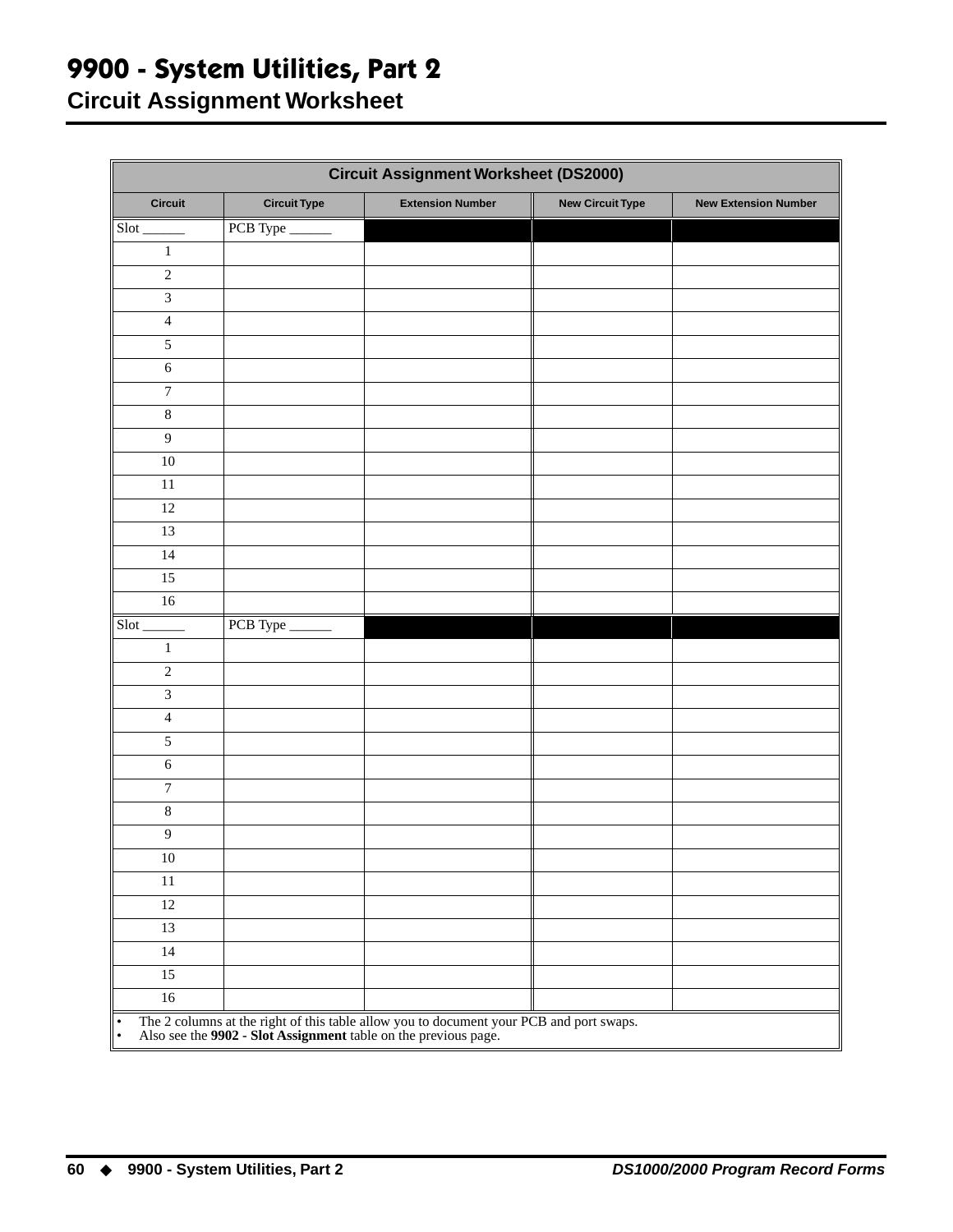<span id="page-64-0"></span>

|       | 9905 - Passwords       |                         |                     |  |  |  |
|-------|------------------------|-------------------------|---------------------|--|--|--|
| Level | <b>Password Level</b>  | <b>Default Password</b> | <b>New Password</b> |  |  |  |
|       | System Administrator 1 | 0000                    |                     |  |  |  |
|       | System Administrator 2 | 9999                    |                     |  |  |  |
|       | Installer              | 372000                  |                     |  |  |  |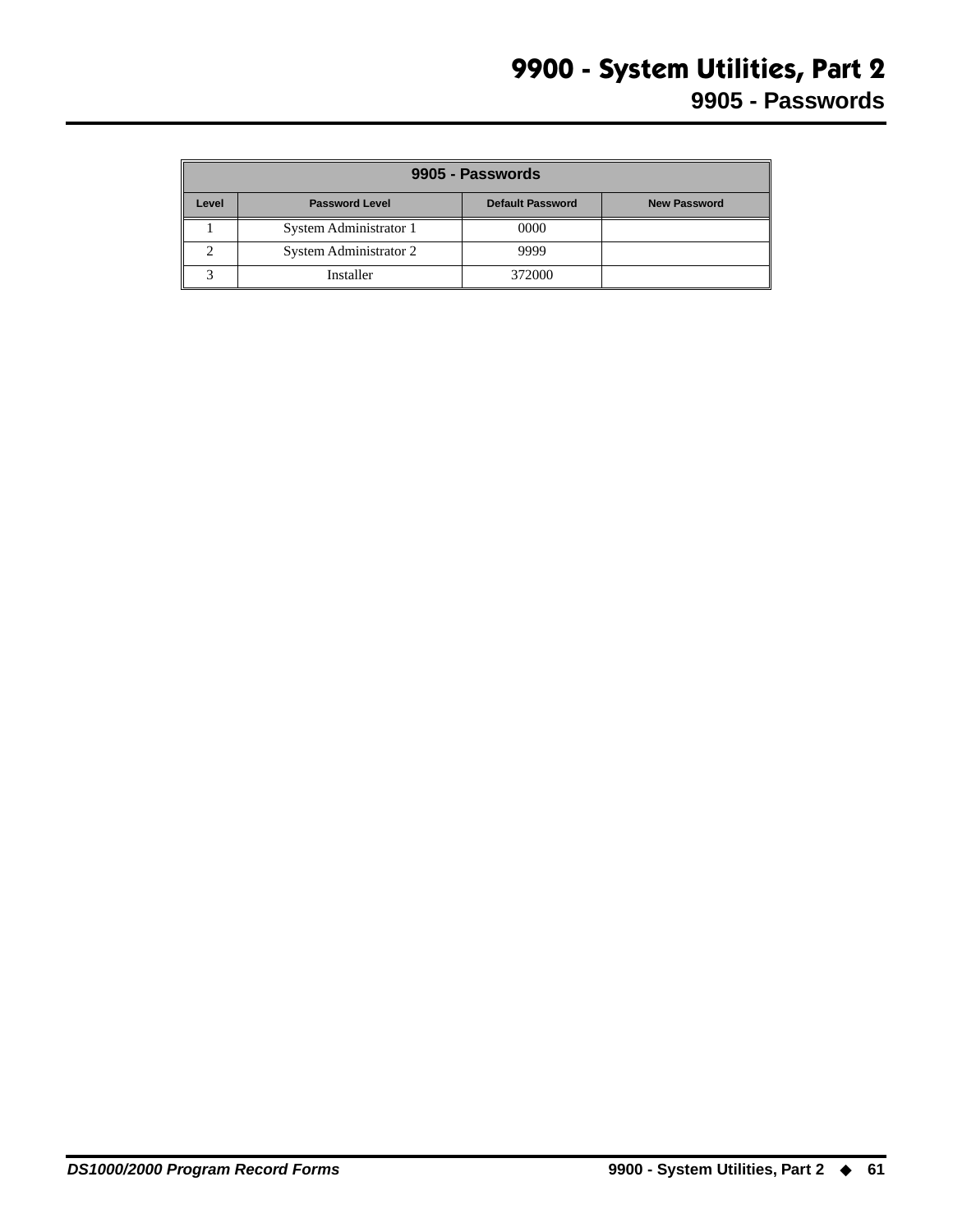#### **9900 - System Utilities, Part 2 9905 - Passwords**